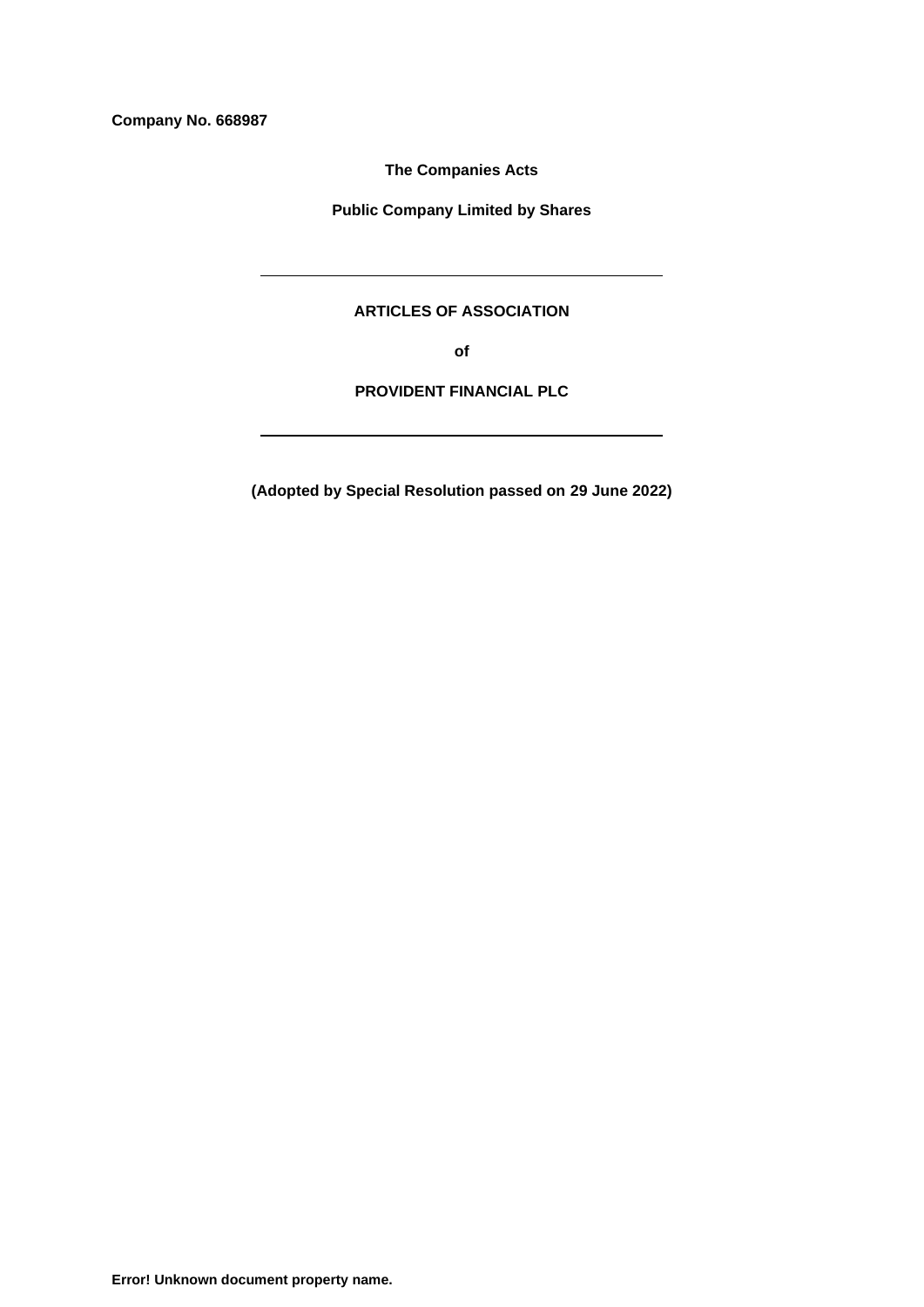# **Contents**

|                | <b>Clause</b>                      | Page |
|----------------|------------------------------------|------|
|                | <b>PRELIMINARY</b>                 |      |
| 1              |                                    |      |
| $\overline{2}$ |                                    |      |
|                | <b>CAPITAL</b>                     |      |
| 3              |                                    |      |
| 4              |                                    |      |
| 5              |                                    |      |
| 6              |                                    |      |
|                | <b>VARIATION OF CLASS RIGHTS</b>   |      |
| 7              |                                    |      |
| 8              |                                    |      |
|                | <b>ALTERATION OF SHARE CAPITAL</b> |      |
| 9              |                                    |      |
| 10             |                                    |      |
|                | <b>CERTIFICATED SHARES</b>         |      |
| 11             |                                    |      |
| 12             |                                    |      |
|                | <b>UNCERTIFICATED SHARES</b>       |      |
| 13             |                                    |      |
|                | <b>LIEN ON SHARES</b>              |      |
| 14             |                                    |      |
| 15             |                                    |      |
| 16             |                                    |      |
|                | <b>CALLS</b>                       |      |
| 17             |                                    |      |
| 18             |                                    |      |
| 19             |                                    |      |
| 20             |                                    |      |
| 21<br>22       |                                    |      |
| 23             |                                    |      |
|                |                                    |      |
|                | <b>FORFEITURE</b>                  |      |
| 24             |                                    |      |
| 25<br>26       |                                    |      |
| 27             |                                    |      |
| 28             |                                    |      |
|                |                                    |      |
| 29             | <b>UNTRACED MEMBERS</b>            |      |
| 30             |                                    |      |
|                |                                    |      |
| 31             | <b>TRANSFER OF SHARES</b>          |      |
| 32             |                                    |      |
| 33             |                                    |      |
|                |                                    |      |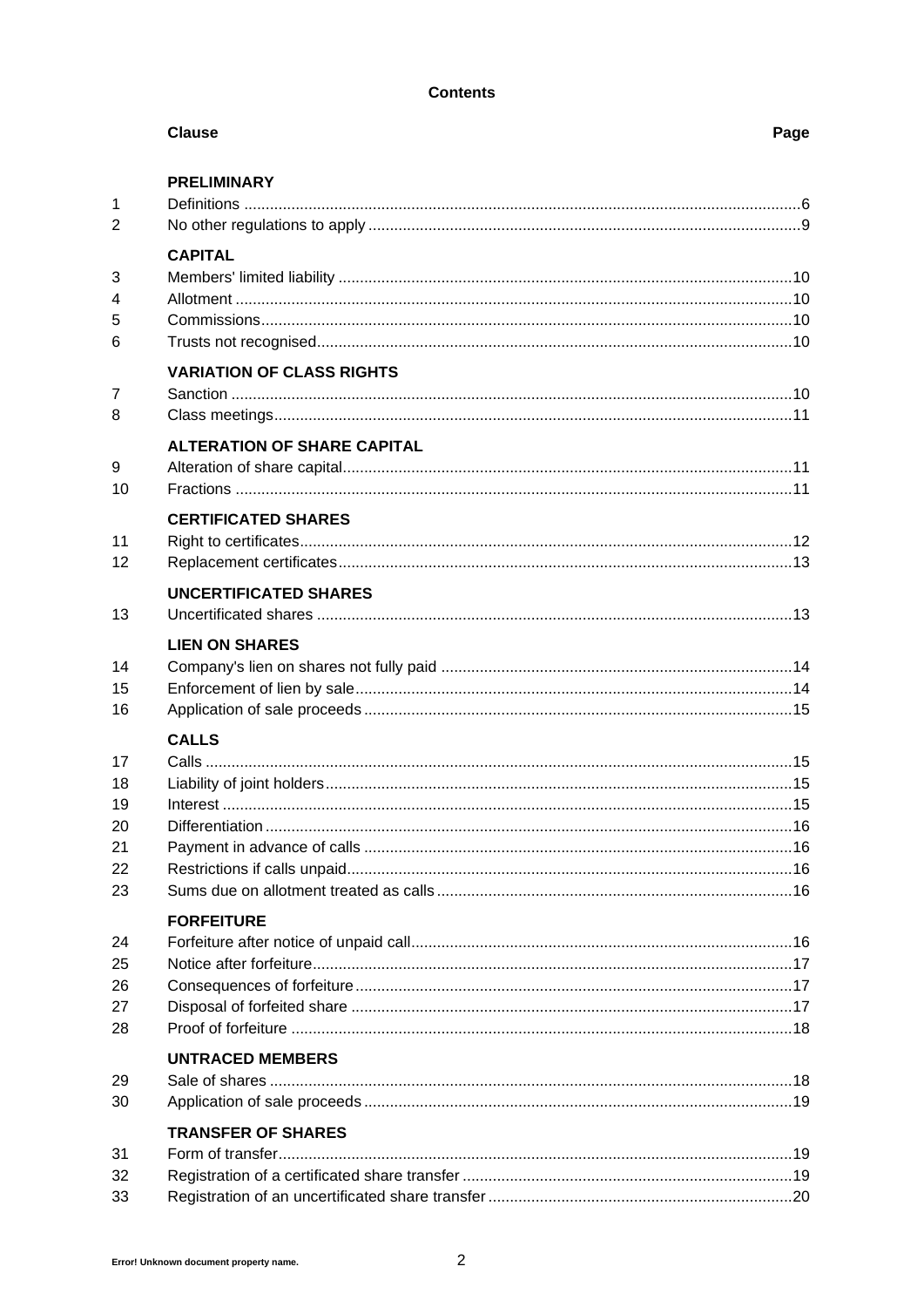| 34       |                                                                       |  |
|----------|-----------------------------------------------------------------------|--|
| 35       |                                                                       |  |
|          | <b>TRANSMISSION OF SHARES</b>                                         |  |
| 36       |                                                                       |  |
| 37       |                                                                       |  |
| 38       |                                                                       |  |
|          | <b>GENERAL MEETINGS</b>                                               |  |
| 39       |                                                                       |  |
| 40       |                                                                       |  |
| 41       |                                                                       |  |
| 42       |                                                                       |  |
| 43       |                                                                       |  |
| 44       |                                                                       |  |
| 45       | General meetings at more than one place or in more than one format 24 |  |
| 46       |                                                                       |  |
| 47       |                                                                       |  |
| 48       |                                                                       |  |
| 49       |                                                                       |  |
| 50       |                                                                       |  |
| 51       |                                                                       |  |
|          | <b>VOTING</b>                                                         |  |
| 52       |                                                                       |  |
| 53       |                                                                       |  |
| 54       |                                                                       |  |
| 55       |                                                                       |  |
| 56       |                                                                       |  |
| 57       |                                                                       |  |
| 58<br>59 |                                                                       |  |
| 60       |                                                                       |  |
| 61       |                                                                       |  |
|          |                                                                       |  |
|          | <b>FAILURE TO DISCLOSE INTERESTS IN SHARES</b>                        |  |
| 62       |                                                                       |  |
|          | APPOINTMENT, RETIREMENT AND REMOVAL OF DIRECTORS                      |  |
| 63       |                                                                       |  |
| 64       |                                                                       |  |
| 65<br>66 |                                                                       |  |
| 67       |                                                                       |  |
| 68       |                                                                       |  |
| 69       |                                                                       |  |
| 70       |                                                                       |  |
| 71       |                                                                       |  |
|          | <b>ALTERNATE DIRECTORS</b>                                            |  |
| 72       |                                                                       |  |
| 73       |                                                                       |  |
| 74       |                                                                       |  |
| 75       |                                                                       |  |
| 76       |                                                                       |  |

# **BOARD POWERS**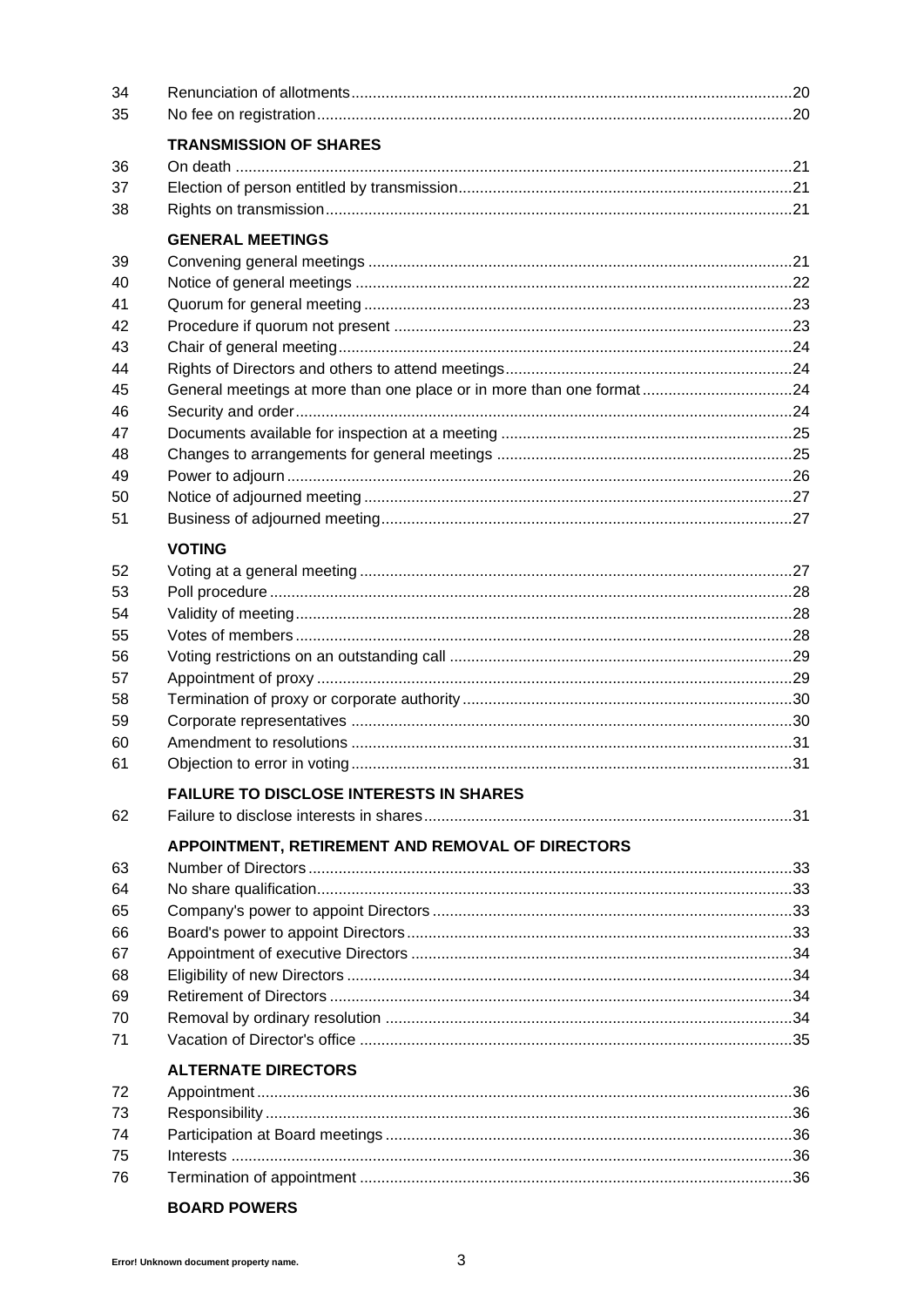| 77  |                                                |  |
|-----|------------------------------------------------|--|
| 78  |                                                |  |
| 79  |                                                |  |
| 80  |                                                |  |
| 81  |                                                |  |
| 82  |                                                |  |
| 83  |                                                |  |
| 84  |                                                |  |
| 85  |                                                |  |
| 86  |                                                |  |
| 87  |                                                |  |
|     | DIRECTORS' REMUNERATION, EXPENSES AND BENEFITS |  |
| 88  |                                                |  |
| 89  |                                                |  |
| 90  |                                                |  |
| 91  |                                                |  |
| 92  |                                                |  |
|     |                                                |  |
|     | <b>DIRECTORS' PROCEEDINGS</b>                  |  |
| 93  |                                                |  |
| 94  |                                                |  |
| 95  |                                                |  |
| 96  |                                                |  |
| 97  |                                                |  |
| 98  |                                                |  |
| 99  |                                                |  |
| 100 |                                                |  |
| 101 |                                                |  |
| 102 |                                                |  |
|     | <b>INTERESTS OF DIRECTORS</b>                  |  |
| 103 |                                                |  |
| 104 |                                                |  |
| 105 |                                                |  |
| 106 |                                                |  |
| 107 |                                                |  |
|     | <b>SECRETARY</b>                               |  |
| 108 |                                                |  |
|     | <b>SEALS AND DOCUMENT AUTHENTICATION</b>       |  |
| 109 |                                                |  |
| 110 |                                                |  |
|     | <b>DIVIDENDS AND OTHER PAYMENTS</b>            |  |
| 111 |                                                |  |
| 112 |                                                |  |
| 113 |                                                |  |
| 114 |                                                |  |
| 115 |                                                |  |
| 116 |                                                |  |
| 117 |                                                |  |
| 118 |                                                |  |
| 119 |                                                |  |
| 120 |                                                |  |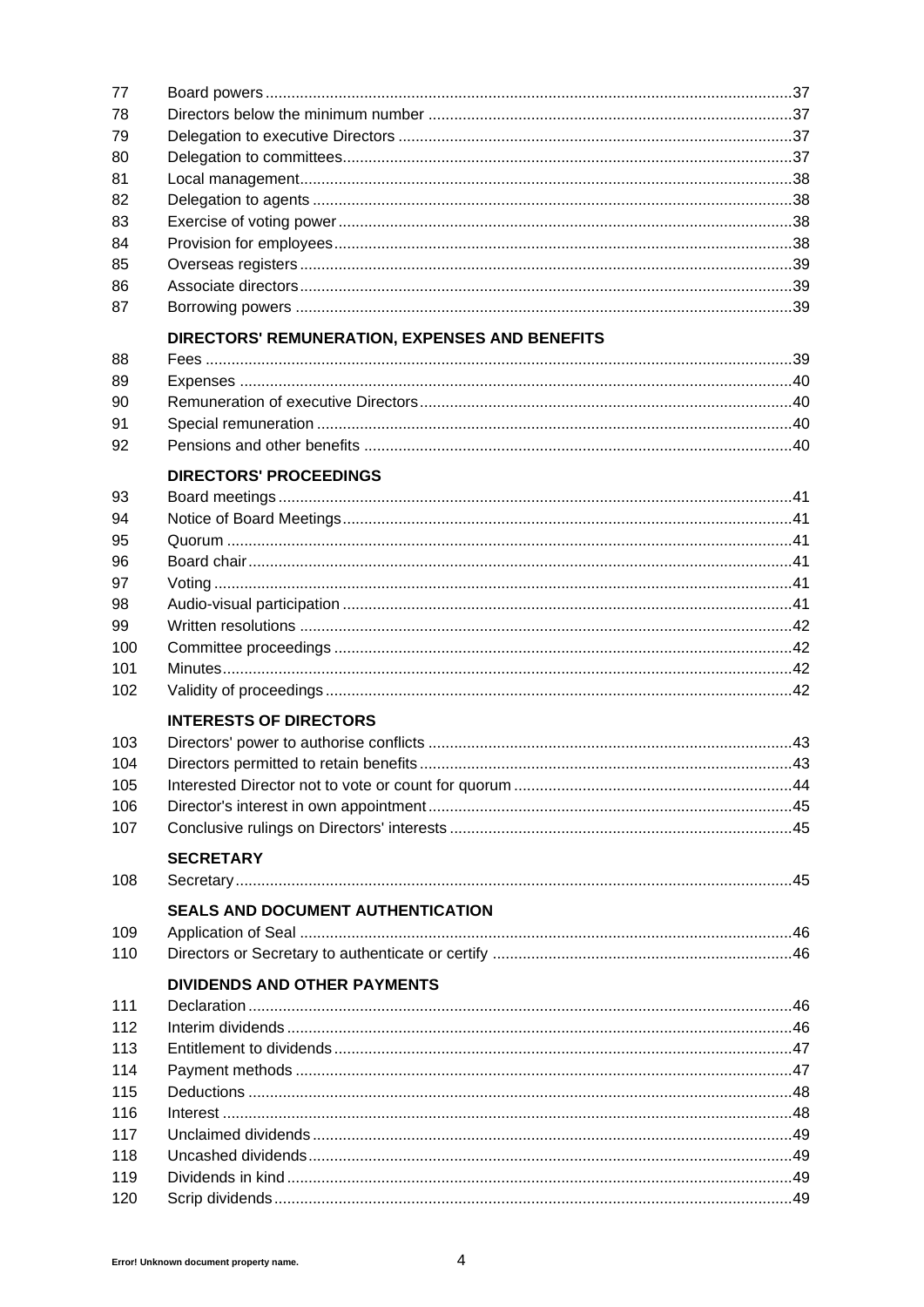| 121 |                                    |  |
|-----|------------------------------------|--|
| 122 |                                    |  |
| 123 |                                    |  |
|     | <b>RECORD DATES</b>                |  |
| 124 |                                    |  |
|     | <b>ACCOUNTS</b>                    |  |
| 125 |                                    |  |
|     | <b>COMMUNICATIONS</b>              |  |
| 126 |                                    |  |
| 127 |                                    |  |
| 128 |                                    |  |
| 129 |                                    |  |
| 130 |                                    |  |
| 131 |                                    |  |
|     | <b>DOCUMENT DESTRUCTION</b>        |  |
| 132 |                                    |  |
|     | <b>WINDING UP</b>                  |  |
| 133 |                                    |  |
|     | <b>INDEMNITY</b>                   |  |
| 134 |                                    |  |
|     | <b>ADMINISTRATIVE ARRANGEMENTS</b> |  |
| 135 |                                    |  |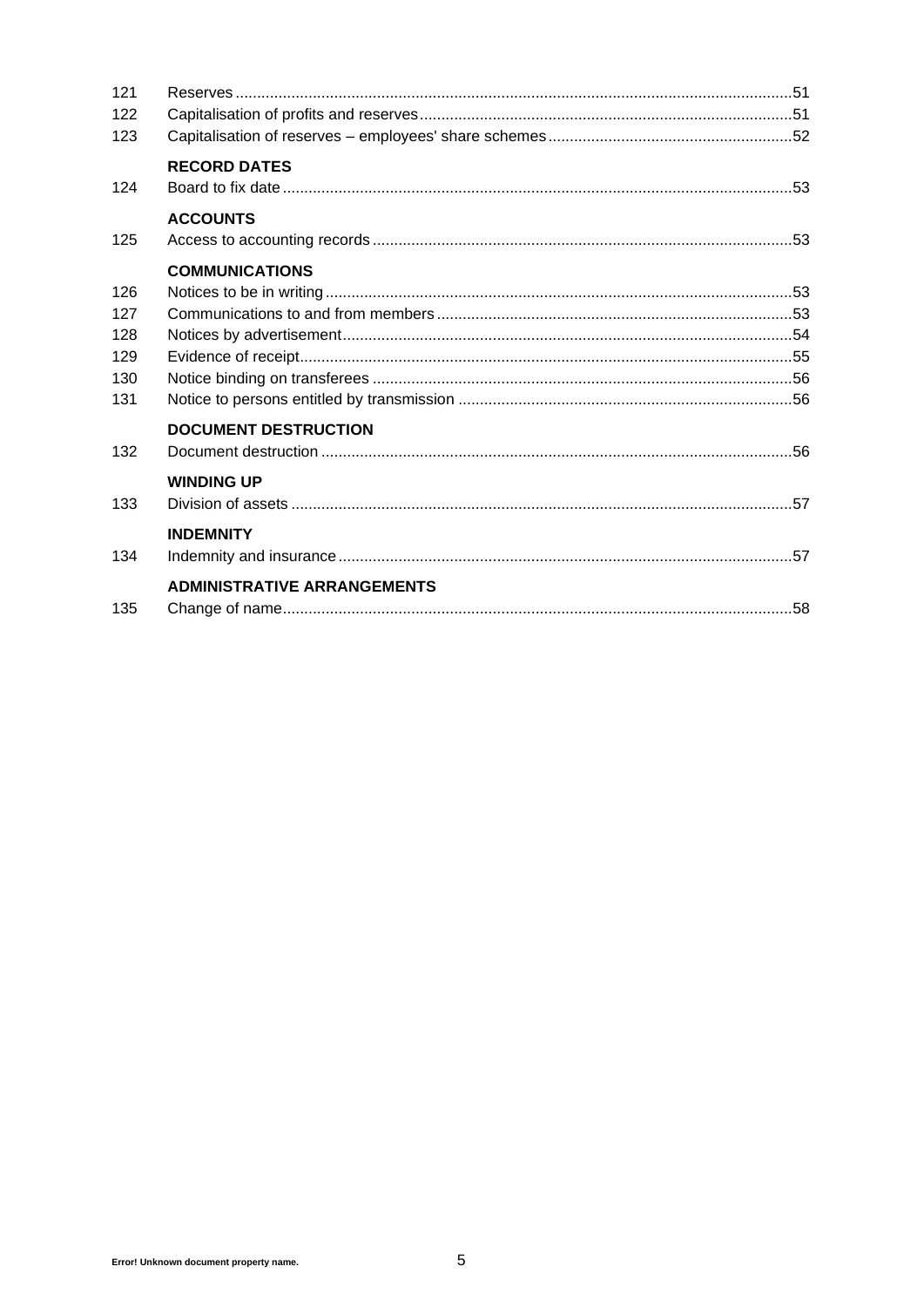# **The Companies Acts**

**Public Company Limited by Shares**

# **ARTICLES OF ASSOCIATION**

**of**

# **PROVIDENT FINANCIAL PLC**

(Adopted by Special Resolution passed on 29 June 2022)

# **PRELIMINARY**

# <span id="page-5-1"></span>**1 Definitions**

<span id="page-5-0"></span>(A) In these Articles the following words have the following meanings:

| 2006 Act                                            | the Companies Act 2006;                                                                                                                    |
|-----------------------------------------------------|--------------------------------------------------------------------------------------------------------------------------------------------|
| <b>Articles</b>                                     | these articles of association;                                                                                                             |
| <b>Auditors</b>                                     | the auditors of the Company;                                                                                                               |
| <b>Board</b>                                        | the board of Directors or the Directors present or<br>deemed to be present at a duly convened meeting at<br>which a quorum is present;     |
| certificated                                        | in relation to a share, a share which is recorded in the<br>Register of Members as being held in certificated form;                        |
| combined physical and<br>electronic general meeting | a general meeting hosted on an electronic platform,<br>where that meeting is physically hosted at a venue or<br>venues simultaneously;     |
| Company                                             | Provident Financial plc, registered in England with<br>number 668987;                                                                      |
| <b>Director</b>                                     | a director of the Company;                                                                                                                 |
| electronic general meeting                          | a general meeting hosted on an electronic platform,<br>where that meeting is not physically hosted at a venue<br>or venues simultaneously; |
| electronic platform                                 | means any form of electronic platform and includes,<br>without limitation, website addresses, application                                  |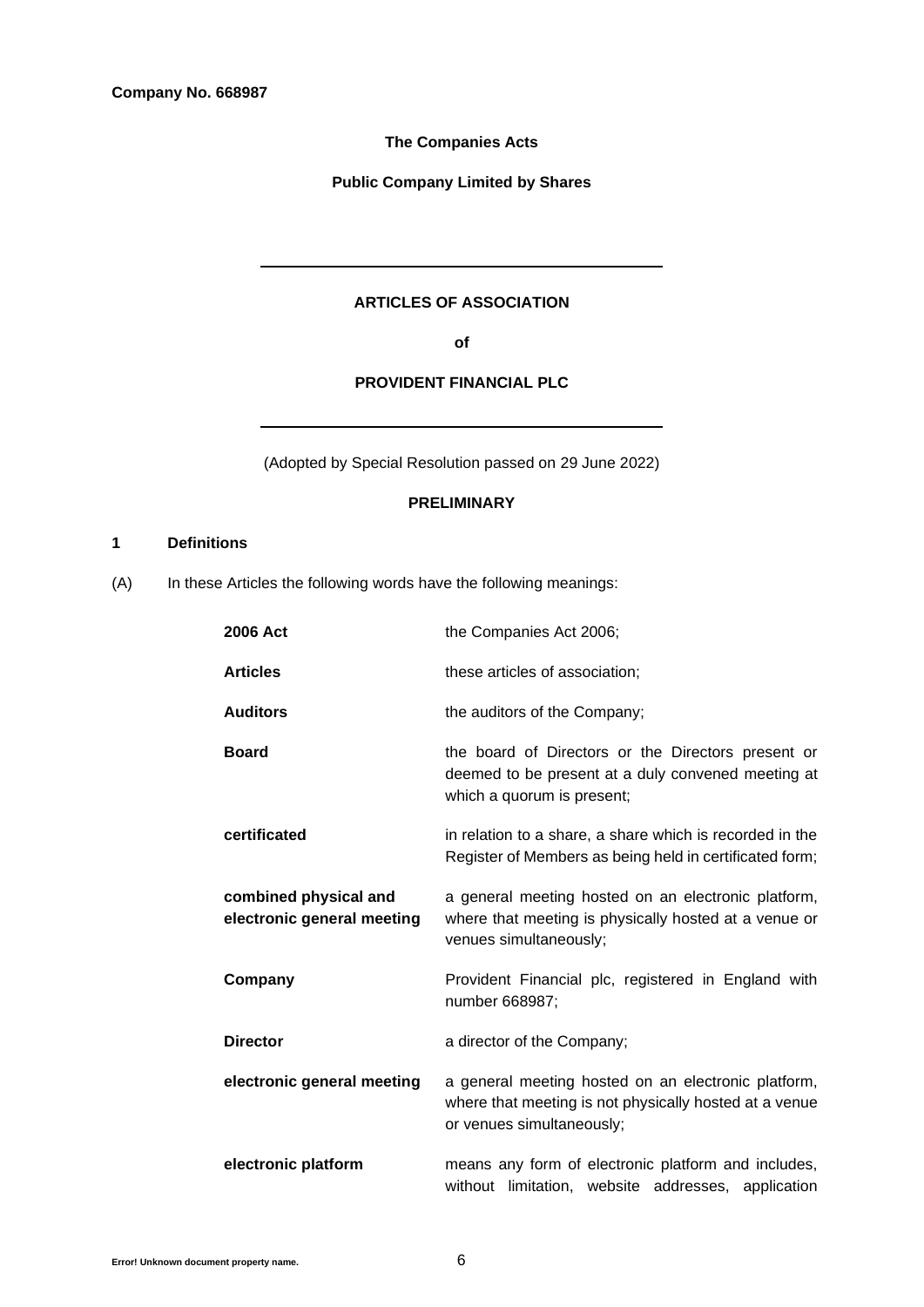|                            | technology, conference call systems and other forms<br>of electronic communications technology;                                                                                                                                                                                                                                                   |
|----------------------------|---------------------------------------------------------------------------------------------------------------------------------------------------------------------------------------------------------------------------------------------------------------------------------------------------------------------------------------------------|
| Group                      | the group comprising the Company and its subsidiary<br>undertakings (not including any parent undertaking of<br>the Company);                                                                                                                                                                                                                     |
| <b>Group Undertaking</b>   | any undertaking in the Group, including the Company;                                                                                                                                                                                                                                                                                              |
| holder                     | in relation to a share, the member whose name is<br>entered in the Register of Members as the holder of<br>that share;                                                                                                                                                                                                                            |
| lodged with the Company    | includes any method by which a relevant document is<br>provided to the Company or any person properly<br>authorised on behalf of the Company;                                                                                                                                                                                                     |
| member                     | a member of the Company or, if the context so<br>requires, a member of the Board or of any Board<br>committee;                                                                                                                                                                                                                                    |
| <b>Ordinary Shares</b>     | ordinary shares of 20 8/11 pence each in the Company;                                                                                                                                                                                                                                                                                             |
| paid or paid up            | paid up or credited as paid up;                                                                                                                                                                                                                                                                                                                   |
| physical general meeting   | a general meeting hosted at a physical venue (or<br>venues) (at which electronic platform(s) are not<br>available to allow for persons who are not physically at<br>that venue (or one of those venues) to attend or<br>participate);                                                                                                             |
| <b>Registered Office</b>   | the registered office of the Company;                                                                                                                                                                                                                                                                                                             |
| <b>Register of Members</b> | the register of members of the Company, including (so<br>far as relevant) the Operator register of members<br>relating to the Company;                                                                                                                                                                                                            |
| <b>Seal</b>                | the common seal of the Company or any official seal<br>that the Company has or may have as permitted by the<br>statutes;                                                                                                                                                                                                                          |
| <b>Secretary</b>           | the secretary of the Company or any other person<br>appointed to perform any of the duties of the secretary<br>of the Company including a joint, temporary, assistant<br>or deputy secretary;                                                                                                                                                     |
| share                      | a share in the capital of the Company;                                                                                                                                                                                                                                                                                                            |
| statutes                   | the 2006 Act, every other Act of the United Kingdom<br>Parliament applicable to the Company in respect of any<br>matter provided for in these Articles, the Uncertificated<br>Securities Regulations and all orders, regulations and<br>statutory instruments made (or with effect as if made)<br>pursuant to the 2006 Act or any other such Act; |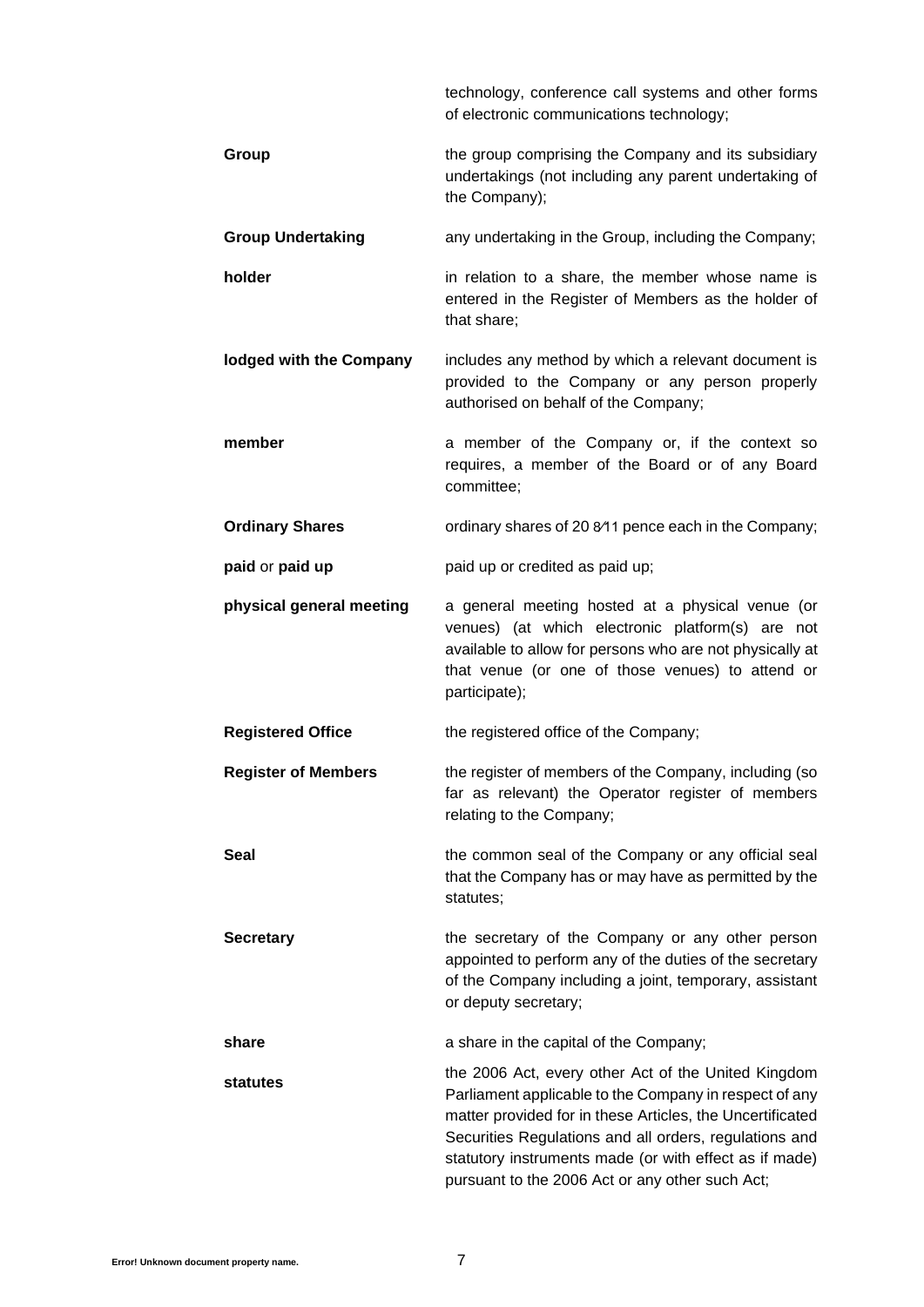| uncertificated                                         | in relation to a share, a share to which title is recorded<br>in the Register of Members as being held in<br>uncertificated form;                                                                                                                                                                            |
|--------------------------------------------------------|--------------------------------------------------------------------------------------------------------------------------------------------------------------------------------------------------------------------------------------------------------------------------------------------------------------|
| <b>Uncertificated Securities</b><br><b>Regulations</b> | the Uncertificated Securities Regulations 2001; and                                                                                                                                                                                                                                                          |
| <b>Uncertificated System</b>                           | the CREST system operated by Euroclear UK &<br>Ireland Limited, or any other applicable system that is<br>a "relevant system" for the purpose of the<br>Uncertificated Securities Regulations or any other<br>system for holding and transferring uncertificated<br>shares that may replace any such system. |

### <span id="page-7-0"></span>(B) In these Articles:

- (i) the term "**Company Communications Provisions**" means the company communications provisions in the 2006 Act (being the provisions at sections 1144 to 1148 and Schedules 4 and 5);
- (ii) the following terms and expressions have the meanings that they have in the Company Communications Provisions - "**address**", "**authenticated**", "**electronic form**", "**electronic means**", "**hard copy**" and "**hard copy form**", whilst a "**service address**" is a postal address for the purposes of section 1141 of the 2006 Act and "**working day**" has the meaning given to it in section 1173 of the 2006 Act;
- (iii) the expressions "**Operator**", "**Operator register of members**", "**participating security**" and "**relevant system**" have the meanings that they have in the Uncertificated Securities Regulations;
- (iv) the provisions of section 1168 of the 2006 Act (headed "Hard copy and electronic form and related expressions") apply in these Articles to any document (including any notice) or information sent or supplied for the purposes of these Articles, regardless of whether the Article in question uses the words "sent" or "supplied" or uses other words (including "deliver", "provide", "produce" or, in the case of a notice, "give") to refer to the sending or supplying of a document or information;
- (v) references to the delivery of any document (including any notice) or information (in whatever form) include the supply of such document or information in hard copy form or in electronic form and references to a document being executed or signed include references to its being executed or signed under hand or under seal or (whether sent or supplied to the Company in electronic form or in hard copy form) being sufficiently authenticated for the purposes of the Company Communications Provisions or these Articles, and references to a document include references to any notice or information in visible form whether having physical substance or not;
- (vi) words or expressions which are not defined in paragraphs [\(A\)](#page-5-0) or [\(B\)](#page-7-0) of this Article [1](#page-5-1) have the same meanings (where applicable) as in the 2006 Act;
- (vii) a reference to any statute or any statutory instrument or any provision of a statute or of a statutory instrument includes a reference to any statutory modification or reenactment of it for the time being in force;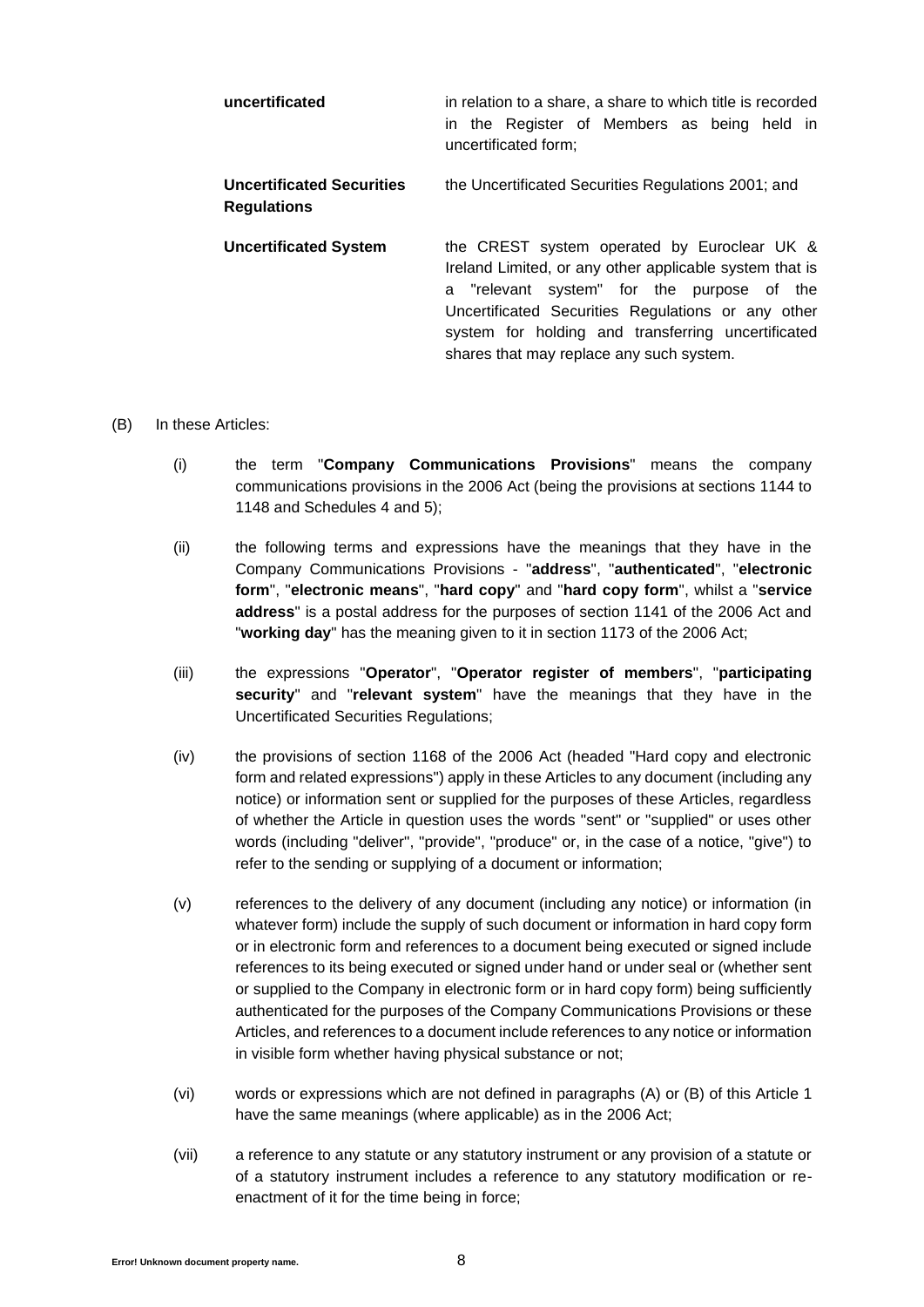- (viii) words in the singular include the plural and vice versa, words importing any gender include all genders and a reference to a "**person**" includes any individual, firm, partnership, unincorporated association, company, corporation or other body corporate;
- (ix) the words "**other**", "**includes**", "**including**", "**may include**" and "**in particular**" do not limit the generality of any preceding words and any words which follow them will not be construed as being limited in scope to the same class as the preceding words where a wider construction is possible;
- (x) references to "**writing**" or "**written**" include a reference to any method of representing or reproducing words, symbols or other information in a visible form by any method or combination of methods, whether in electronic form or otherwise or sent or supplied in electronic form or otherwise;
- (xi) where an ordinary resolution is expressed to be required for any purpose, a special resolution is also effective for such purpose;
- (xii) headings do not affect the interpretation of any Article;
- (xiii) being "**present**" or "**attending**" a general meeting means, for the purposes of a physical general meeting, present in person or by proxy, or, for the purposes of a combined physical and electronic general meeting, present in person or by proxy, or by means of an electronic platform, or, for the purposes of an electronic general meeting, present by means of an electronic platform;
- (xiv) references to a person's "**participation**" in the business of any general meeting includes without limitation and as relevant the right (including, in the case of a corporation, through a duly appointed representative) to speak, vote, be represented by a proxy and have access in hard copy or electronic form to all documents which are required by the Act or the Articles to be made available at the meeting and "**participate**" and "**participating**" shall be construed accordingly; and
- (xv) for the purposes of these Articles a person is able to exercise their right to "**speak**" and "**be heard**" when the chair of the meeting is satisfied that the arrangements enable that person to be able to communicate to all those attending the meeting, during the meeting, information, questions or opinions on the business of the meeting. For these purposes being able to communicate in this way shall include, without limitation, any electronic means, the use of microphones, loud speakers, audio visual equipment, electronic platforms or other means of communication whatsoever (or any combination thereof) including, without limitation, the relevant information, questions or opinions being made available to some or all of those attending the meeting in electronic or typed form or being read to the meeting by someone authorised to do so by the Board. For the purposes of these Articles, "**hear**" and the right to "**hear**" shall be construed accordingly.

### **2 No other regulations to apply**

No model articles or regulations in any statute or in any statutory instrument or other subordinate legislation concerning companies shall apply to the Company.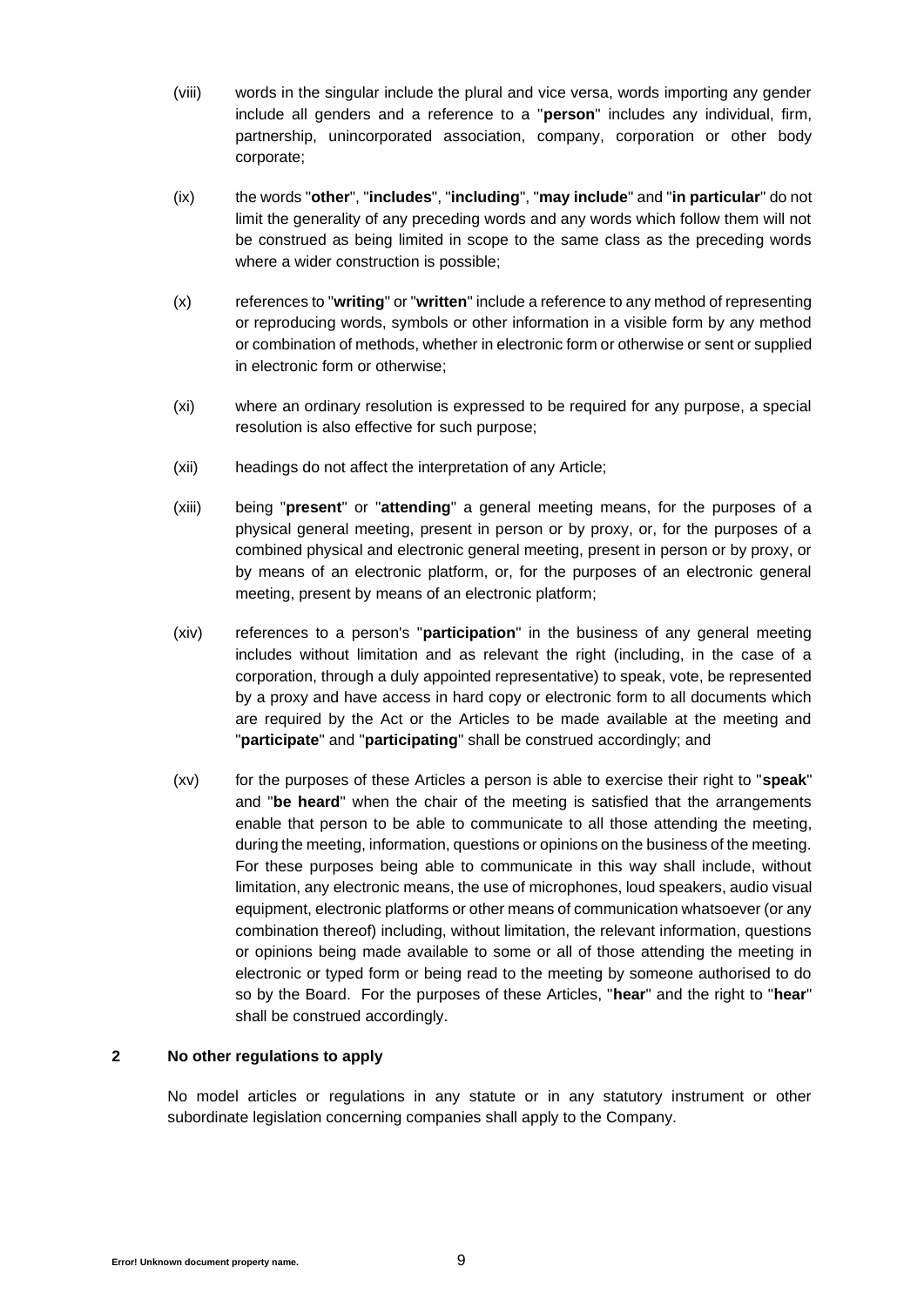## **CAPITAL**

# **3 Members' limited liability**

The liability of the Company's members is limited to the amount, if any, unpaid on the Company's shares held by them.

# **4 Allotment**

- (A) Subject to the statutes and these Articles, any new shares shall be at the disposal of the Board, who may offer, allot, grant options over or otherwise dispose of them to such persons and on such terms as it may decide (including terms relating to the renunciation of any allotment).
- (B) Subject to the statutes and without prejudice to any rights attached to any shares, any share may be issued with such rights or restrictions as the Company may by ordinary resolution determine (or, if the Company has not so determined, as the Board may determine).
- (C) Subject to the statutes, any share may be issued which is to be redeemed, or is to be liable to be redeemed at the option of the Company or the holder, on such terms, conditions and in such manner as the Directors may determine.

# **5 Commissions**

The Company may exercise all powers conferred by the statutes of paying commissions in relation to a subscription for shares or other allotment. Subject to the statutes, such commissions may be satisfied in cash or by the allotment of fully or partly paid shares or partly in one way and partly in the other.

# **6 Trusts not recognised**

Except as required by law, no person shall be recognised by the Company as holding any share on any trust and (except as otherwise provided by these Articles or by law) the Company shall not be bound by or recognise any interest in any share except an absolute right of the holder to share in its entirety (even if the Company has notice of such interest).

# **VARIATION OF CLASS RIGHTS**

# **7 Sanction**

- (A) If the share capital of the Company is divided into shares of different classes, any of the rights attached to any class of shares (notwithstanding that the Company may be or be about to be in liquidation) may (unless the rights attached to the shares of the class otherwise provide) be varied or abrogated in any manner, either with the consent in writing of the holders of not less than three-quarters in nominal value of the issued shares of the class or with the sanction of a special resolution passed at a separate meeting of the holders of shares of the class.
- (B) Subject to the terms of issue of or rights attached to any shares, the rights or privileges attached to any class of shares shall be deemed not to be varied or abrogated by:
	- (i) the creation or issue of any new shares ranking pari passu in all respects (save as to the date from which such new shares shall rank for dividend) with or subsequent to those already issued;
	- (ii) the reduction of the capital paid up on such shares or by the purchase or redemption by the Company of any of its own shares in accordance with the statutes; or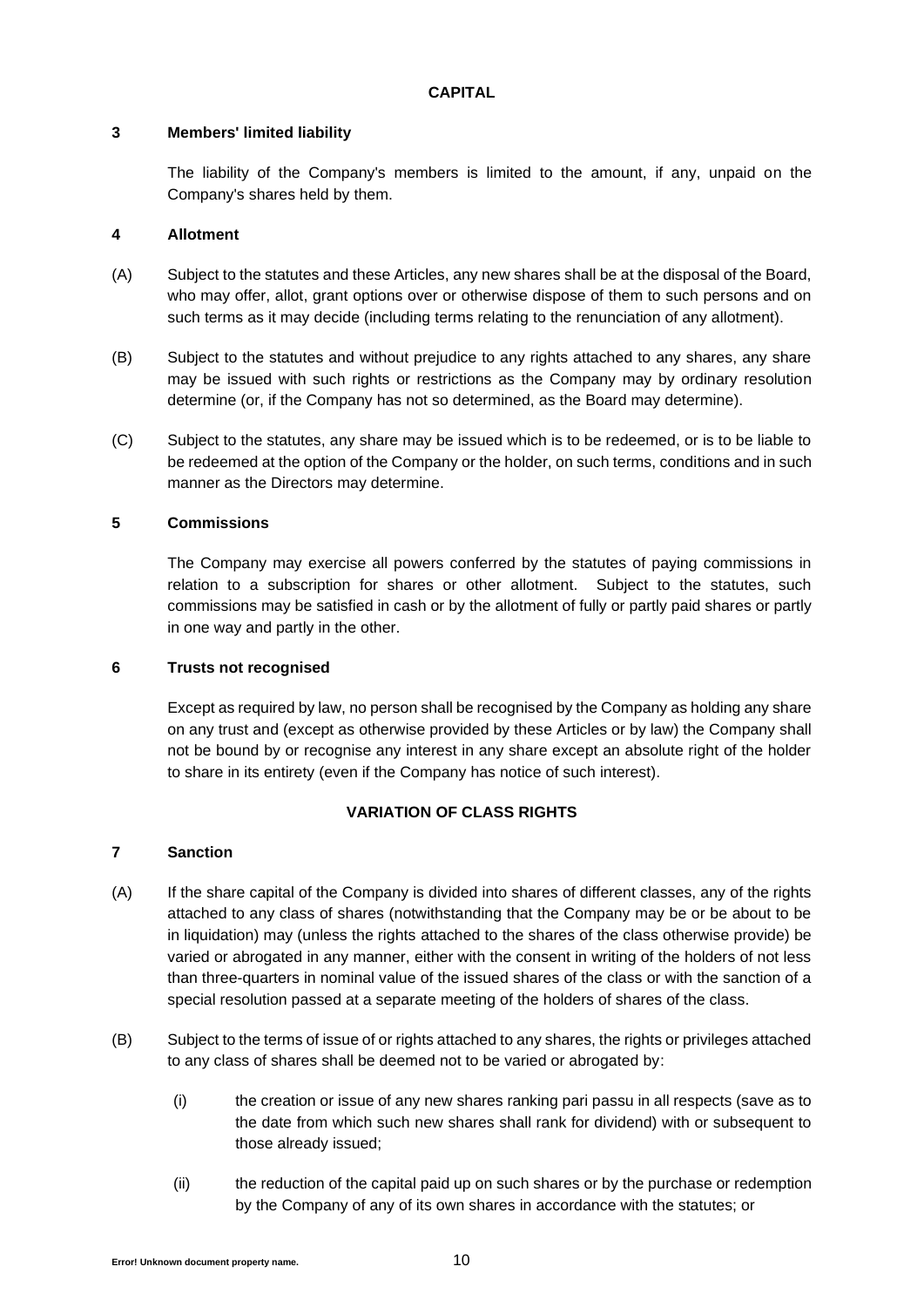(iii) the Board resolving that a class of shares is to become or is to cease to be, or the Operator permitting such class of shares to become or to cease to be, a participating security.

## **8 Class meetings**

- (A) The Board may call a separate general meeting of the holders of the shares of any class at any time and for any purpose as it thinks fit and whether or not the business to be transacted involves a variation or abrogation of any rights attached to such class of shares. The provisions of these Articles as to general meetings (whether a physical general meeting, an electronic general meeting, or a combined physical and electronic general meeting) shall also apply (so far as applicable) to each such meeting.
- (B) A separate meeting for the holders of a class of shares shall be convened and conducted as nearly as possible in the same way as a general meeting (whether physical general meetings, electronic general meetings, or combined physical and electronic general meetings), except that:
	- (i) no member, other than a Director, shall be entitled to notice of it or to attend it unless such member is a holder of shares of that class;
	- (ii) no vote may be given except in respect of a share of that class;
	- (iii) the quorum at the meeting other than an adjourned meeting shall be not less than two persons entitled to vote at the meeting present in person or by proxy and holding at least one-third in nominal value of the issued shares of that class and at an adjourned meeting the quorum shall be one person entitled to vote at the meeting present in person or by proxy and holding shares of that class; and
	- (iv) a poll may be demanded by a member present in person or by proxy and entitled to vote at the meeting and on a poll each member shall have one vote for every share of that class of which they are the holder.
- (C) For the purpose of these Articles, a general meeting at which no holder of a share other than an ordinary share may, in their capacity as a member, attend or vote shall also constitute a separate general meeting of the holders of the ordinary shares.

# **ALTERATION OF SHARE CAPITAL**

# **9 Alteration of share capital**

The Company may:

- (i) alter its share capital in any way permitted by the statutes; and
- (ii) confer any preference or other advantage on one or more of the shares resulting from any division or sub-division of its share capital as compared with the others and make any such share subject to any restriction as compared with the others.

# **10 Fractions**

(A) If, as the result of a consolidation and division or a sub-division of shares, fractions of shares become attributable to members, the Board may on behalf of the members deal with the fractions as it thinks fit, including in either of the ways prescribed in this Article below.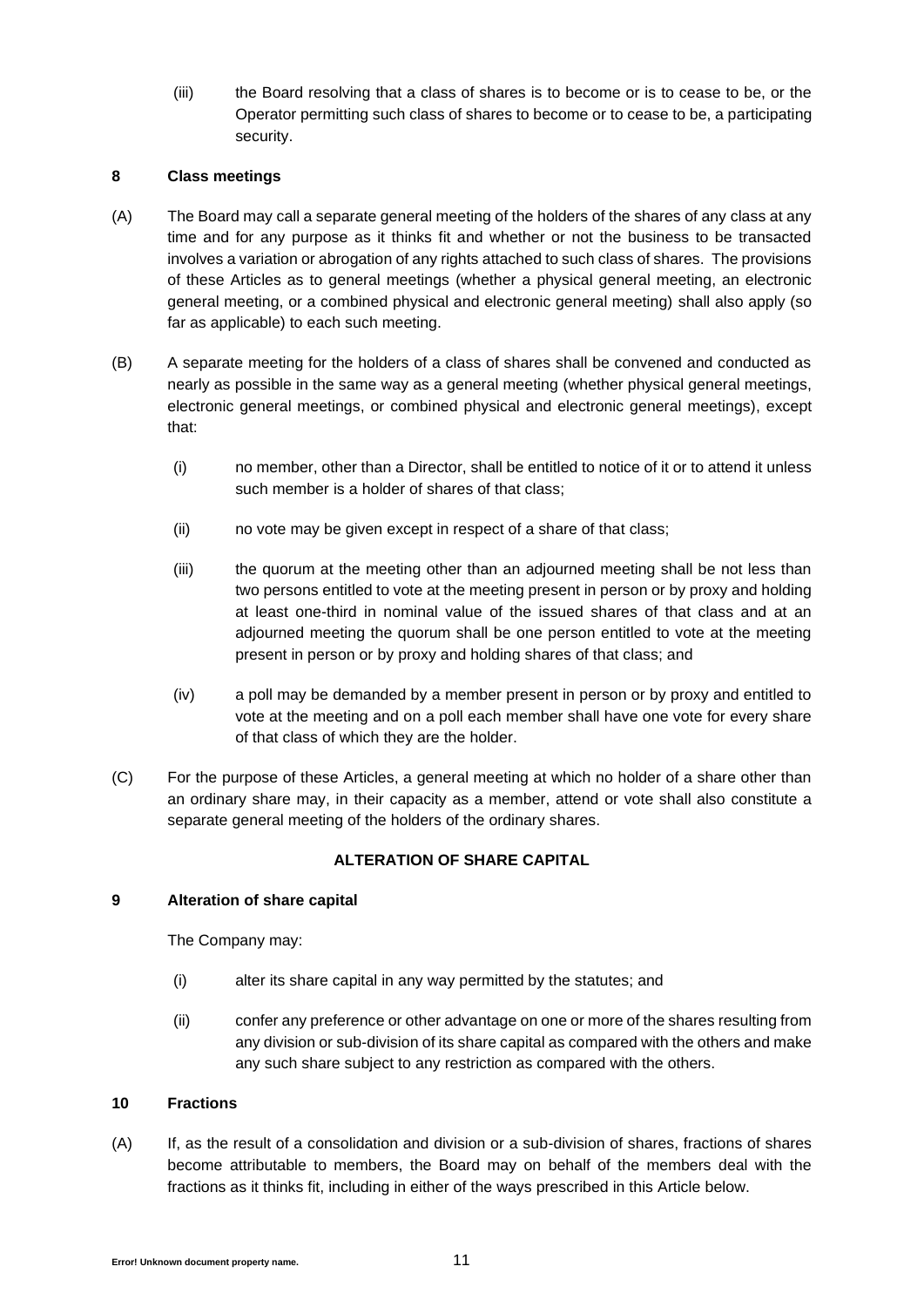- <span id="page-11-0"></span>(B) The Board may sell shares representing the fractions, through a member of the London Stock Exchange or other appropriate intermediary acting (in any case) on a "best execution" (or equivalent) basis or in such other manner (whether or not through an intermediary) that provides a price which the Board considers to be reasonable in the circumstances, to any person (including, subject to the statutes, the Company) and distribute the net proceeds of sale in due proportion amongst the persons to whom such fractions are attributable (except that if the amount due to a person is less than £10.00, or such other sum as the Board may decide, the Company may retain such sum for its own benefit). To give effect to such sale the Board may:
	- (i) in the case of certificated shares, authorise a person to execute an instrument of transfer of shares to the purchaser or as the purchaser may direct; and
	- (ii) in the case of uncertificated shares, exercise any power conferred on it by paragraph [\(I\)](#page-13-0) of Article [13](#page-12-0) to effect a transfer of the shares.
- (C) The purchaser will not be bound to see to the application of the purchase monies in respect of any such sale. The title of the transferee to the shares will not be affected by any irregularity in or invalidity of the proceedings connected with the sale or transfer. Any instrument or exercise referred to at paragraph [\(B\)](#page-11-0) of this Article shall be effective as if it had been executed or exercised by the holder of the shares to which it relates.
- (D) In relation to the fractions the Board may issue, subject to the statutes, to a member credited as fully paid by way of capitalisation the minimum number of shares required to round up that member's holding of shares to a number which, following a consolidation and division or a subdivision, leaves a whole number of shares (such issue being deemed to have been effected immediately before the consolidation or the sub-division, as the case may be). The amount required to pay up those shares may be capitalised as the Board thinks fit out of amounts standing to the credit of any reserve or fund of the Company (including any share premium account, capital redemption reserve and profit and loss account), whether or not available for distribution, and applied in paying up in full the appropriate number of shares.

# **CERTIFICATED SHARES**

# **11 Right to certificates**

- (A) Subject to the statutes and these Articles, every person (except any person in respect of whom the Company is not required by the statutes to complete and have ready for delivery a share certificate), on becoming the holder of a certificated share is entitled without charge to one certificate for all the certificated shares of a class registered in their name or, in the case of certificated shares of more than one class being registered in their name, to a separate certificate for each class of shares, unless the terms of issue of the shares provide otherwise.
- (B) Where a member (other than a person in respect of whom the Company is not required by the statutes to complete and have ready for delivery a share certificate) transfers part of their shares comprised in a certificate such member shall be entitled without charge to one certificate for the balance of certificated shares retained by them.
- (C) The Company is not bound to issue more than one certificate for certificated shares held jointly by two or more persons. Delivery of a certificate to one joint holder shall be sufficient delivery to all joint holders.
- (D) A certificate shall specify the number and class and the distinguishing numbers (if any) of the shares in respect of which it is issued and the amount paid up on the shares. It shall be issued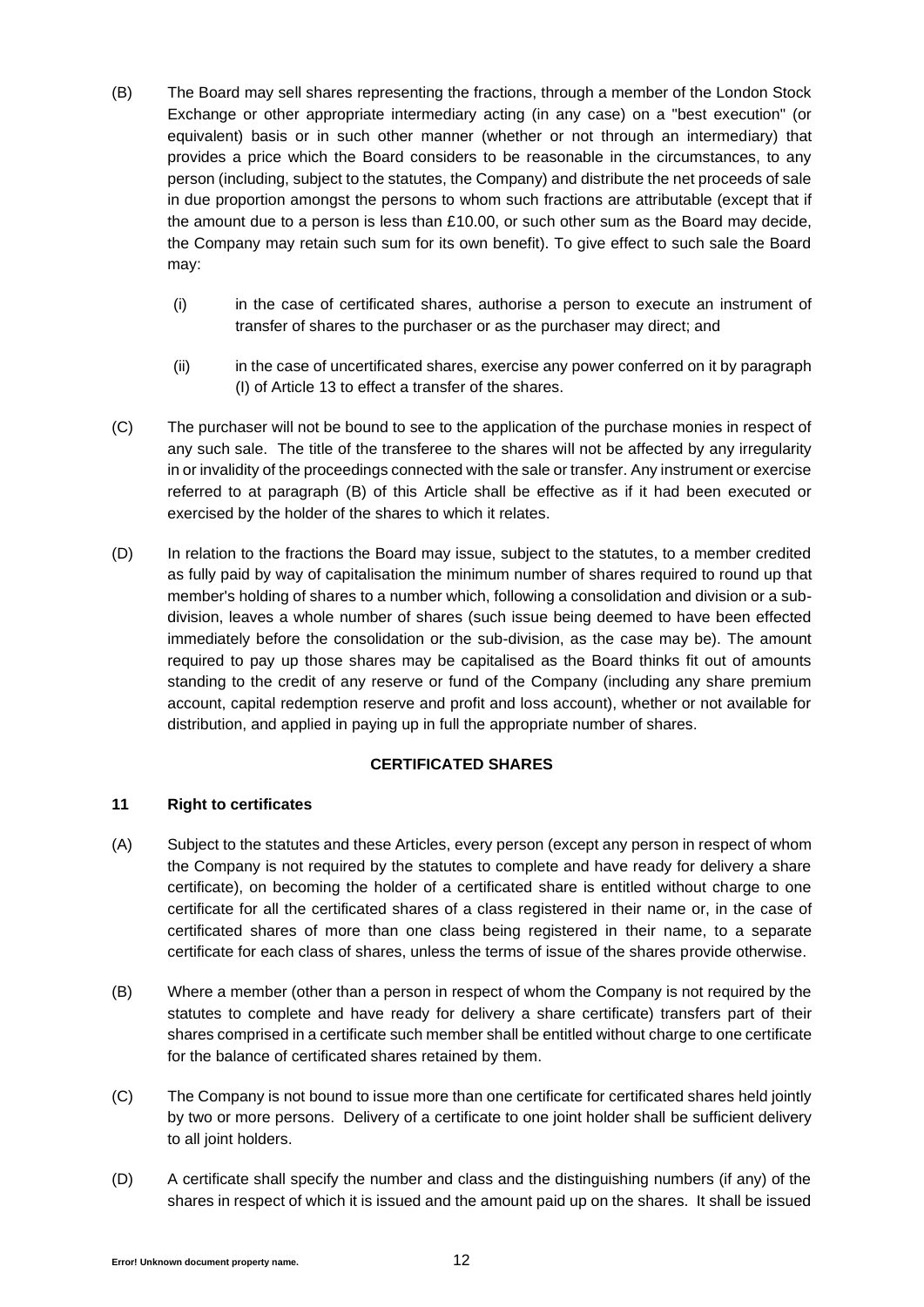under the Seal, which may be affixed to or printed on it, or in such other manner as the Board may approve.

## **12 Replacement certificates**

If any certificate is worn-out, defaced, lost or destroyed, the Company may cancel it and issue a replacement certificate subject to such terms as the Board may decide as to evidence and indemnity (with or without security) and to payment of any exceptional out-of-pocket expenses of the Company in investigating such evidence and preparing such indemnity or such security but otherwise free of charge, and (if the certificate is worn-out or defaced) on delivery up of the old certificate.

# **UNCERTIFICATED SHARES**

### <span id="page-12-0"></span>**13 Uncertificated shares**

- (A) The Board may resolve that a class of shares is to become, or is to cease to be, a participating security.
- (B) Shares of a class shall not be treated as forming a separate class from other shares of the same class as a consequence of such shares being held in certificated or uncertificated form or of any provision in these Articles or the Uncertificated Securities Regulations applying only to certificated shares or to uncertificated shares.
- (C) Any share of a class which is a participating security may be changed from an uncertificated share to a certificated share and from a certificated share to an uncertificated share in accordance with the Uncertificated Securities Regulations.
- <span id="page-12-1"></span>(D) These Articles apply to uncertificated shares of a class which is a participating security only to the extent that these Articles are not inconsistent with the holding of such shares in uncertificated form, with the transfer of title to such shares by means of the Uncertificated System or with the Uncertificated Securities Regulations.
- (E) The Board may lay down regulations not included in these Articles which (in addition to or in substitution for any provisions in these Articles):
	- (i) apply to the issue, holding or transfer of uncertificated shares;
	- (ii) set out (where appropriate) the procedures for conversion and/or redemption of uncertificated shares; and/or
	- (iii) the Board considers necessary or appropriate to ensure that these Articles are consistent with the Uncertificated Securities Regulations and/or the Operator's rules and practices.
- (F) Such regulations will apply instead of any relevant provisions in these Articles which relate to certificates and the transfer, conversion and redemption of shares or which are inconsistent with the Uncertificated Securities Regulations, in all cases to the extent (if any) stated in such regulations. If the Board makes any such regulations, paragraph [\(D\)](#page-12-1) of this Article will (for the avoidance of doubt) continue to apply to these Articles, when read in conjunction with those regulations.
- (G) Any instruction given by means of an Uncertificated System as referred to in these Articles shall be a dematerialised instruction given in accordance with the Uncertificated Securities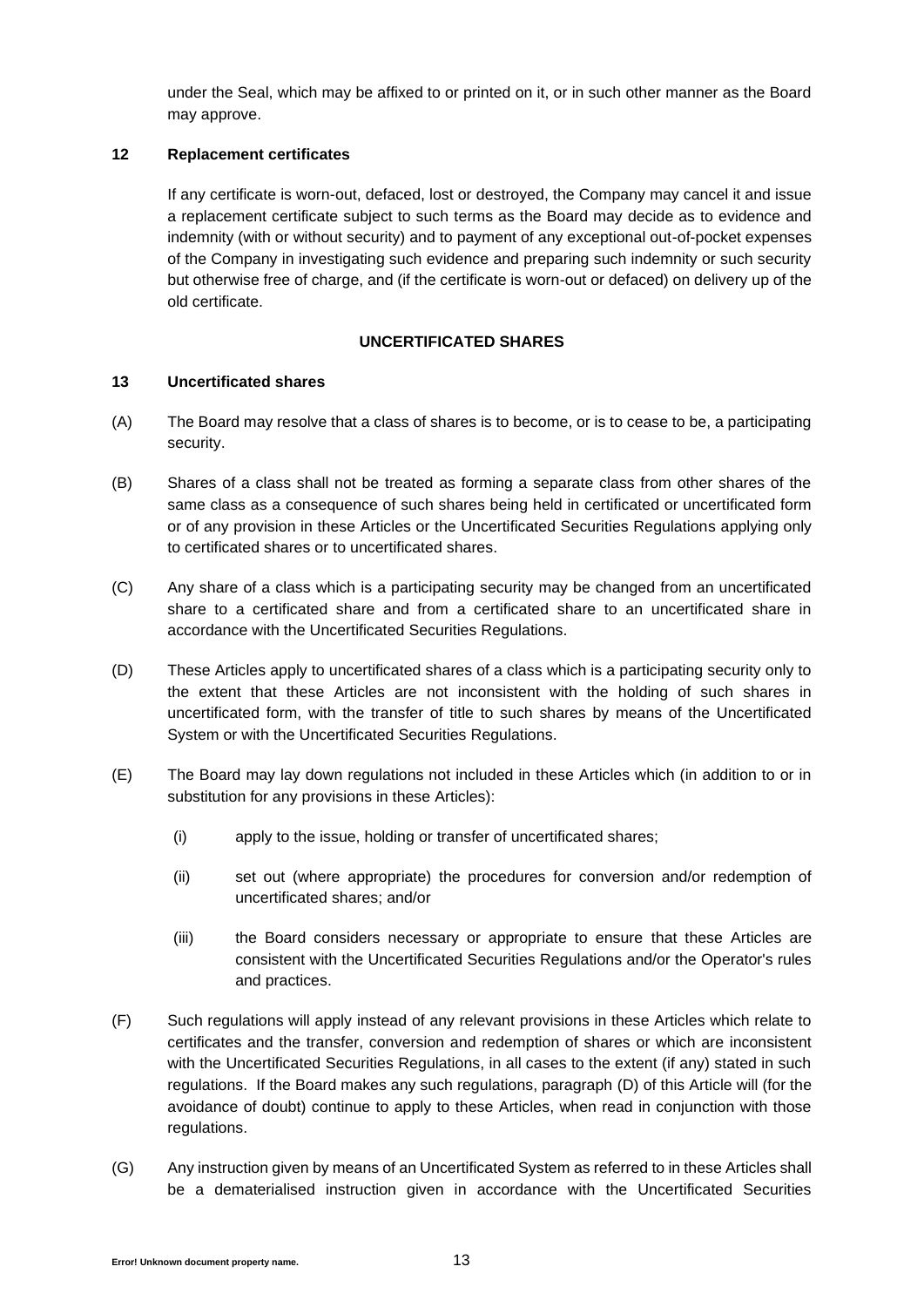Regulations, the facilities and requirements of the Uncertificated System and the Operator's rules and practices.

- (H) For any purpose under these Articles, the Company may treat a member's holding of uncertificated shares and of certificated shares of the same class as if they were separate holdings, unless the Board otherwise decides.
- <span id="page-13-0"></span>(I) Where the Company is entitled under the statutes, the Operator's rules and practices, these Articles or otherwise to dispose of, forfeit, enforce a lien over or sell or otherwise procure the sale of any shares of a class which is a participating security which are held in uncertificated form, the Board may take such steps (subject to the Uncertificated Securities Regulations and to such rules and practices) as may be required or appropriate, by instruction by means of the Uncertificated System or otherwise, to effect such disposal, forfeiture, enforcement or sale including by:
	- (i) requesting or requiring the deletion of any computer-based entries in the Uncertificated System relating to the holding of such shares in uncertificated form;
	- (ii) altering such computer-based entries so as to divest the holder of such shares of the power to transfer such shares other than to a person selected or approved by the Company for the purpose of such transfer;
	- (iii) requiring any holder of such shares, by notice to them, to change their holding of such uncertificated shares into certificated form within any specified period;
	- (iv) requiring any holder of such shares to take such steps as may be necessary to sell or transfer such shares as directed by the Company;
	- (v) otherwise rectify or change the Register of Members in respect of any such shares in such manner as the Board considers appropriate (including by entering the name of a transferee into the Register of Members as the next holder of such shares); and/or
	- (vi) appointing any person to take any steps in the name of any holder of such shares as may be required to change such shares from uncertificated form to certificated form and/or to effect the transfer of such shares (and such steps shall be effective as if they had been taken by such holder).

# **LIEN ON SHARES**

# **14 Company's lien on shares not fully paid**

The Company has a first and paramount lien on each issued share (not being a fully paid share) for all amounts payable to the Company (whether actually or contingently and whether presently payable or not) in respect of such share. The lien applies to all dividends on any such share and to all amounts payable by the Company in respect of such share. The Board may resolve that any share be exempt wholly or in part from this Article.

# **15 Enforcement of lien by sale**

(A) For the purpose of enforcing the Company's lien on any shares, the Board may sell them in such manner as it decides if an amount in respect of which the lien exists is presently payable and is not paid within fourteen (14) days following the giving of a notice to the holder (or any person entitled by transmission to the share) demanding payment of the amount due within such fourteen (14) day period and stating that if the notice is not complied with the shares may be sold.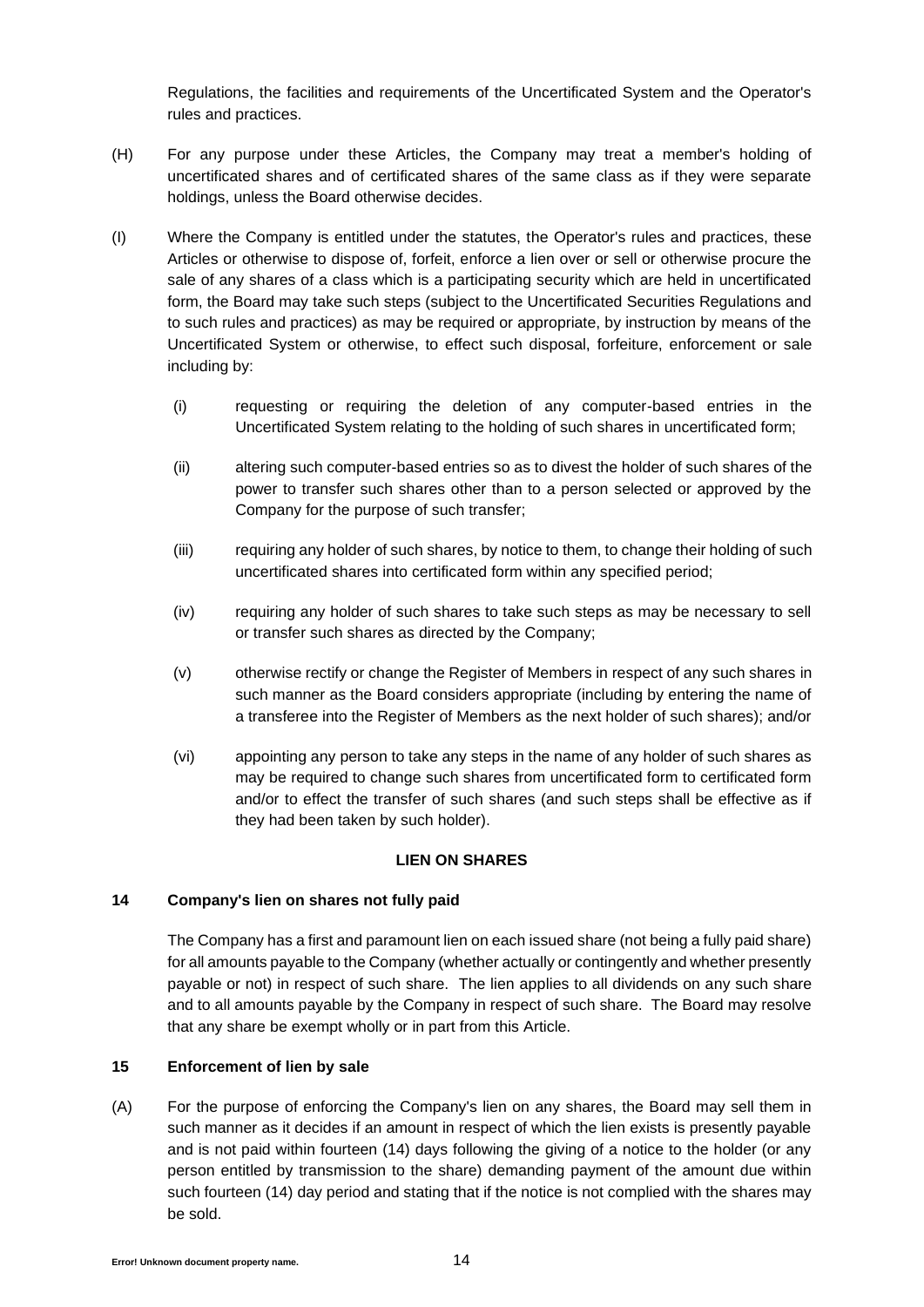- <span id="page-14-0"></span>(B) To give effect to such sale the Board may:
	- (i) in the case of certificated shares, authorise a person to execute an instrument of transfer of shares in the name and on behalf of the holder of, or the person entitled by transmission to, them to the purchaser or as the purchaser may direct; or
	- (ii) in the case of uncertificated shares, exercise any power conferred on it by paragraph [\(I\)](#page-13-0) of Article [13](#page-12-0) to effect a transfer of the shares.
- (C) The purchaser will not be bound to see to the application of the purchase monies in respect of any such sale. The title of the transferee to the shares will not be affected by any irregularity in or invalidity of the proceedings connected with the sale or transfer. Any instrument or exercise referred to at paragraph [\(B\)](#page-14-0) of this Article shall be effective as if it had been executed or exercised by the holder of, or the person entitled by transmission to, the shares to which it relates.

### **16 Application of sale proceeds**

The net proceeds of any sale of shares subject to the Company's lien under these Articles (after payment of the costs and expenses of sale) shall be applied in or towards satisfaction of the amount then due to the Company in respect of the shares. Any balance shall be paid to the original holder of, or the person entitled (but for such sale) by transmission to, the shares on (in the case of certificated shares) surrender to the Company for cancellation of the certificate for such shares and (in all cases) subject to the Company having a lien on such balance on the same basis as applied to such shares for any amount not presently payable as existed on such shares before the sale.

## **CALLS**

### **17 Calls**

- (A) Subject to the terms on which shares are allotted, the Board may make calls on the members (and any persons entitled by transmission) in respect of any amounts unpaid on their shares (whether in respect of nominal value or premium) and not payable on a date fixed by or in accordance with the allotment terms. Each such member or other person shall pay to the Company the amount called, subject to receiving at least fourteen (14) days' notice specifying when and where the payment is to be made, as required by such notice.
- (B) A call may be made payable by instalments. A call shall be deemed to have been made when the resolution of the Board authorising it is passed. A call may, before the Company's receipt of any amount due under it, be revoked or postponed in whole or in part as the Board may decide. A person on whom a call is made will remain liable for calls made on them notwithstanding the subsequent transfer of the shares in respect of which the call was made.

### **18 Liability of joint holders**

The joint holders of a share shall be jointly and severally liable to pay all calls in respect of it.

## **19 Interest**

If the whole of the sum payable in respect of any call is not paid by the day it becomes due and payable, the person from whom it is due shall pay all costs, charges and expenses incurred by the Company by reason of such non-payment, together with interest on the unpaid amount from the day it became due and payable until it is paid at the rate fixed by the terms of the allotment of the share or in the notice of the call or, if no rate is fixed, at such fixed or floating rate, not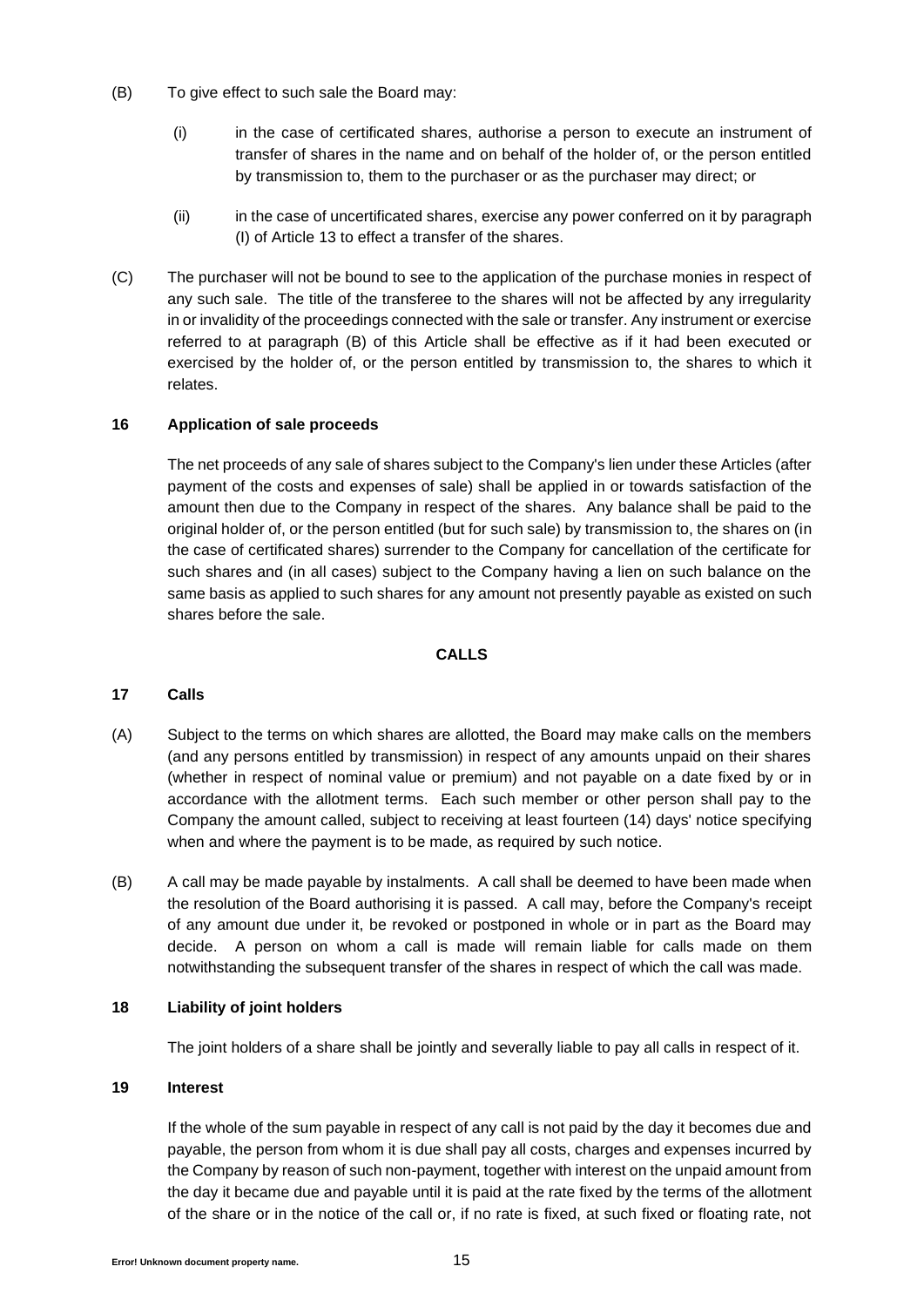exceeding the Bank of England base rate by more than five percentage points, as the Board shall determine. The Board may waive payment of such costs, charges, expenses or interest in whole or in part.

### **20 Differentiation**

The Board may make arrangements on or before the issue of shares to differentiate between the holders of shares in the amounts and times of payment of calls on their shares.

### **21 Payment in advance of calls**

- (A) The Board may receive from any member (or any person entitled by transmission) all or any part of the amount uncalled and unpaid on the shares held by that member (or to which that member is entitled). The liability of each such member or other person on the shares to which such payment relates shall be reduced by such amount. The Company may pay interest on such amount from the time of receipt until the time when such amount would, but for such advance, have become due and payable at such fixed or floating rate not exceeding the Bank of England base rate for any relevant date or period by more than five percentage points as the Board may decide.
- (B) No sum paid up on a share in advance of a call shall entitle the holder to any portion of a dividend subsequently declared or paid in respect of any period prior to the date on which such sum would, but for such payment, become due and payable.

# **22 Restrictions if calls unpaid**

Unless the Board decides otherwise, no member shall be entitled to receive any dividend or to be present or vote at any meeting or to exercise any right or privilege as a member until that member has paid all calls due and payable on every share held by them, whether alone or jointly with any other person, together with interest and expenses (if any) to the Company.

### **23 Sums due on allotment treated as calls**

Any sum payable to the Company or at its direction in respect of the allotment of a share on or following its allotment or on any fixed date, whether in respect of the nominal value of the share or by way of premium or as an instalment of a call, shall be deemed to be a call. If such sum is not paid by the required time, these Articles shall apply as if it had become due and payable by virtue of a call.

# **FORFEITURE**

# **24 Forfeiture after notice of unpaid call**

(A) If a call or an instalment of a call remains unpaid after it has become due and payable, the Board may give to the person from whom it is due not less than fourteen (14) days' notice requiring payment of the amount unpaid together with any interest which may have accrued and any costs, charges and expenses that the Company may have incurred by reason of such non-payment. The notice shall state the place where payment is to be made and that, if the notice is not complied with, the shares in respect of which the call was made will be liable to be forfeited. If the notice is not complied with, any shares in respect of which it was given may, before the payment required by the notice has been made, be forfeited by a resolution of the Board. The forfeiture will include all dividends and other amounts payable in respect of the forfeited shares which have not been paid before the forfeiture.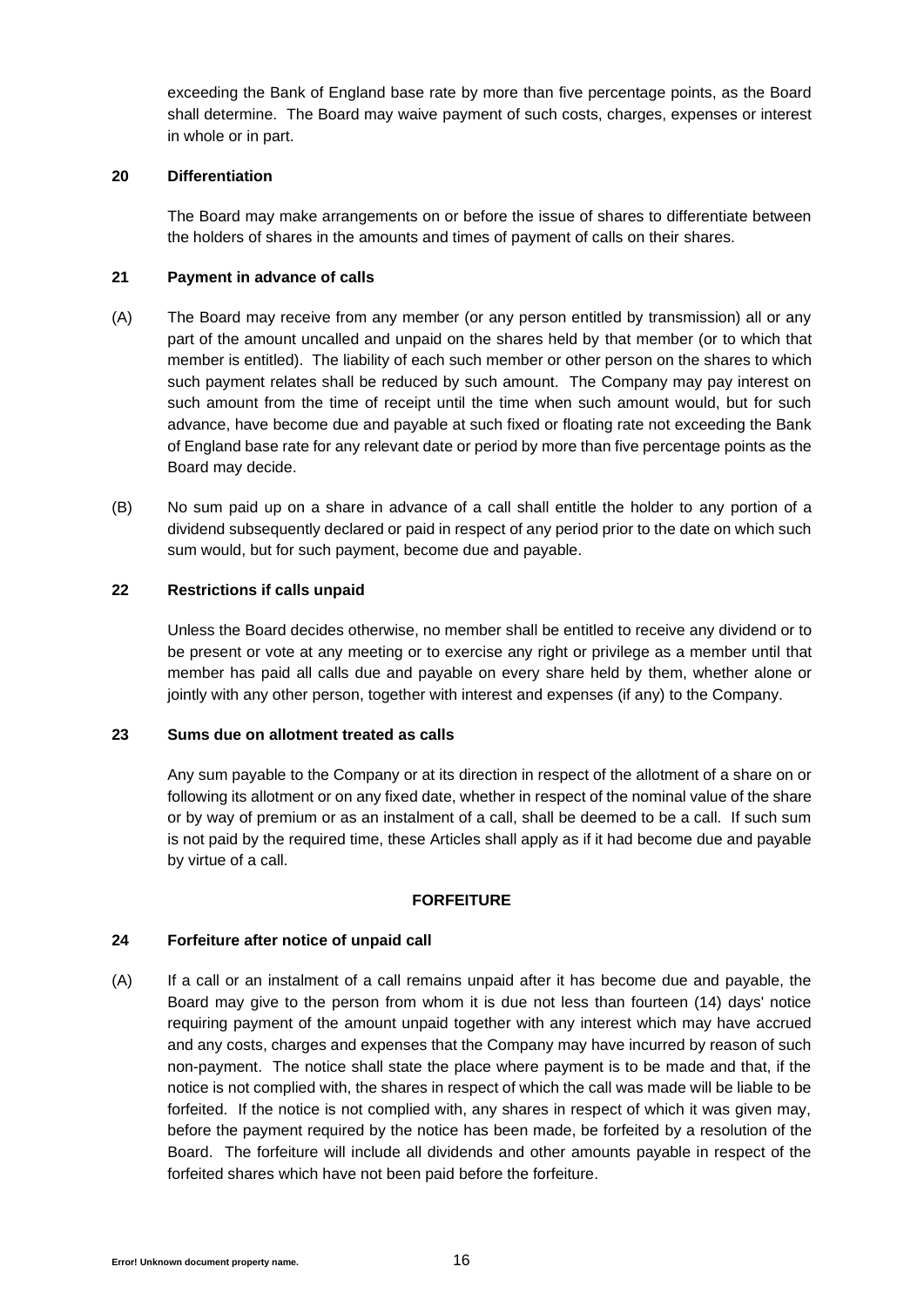(B) The Board may accept the surrender of a share which is liable to be forfeited in accordance with these Articles. All provisions in these Articles which apply to the forfeiture of a share also apply to the surrender of a share.

# **25 Notice after forfeiture**

When a share has been forfeited, the Company shall give notice of the forfeiture to the person who was before forfeiture the holder of the share or the person entitled by transmission to the share. An entry that such notice has been given and of the fact and date of forfeiture shall be made in the Register of Members. No forfeiture will be invalidated by any omission to give such notice or make such entry.

### **26 Consequences of forfeiture**

- (A) A share shall, on its forfeiture, become the property of the Company.
- (B) All interest in and all claims and demands against the Company in respect of a share and all other rights and liabilities incidental to the share as between its holder and the Company shall, on its forfeiture, be extinguished and terminate except as otherwise stated in these Articles or, in the case of past members, as provided by the statutes.
- (C) The holder of a share (or the person entitled to it by transmission) which is forfeited shall:
	- (i) on its forfeiture cease to be a member (or a person entitled) in respect of it;
	- (ii) if a certificated share, surrender to the Company for cancellation the certificate for the share;
	- (iii) remain liable to pay to the Company all monies payable in respect of the share at the time of forfeiture, with interest from such time of forfeiture until the time of payment, in the same manner in all respects as if the share had not been forfeited; and
	- (iv) remain liable to satisfy all (if any) claims and demands which the Company might have enforced in respect of the share at the time of forfeiture without any deduction or allowance for the value of the share at the time of forfeiture or for any consideration received on its disposal.

# **27 Disposal of forfeited share**

- <span id="page-16-0"></span>(A) Subject to the statutes, a forfeited share may be sold, re-allotted or otherwise disposed of on such terms and in such manner as the Board may decide either to the person who was before the forfeiture the holder or to any other person. At any time before the disposal, the forfeiture may be cancelled on such terms as the Board may decide. Where for the purpose of its disposal a forfeited share is to be transferred to any transferee, the Board may:
	- (i) in the case of certificated shares, authorise a person to execute an instrument of transfer of shares in the name and on behalf of their holder to the purchaser or as the purchaser may direct; and
	- (ii) in the case of uncertificated shares, exercise any power conferred on it by paragraph [\(I\)](#page-13-0) of Article [13](#page-12-0) to effect a transfer of the shares.
- <span id="page-16-1"></span>(B) The purchaser will not be bound to see to the application of the purchase monies in respect of any such sale. The title of the transferee to the shares will not be affected by any irregularity in or invalidity of the proceedings connected with the sale or transfer. Any instrument or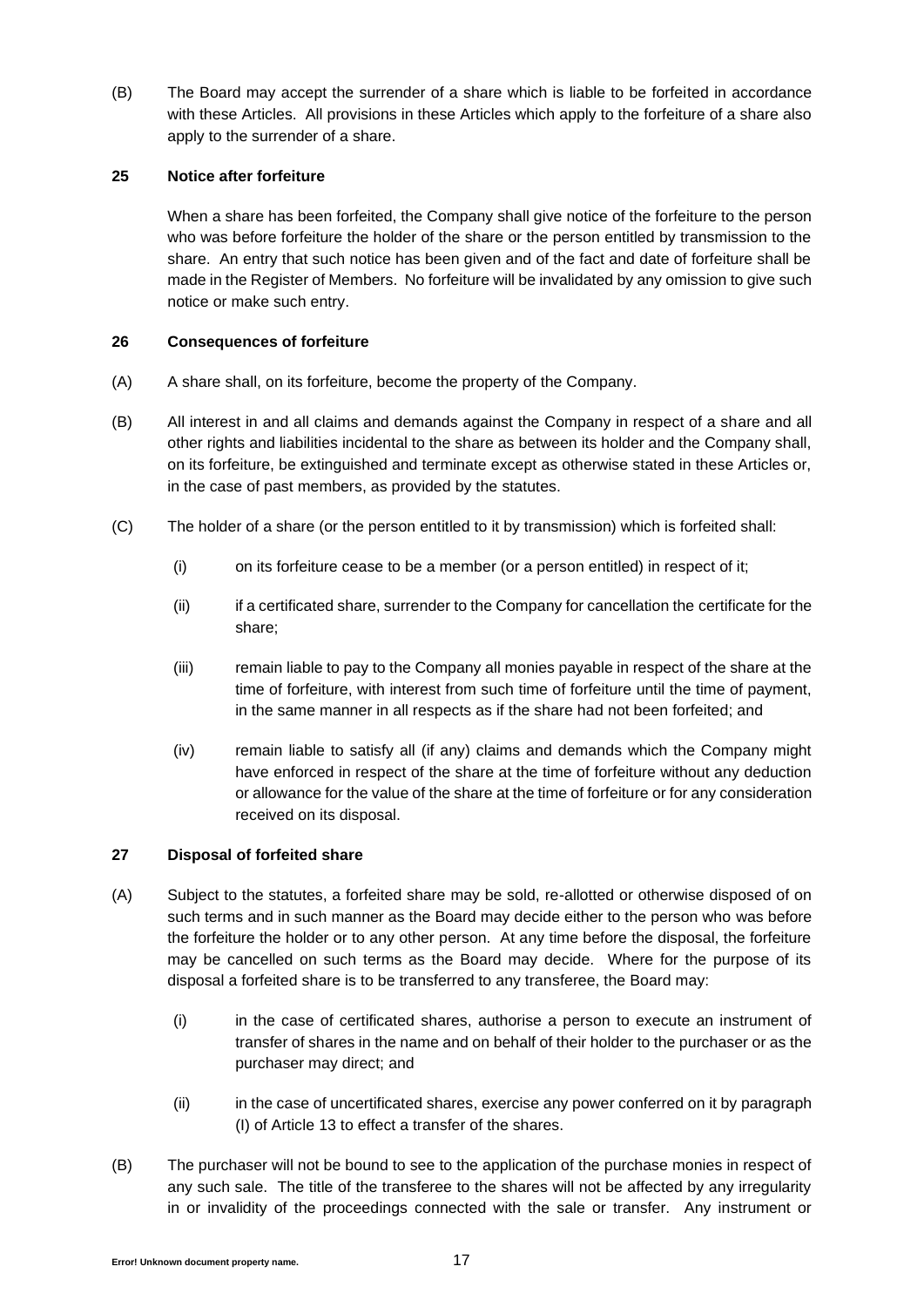exercise referred to at paragraph [\(A\)](#page-16-0) of this Article shall be effective as if it had been executed or exercised by the holder of, or the person entitled by transmission to, the shares to which it relates.

### **28 Proof of forfeiture**

A statutory declaration by a Director or the Secretary that a share has been forfeited on a specified date shall be conclusive evidence of the facts stated in it against all persons claiming to be entitled to the share. The declaration shall (subject to the execution of any necessary instrument of transfer) constitute good title to the share. The person to whom the share is disposed of shall not be bound to see to the application of the consideration (if any) given for it on such disposal. Such person's title to the share will not be affected by any irregularity in, or invalidity of, the proceedings connected with the forfeiture or disposal.

## **UNTRACED MEMBERS**

### <span id="page-17-2"></span>**29 Sale of shares**

- <span id="page-17-1"></span>(A) The Company may sell any share of a member, or any share to which a person is entitled by transmission, through a member of the London Stock Exchange or other appropriate intermediary acting (in any case) on a "best execution" (or equivalent) basis or in such other manner (whether or not through an intermediary) that provides a price which the Board considers to be reasonable in the circumstances if and provided that:
	- (i) during the period of twelve (12) years prior to the sending of the notice referred to in sub-paragraph [\(ii\)](#page-16-1) below:
		- (a) no cheque, warrant or money order in respect of such share has been cashed; and
		- (b) no cash dividend payable on the shares has been satisfied by the transfer of funds to a bank account of the member (or person entitled by transmission to the share) or by transfer of funds by other electronic means (including, in the case of uncertificated shares, the Uncertificated System),

and the Company has received no communication in respect of such share from such member or person, provided that during such twelve (12) year period the Company has paid at least three cash dividends (whether interim or final) in respect of shares of the class in question and no such dividend has been claimed by the person entitled to such share;

- <span id="page-17-0"></span>(ii) on or after the expiry of that period of twelve (12) years, the Company has sent, or caused to be sent, a notice to the registered address or last known address the Company has for the member or other person entitled by transmission to the share, stating that it intends to sell the shares, and before sending such a notice to the member or other person entitled, the Company made, or caused to be made, tracing enquiries for the purpose of contacting that member or other person which the Board considers to be reasonable and appropriate in the circumstances; and
- (iii) during the period of three (3) months following the sending of the notice referred to in sub-paragraph [\(ii\)](#page-17-0) above and after that period until the exercise of the power to sell the share, the Company has not received any communication from the member or the person entitled by transmission to the share.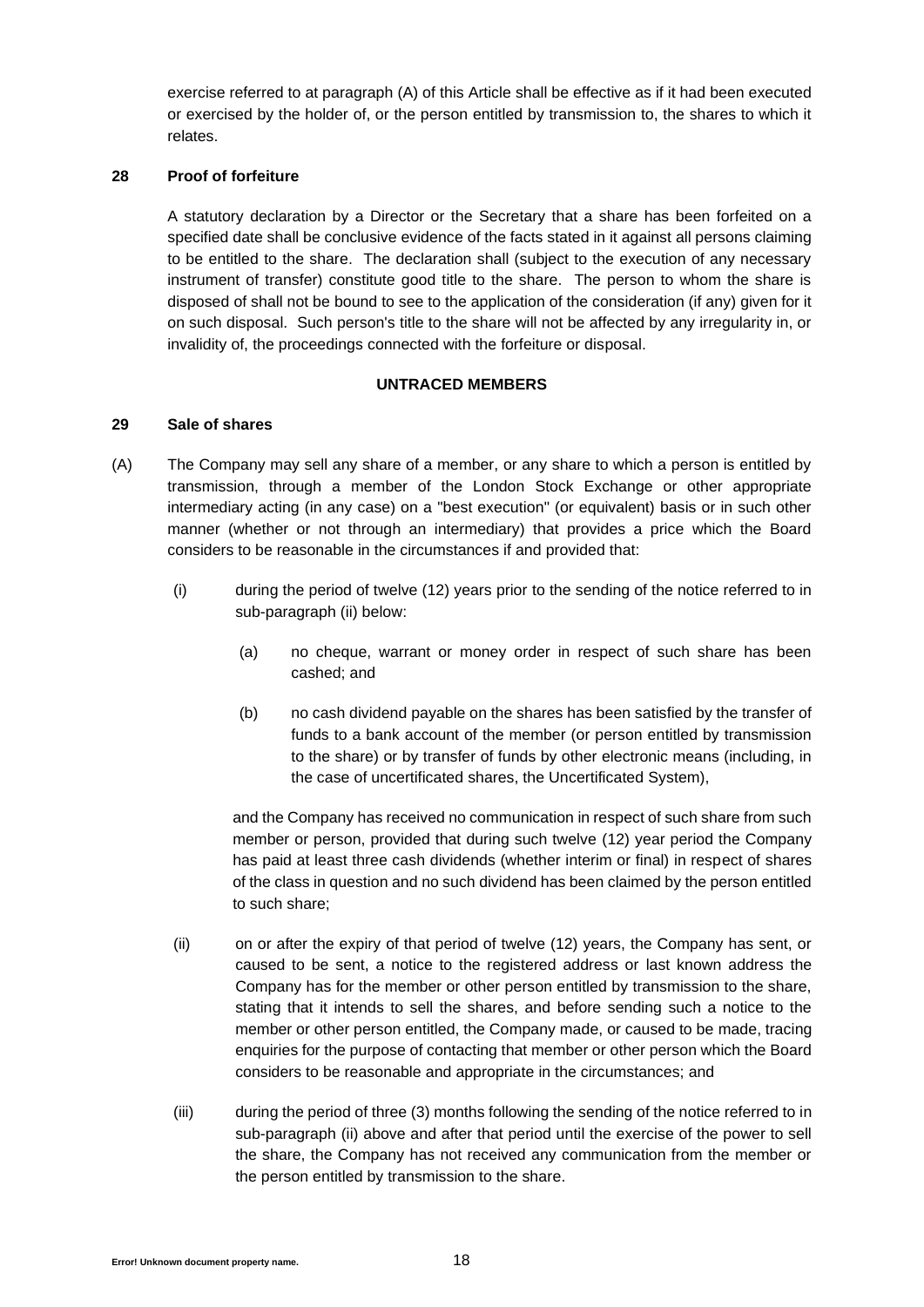- <span id="page-18-0"></span>(B) If during such twelve (12) year period, or during any subsequent period ending on the date when all the requirements of paragraph [\(A\)](#page-17-1) of this Article have been met in respect of any shares, any additional shares have been issued in respect of those held at the beginning of, or previously so issued during, any such subsequent period and all the requirements of paragraph [\(A\)](#page-17-1) of this Article have been satisfied with regard to such additional shares (but as if the references to a period of twelve (12) years and a period of three (3) months were omitted from paragraph [\(A\)](#page-17-1) of this Article), the Company may also sell the additional shares.
- <span id="page-18-1"></span>(C) To give effect to a sale pursuant to paragraph [\(A\)](#page-17-1) or paragraph [\(B\)](#page-18-0) of this Article, the Board may:
	- (i) in the case of certificated shares, authorise a person to execute an instrument of transfer of shares in the name and on behalf of the holder of, or the person entitled by transmission to, them to the purchaser or as the purchaser may direct; and
	- (ii) in the case of uncertificated shares, exercise any power conferred on it by paragraph [\(I\)](#page-13-0) of Article [13](#page-12-0) to effect a transfer of the shares.
- (D) The purchaser will not be bound to see to the application of the purchase monies in respect of any such sale. The title of the transferee to the shares will not be affected by any irregularity in or invalidity of the proceedings connected with the sale or transfer. Any instrument or exercise referred to at paragraph [\(C\)](#page-18-1) of this Article shall be effective as if it had been executed or exercised by the holder of, or the person entitled by transmission to, the shares to which it relates.

# **30 Application of sale proceeds**

The net proceeds of sale under Article [29](#page-17-2) shall belong to the Company. A former member or other previously entitled person by law shall not be a creditor for such amount and the Company will not be obliged to account to such person for, or be liable to such person in relation to, the proceeds of sale. The Company shall be entitled to use or invest the sale proceeds for any purpose that the Board may, from time to time, think fit.

# **TRANSFER OF SHARES**

# **31 Form of transfer**

- (A) Subject to these Articles, a member may transfer all or any of their shares:
	- (i) in the case of certificated shares, by an instrument of transfer in writing in any usual form or in another form approved by the Board, which must be executed by or on behalf of the transferor and (in the case of a transfer of a share which is not fully paid) by or on behalf of the transferee; or
	- (ii) in the case of uncertificated shares, without a written instrument in accordance with the Uncertificated Securities Regulations.
- (B) The transferor shall remain the holder of the share transferred until the name of the transferee is entered in the Register of Members in respect of it.

# **32 Registration of a certificated share transfer**

(A) Subject to these Articles and to the statutes, the Board may refuse to register the transfer of a certificated share or the renunciation of a renounceable letter of allotment unless it is: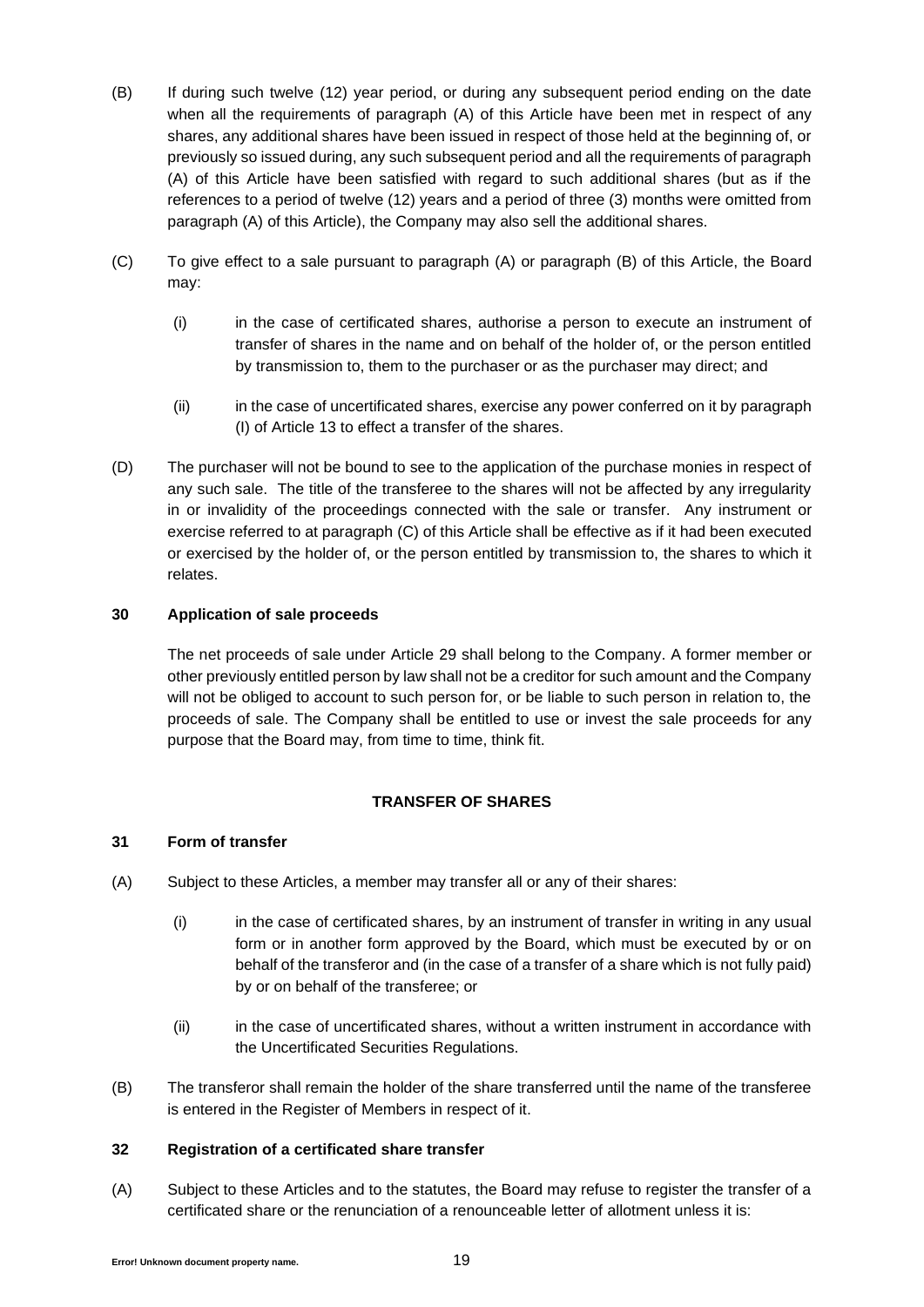- (i) in respect of a share which is fully paid;
- (ii) in respect of only one class of shares;
- (iii) in favour of a single transferee or renouncee or not more than four joint transferees or renouncees;
- (iv) duly stamped (if required); and
- (v) lodged with the Company or such other place as the Board may decide, accompanied by the certificate for the shares to which it relates (except in the case of a transfer of a share, for which a certificate has not been issued, by a person in respect of whom the Company is not required by the statutes to complete and have ready for delivery a share certificate, and except in the case of a renunciation) and any other evidence as the Board may reasonably require to prove the title to such share of the transferor or person renouncing and the due execution by them of the transfer or renunciation or, if the transfer or renunciation is executed by some other person on their behalf, the authority of such person to do so.
- (B) If the Board refuses to register a transfer or renunciation pursuant to this Article, it shall, within two months after the date on which the transfer or renunciation was delivered to the Company and subject to the statutes, send notice of the refusal to the transferee or renouncee. An instrument of transfer or renunciation which the Board refuses to register shall (except in the case of suspected fraud) be returned to the person delivering it. All instruments of transfer which are registered may, subject to these Articles, be retained by the Company.

# **33 Registration of an uncertificated share transfer**

- (A) The Board shall register a transfer of title to any uncertificated share or the renunciation or transfer of any renounceable right of allotment of a share which is a participating security held in uncertificated form in accordance with the Uncertificated Securities Regulations, except that the Board may refuse to register any such transfer or renunciation which is in favour of more than four persons jointly or in any other circumstance permitted by the Uncertificated Securities Regulations.
- (B) Subject to the statutes, if the Board refuses to register any such transfer or renunciation the Company shall, within two months after the date on which the instruction relating to such transfer or renunciation was received by the Company, send notice of the refusal to the transferee or renouncee.

# **34 Renunciation of allotments**

The Board may, at its discretion, recognise and give effect to a renunciation of the allotment of any share by the allottee in favour of some other person.

# **35 No fee on registration**

No fee shall be charged for the registration of a transfer of a share or the renunciation of a renounceable letter of allotment or other document relating to or affecting the title to any share.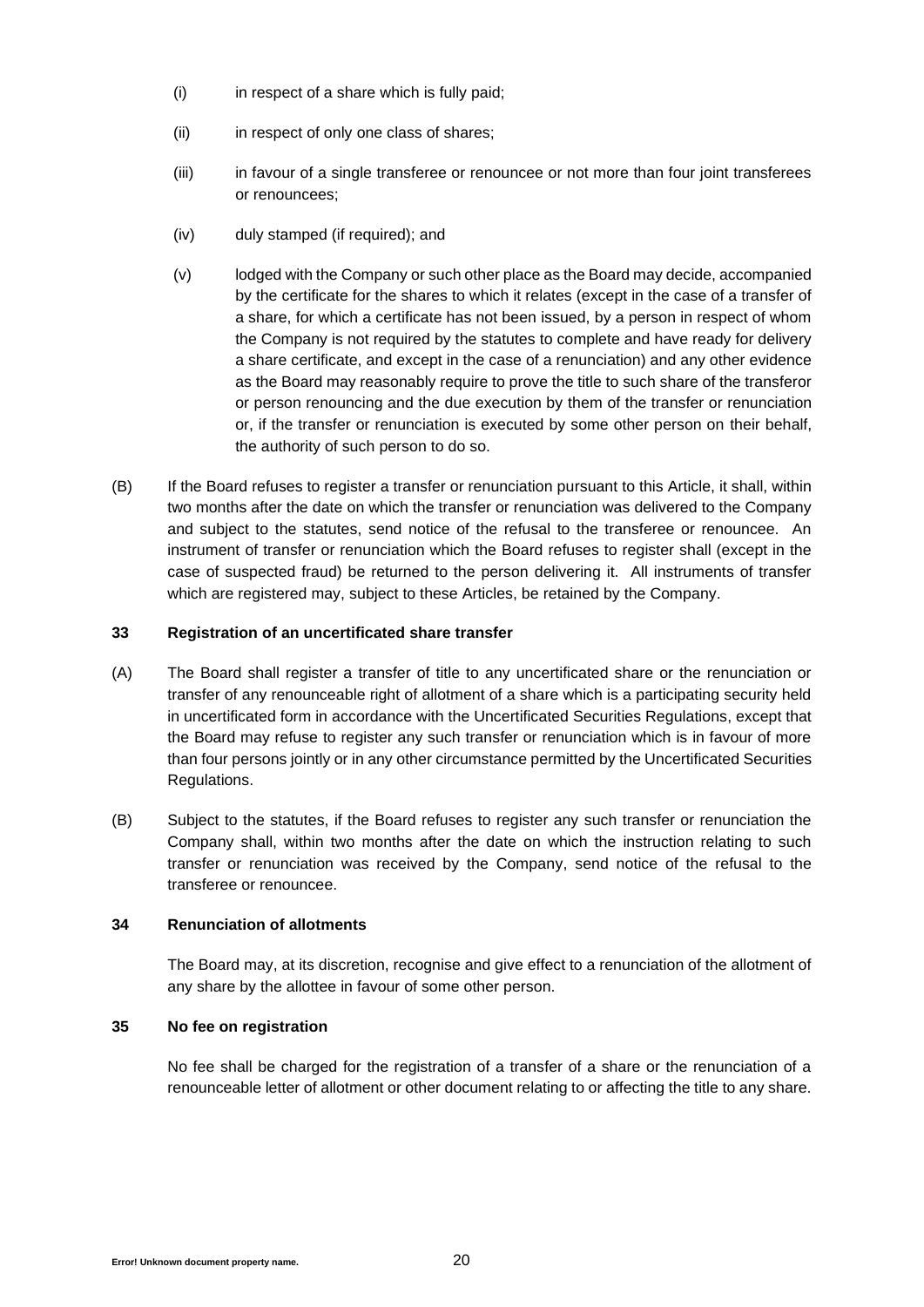# **TRANSMISSION OF SHARES**

# **36 On death**

If a member dies, the survivors or survivor where such member was a joint holder, or such member's personal representatives where such member was the sole or only surviving holder, shall be the only persons recognised by the Company as having any title to that member's shares. Nothing in these Articles shall release the estate of a deceased holder from any liability in respect of a share which has been held by them solely or jointly.

# **37 Election of person entitled by transmission**

- <span id="page-20-0"></span>(A) A person becoming entitled to a share in consequence of the death or bankruptcy of a member, or of any other event giving rise to a transmission of such entitlement by operation of law, may, on such evidence as to their title being produced as the Board may require, elect either to become registered as the holder of such share or to have some person nominated by them so registered. If they elect to be registered themselves, they shall give notice to the Company to that effect. If they elect to have some other person registered, they shall:
	- (i) in the case of a certificated share, execute an instrument of transfer of such share to such person; and
	- (ii) in the case of an uncertificated share, either:
		- (a) procure that all appropriate instructions are given by means of the Uncertificated System to effect the transfer of such share to such person; or
		- (b) change the uncertificated share to certificated form and then execute an instrument of transfer of such share to such person.
- (B) All the provisions of these Articles relating to the transfer of shares shall apply to the notice or instrument of transfer or instructions (as the case may be) referred to at paragraph [\(A\)](#page-20-0) of this Article as if the notice were an instrument of transfer and as if the instrument of transfer were executed, or the instructions were given, by the member and the event giving rise to the transmission had not occurred.
- (C) The Board may give notice requiring a person to make the election referred to in paragraph [\(A\)](#page-20-0) of this Article. If such notice is not complied with within sixty (60) days, the Board may withhold payment of all dividends and other amounts payable in respect of the share until notice of election has been made.

# **38 Rights on transmission**

A person becoming entitled by transmission to a share shall have the rights to which they would be entitled if they were the holder of the share, except that they shall not, before being registered as its holder, be entitled in respect of it to receive notice of, or to attend or vote at, any general meeting.

# **GENERAL MEETINGS**

# **39 Convening general meetings**

(A) The Company shall hold annual general meetings, which shall be convened by the Board, in accordance with the statutes.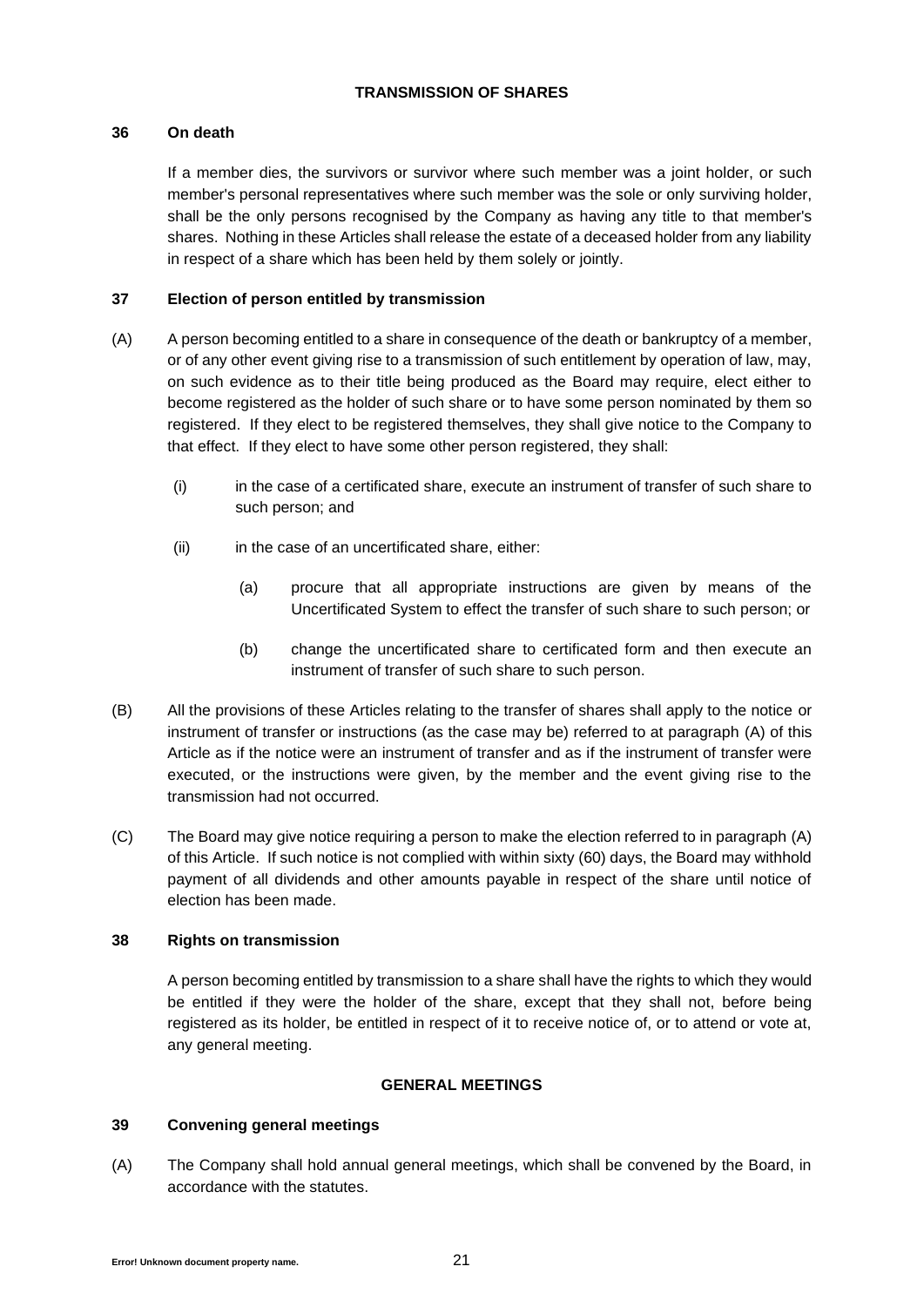- (B) All general meetings other than annual general meetings may be called general meetings or extraordinary general meetings.
- (C) The Board may convene a general meeting which is not an annual general meeting whenever it thinks fit.
- (D) The Board shall determine whether a general meeting is to be held as:
	- (i) a physical general meeting;
	- (ii) an electronic general meeting; or
	- (iii) a combined physical and electronic general meeting.

The Board may decide when and where to hold a general meeting, including at a physical venue or venues and/or simultaneously on one or more electronic platform(s). Nothing in these Articles prevents a general meeting from being held as a physical general meeting, an electronic general meeting or a combined physical and electronic general meeting.

- (E) The Board may make whatever arrangements they consider fit to allow those entitled to do so to attend and participate in any general meeting, whether at a physical general meeting, an electronic general meeting or a combined physical and electronic general meeting. In the case of an electronic general meeting, the Board need only make arrangements for those entitled to do so to participate electronically and need not make any provision for attendance at any physical venue.
- (F) Unless otherwise specified in the notice of meeting or determined by the chair of the meeting, a general meeting is deemed to take place at the place where the chair of the meeting is at the time of the meeting.
- (G) In determining whether persons are attending or participating in a meeting, other than a physical general meeting, it is immaterial where any of them are or how they are able to communicate with each other.
- (H) A person is able to exercise the right to vote at a general meeting when:
	- (i) that person is able to vote, during the meeting, on resolutions put to the vote at the meeting, and
	- (ii) that person's vote can be taken into account in determining whether or not such resolutions are passed at the same time as the votes of all the other persons attending the meeting.

## **40 Notice of general meetings**

- (A) An annual general meeting and all other general meetings of the Company shall be called by at least such minimum period of notice as is prescribed for such meeting under the statutes.
- (B) The notice of meeting shall be given to the members (other than a member who, under these Articles or any restrictions imposed on any shares, is not entitled to receive notice from the Company), to the Directors and to the Auditors.
- (C) The notice of meeting may specify a time, subject to the statutes, by which a person must be entered on the Register of Members in order for such person to have the right to attend or vote at the meeting.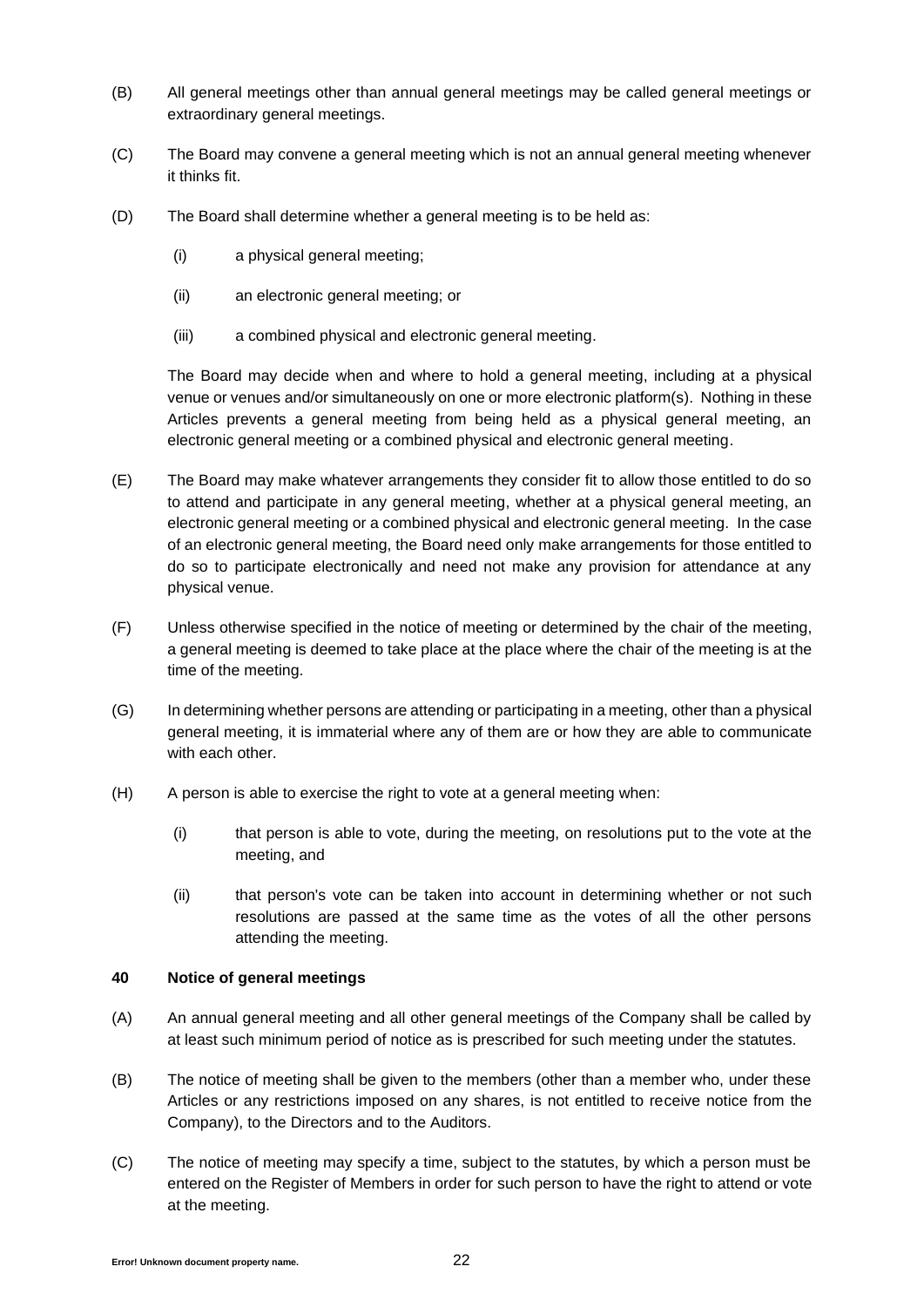- (D) The notice of meeting shall comply with all applicable requirements of the statutes. The notice of general meeting shall specify whether the meeting will be a physical general meeting, a combined physical and electronic general meeting or an electronic meeting. The notice of general meeting shall also specify the time, date, place or places and (in the case of an electronic general meeting or a combined physical and electronic general meeting only) how it is proposed that persons attending or participating in the meeting electronically should communicate with each other during the meeting and on the electronic platform(s) of the general meeting.
- (E) The accidental omission or failure to send a notice of any general meeting or of any resolution intended to be moved at any general meeting to, or the non-receipt of any such notice by, any person entitled to receive it shall be disregarded for the purposes of determining whether such notice is duly given and shall not invalidate the proceedings at the general meeting concerned.
- (F) If the Directors determine that a general meeting shall be held as a combined physical and electronic general meeting or an electronic meeting, the notice shall specify any access, identification and security arrangements determined in accordance with Article [46.](#page-23-0)

# <span id="page-22-0"></span>**41 Quorum for general meeting**

No business shall be transacted at a general meeting unless a quorum is present. Two qualifying persons present and entitled to vote on the business to be transacted at the general meeting shall together be a quorum at that meeting unless one of them is a proxy or a corporate representative appointed by the other or if each of them is a proxy or a corporate representative appointed by the same member as the other. For the purposes of these Articles a "**qualifying person**" means (i) an individual who is a member of the Company, (ii) a person authorised under the statutes to act in relation to the meeting as a representative of a member that is a corporation (a "**corporate representative**"), or (iii) a person appointed as proxy of a member in relation to the meeting. The absence of a quorum will not prevent the appointment of a chair of the meeting. Such appointment shall not be treated as being part of the business of the meeting.

## **42 Procedure if quorum not present**

- (A) If within five minutes after the time appointed for the holding of the meeting, or such longer time not exceeding one hour as the chair of the meeting (being, for the purposes of all provisions in these Articles concerning general meetings, the "**chair**") may decide to wait, a quorum is not present, or if during the meeting a quorum ceases to be present, the meeting:
	- (i) if convened on the requisition of members made by request in accordance with the statutes, shall be dissolved; and
	- (ii) in any other case shall, subject to the statutes, stand adjourned to such day and at such time, place and/or electronic platform(s) as the chair (or, in default, the Board) may decide.
- (B) If at such adjourned meeting a quorum is not present within five minutes after the time appointed for holding it one person present and entitled to vote on the business to be transacted, being a member or a proxy for a member or a duly authorised representative of a corporation which is a member, shall be a quorum.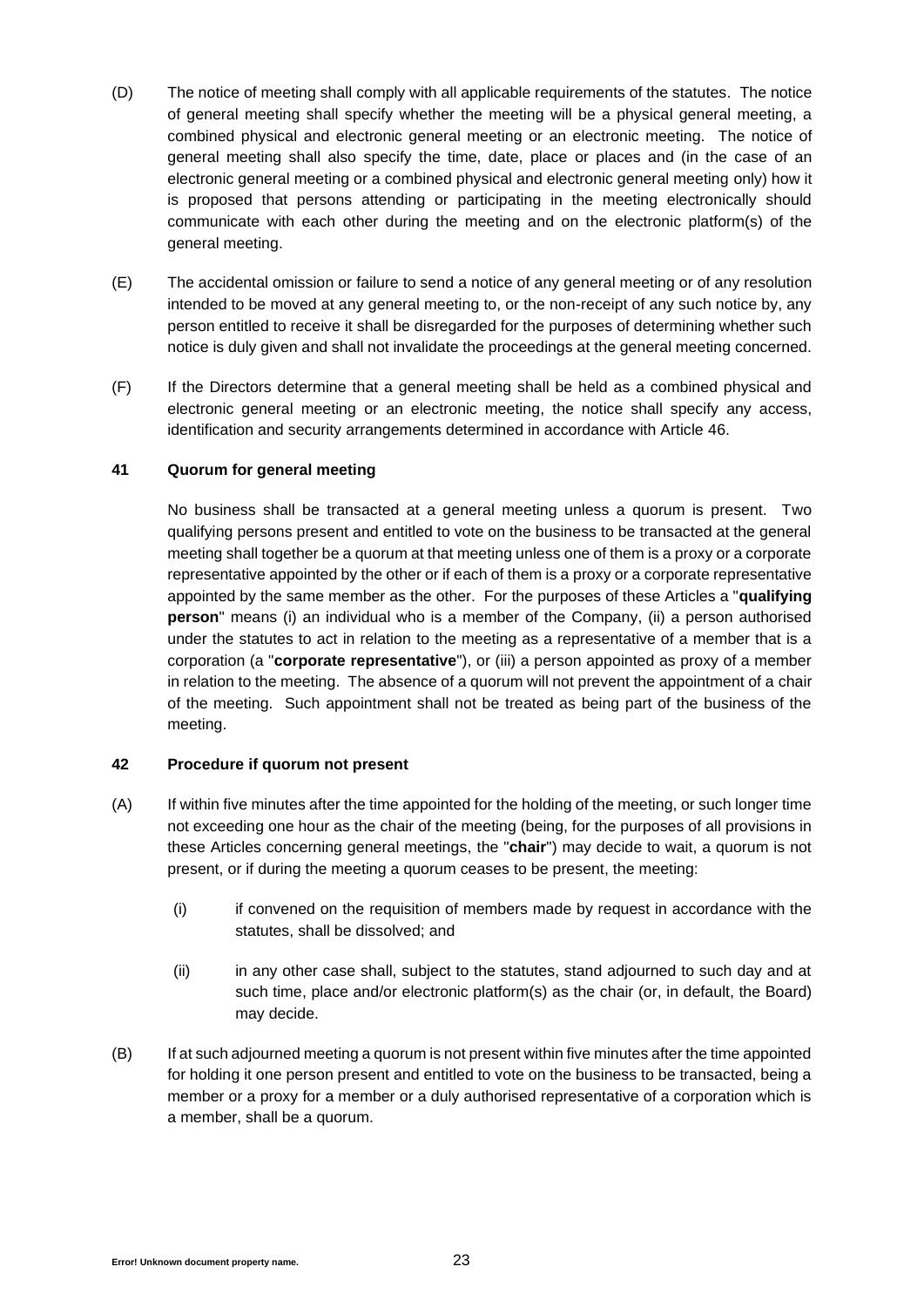# **43 Chair of general meeting**

- 43.1 The chair (if any) of the Board or, in their absence, the deputy chair (if any) shall preside as chair at a general meeting. If there is no chair or deputy chair, or if at a meeting neither is present within five minutes after the time appointed for the start of the meeting, or neither is willing to act, the Directors present shall select one of their number to be chair. If only one Director is present and willing to act, that Director shall be chair. In default, the members present and entitled to vote shall choose one of their number who is present in person (but not by proxy) to be chair. If no such member present shall be willing to act, then such members may choose a member present by proxy as chair.
- 43.2 If the chair of a general meeting is participating in the general meeting using an electronic platform or platforms and becomes unable to participate in the general meeting using such electronic platform or platforms, another person (determined in accordance with Article 43.1 above) shall preside as chair of the meeting unless and until the original chair of the meeting is able to participate in the general meeting again using the electronic platform or platforms.

### **44 Rights of Directors and others to attend meetings**

A Director (and any other person invited by the chair to do so) shall be entitled to attend and speak at a general meeting, whether or not such Director is a member.

### <span id="page-23-1"></span>**45 General meetings at more than one place or in more than one format**

- <span id="page-23-2"></span>(A) A general meeting held at more than one place or in more than one format is duly constituted and its proceedings are valid if (in addition to the other provisions of these Articles relating to general meetings being satisfied) the chair is satisfied that facilities (whether electronic or otherwise) are available throughout the general meeting to ensure that members or their proxies attending at all the meeting places and/or the electronic platform(s) are able to:
	- (i) participate in the business for which the meeting has been convened;
	- (ii) hear all persons who speak in the meeting; and
	- (iii) be heard by all other persons so present at the meeting.
- (B) Each person who is present at any place of the meeting or who is attending it electronically, and who would be entitled to count towards the quorum in accordance with the provisions of Article [41](#page-22-0) shall be counted in the quorum for, and shall be entitled to vote at, the meeting.
- (C) If it appears to the chair of the meeting that the electronic platform(s), facilities or security at the physical meeting, combined physical and electronic general meeting or an electronic general meeting have become inadequate for the purposes referred to in Article [45](#page-23-1)[\(A\),](#page-23-2) then the chair may, without the consent of the meeting, interrupt or adjourn the general meeting. All business conducted at that general meeting up to the time of that adjournment shall be valid and the provisions of Articles [49](#page-25-0) to [51](#page-26-0) shall apply to that adjournment.

### <span id="page-23-0"></span>**46 Security and order**

(A) The Board or the chair may make or impose any arrangement, direction, request or requirement which they consider appropriate in the circumstances to facilitate or ensure the security of a meeting and the health and safety of those in attendance, including with regard to providing evidence of identity by any person present or wishing to attend, searching personal property or limiting items of personal property that may be taken into a physical meeting place. The Board or the chair or any person directed by them may refuse physical or electronic entry to, or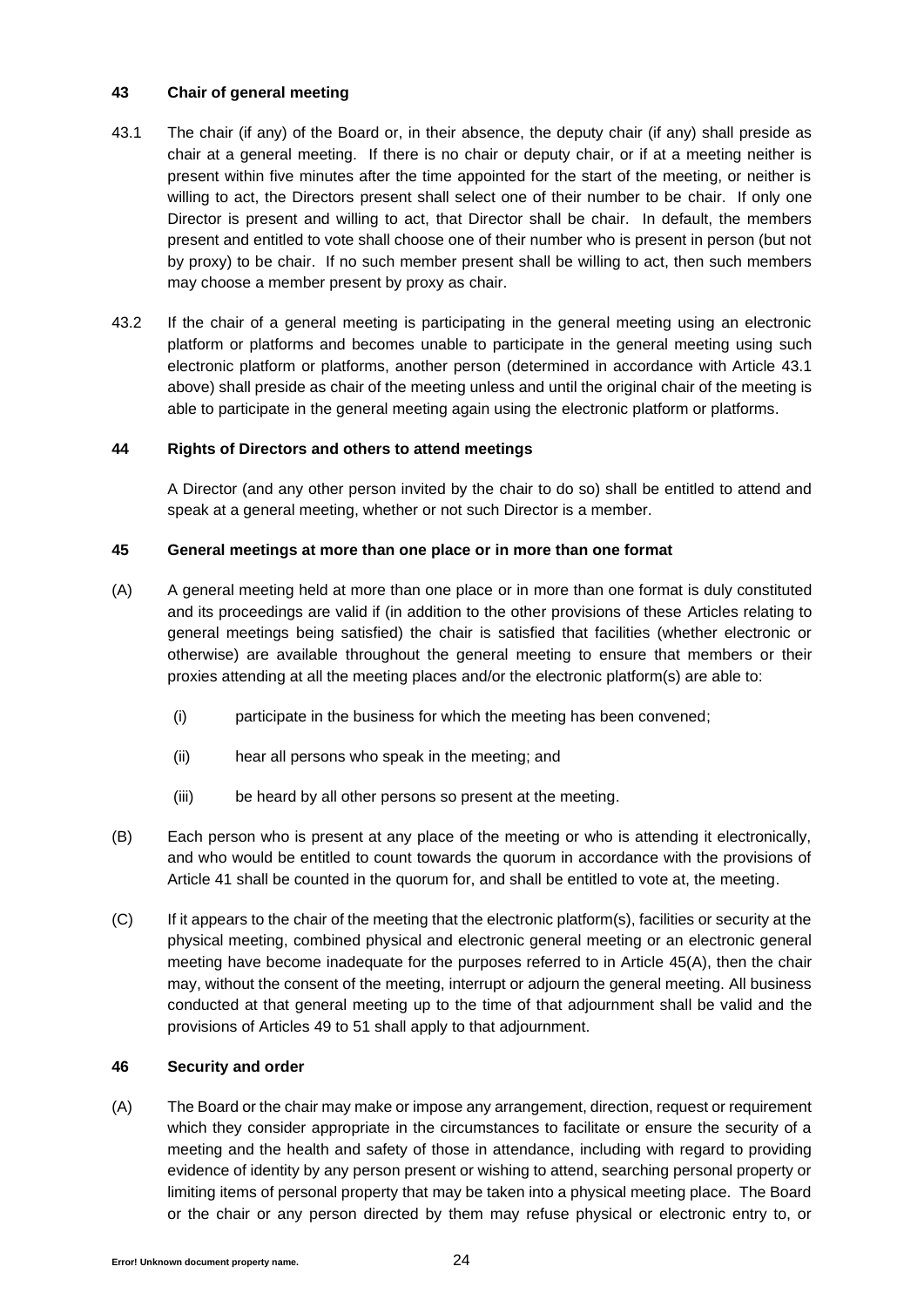physically or electronically eject from, a meeting a person who refuses to, or does not, comply with any such arrangement, direction, request or requirement.

- (B) The Board or the chair may make or impose any arrangement, direction, request or requirement that they consider appropriate in the circumstances to secure the health and safety of persons attending a meeting or to promote the orderly and proper conduct of the business of the meeting. Any decision of the chair on procedural matters, points of order or matters arising incidentally from the business of the meeting, and any determination by the chair as to whether a matter or point is of such a nature, shall be final.
- (C) Subject to the statutes (and without prejudice to any other powers vested in the chair of a meeting) when conducting a general meeting, the chair of the meeting may make whatever arrangements and take whatever actions as they consider, in their sole discretion, to be appropriate or conducive to the facilitation of the conduct of the business of the meeting, proportionate discussion on any item of business of the meeting, or the maintenance of good order. In relation to a combined physical and electronic general meeting, the chair may make any arrangement and impose any requirement or restriction as is:
	- (i) necessary to ensure the identification of those taking part by way of electronic facilities and the security of any electronic communication; and
	- (ii) proportionate to those objectives.

In this respect, the Board may authorise any voting application, system or facility for combined physical and electronic general meetings as they see fit.

(D) Nothing in these Articles limits any right or power that a chair has at common law or otherwise in relation to the conduct of a general meeting.

# **47 Documents available for inspection at a meeting**

- <span id="page-24-0"></span>(A) If, in the case of a meeting which is held as an electronic general meeting or a combined physical and electronic general meeting, any document is required to be on display or available for inspection at that meeting (whether prior to and/or for the duration of the meeting), the Company shall ensure that it is electronically available to persons entitled to inspect it for at least the required period of time.
- (B) Compliance with paragraph [\(A\)](#page-24-0) above in relation to a document shall be deemed to satisfy any requirement for that document to be on display or available for inspection in relation to that meeting.

## <span id="page-24-1"></span>**48 Changes to arrangements for general meetings**

If, after the notice of a general meeting has been given but before the meeting is held, or after the adjournment of a general meeting but before the adjourned meeting is held (whether or not notice of the adjourned meeting is required), the Board considers that it is impractical, undesirable or unreasonable for any reason to hold a general meeting on the date or at the time or place specified in the notice calling the general meeting and/or by means of the electronic platform(s) specified in the notice, it may move and/or postpone the general meeting to another date, time and/or place or places, and/or change or introduce any electronic platform or platforms or make other alterations in respect of the general meeting. If such a decision is made, the Board may then further postpone, move or make other arrangements in respect of the rearranged meeting if it considers that it is reasonable to do so. No new notice of the general meeting need be sent but the Board shall take reasonable steps to ensure that notification of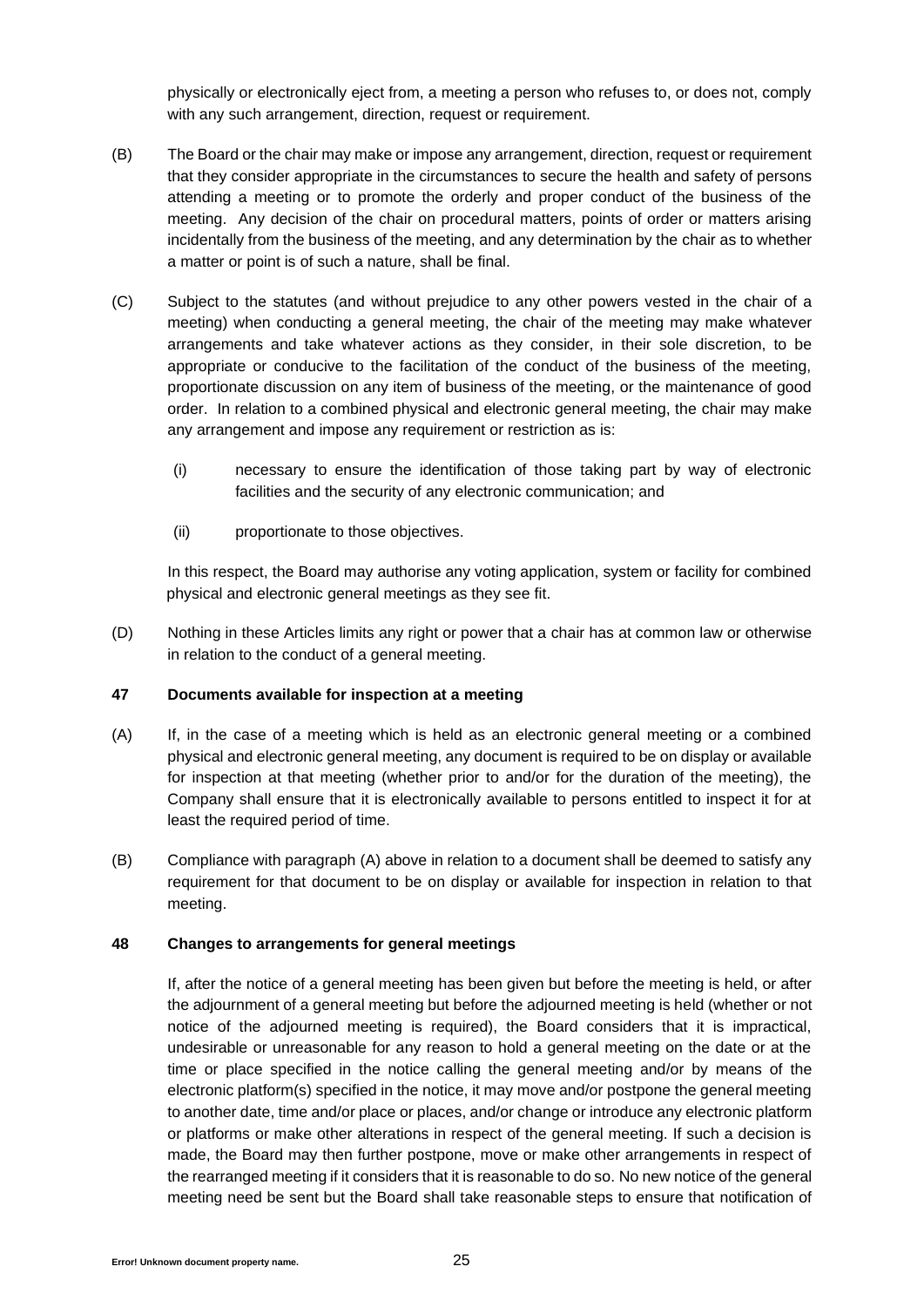any such changes to the date, time and/or place or places of, and/or electronic platform(s) for, the rearranged meeting appear at the original time and at the original place or places and/or on the original electronic platform(s). However, when a general meeting is so rearranged, notification of the date, time and place or places, including any electronic platform or platforms if applicable, of the rearranged meeting shall be given in such manner as the Board may determine. No business shall be transacted at any rearranged meeting other than business which might properly have been transacted at the meeting had it not been rearranged. Notice of the business to be transacted at such rearranged meeting shall not be required. If a general meeting is rearranged in accordance with this Article [48,](#page-24-1) the appointment of a proxy will be valid if it is delivered and received as required by these Articles not less than 48 hours before the time appointed for holding the rearranged meeting. When calculating the 48 hour period mentioned in this Article [48,](#page-24-1) the Directors can decide not to take account of any part of a day that is not a working day.

### <span id="page-25-0"></span>**49 Power to adjourn**

- (A) Subject to the statutes, the chair may, with the consent of any meeting at which a quorum is present, and shall, if so directed by the meeting, adjourn the meeting from time to time (or indefinitely) and from place (and/or, if appropriate, electronic platform(s)) to place (and/or, if appropriate, electronic platform(s)).
- (B) In addition, the chair of the meeting shall at any time without the consent of the meeting adjourn the meeting (whether or not it has commenced or a quorum is present) to another time and/or place (and/or, if appropriate, with other electronic platform(s)) if, in their opinion, the facilities (whether electronic or otherwise, and whether affecting the place (or more than one place) of the meeting or any electronic participation arrangements) are not sufficient to allow the meeting to be conducted substantially in accordance with the provisions set out in the notice of meeting.
- (C) Subject to the statutes and without prejudice to any other powers of adjournment which the chair has under these Articles, at common law or otherwise, the chair may, without the consent of the meeting, adjourn the meeting from time to time (or indefinitely) and from place (and/or, if appropriate, electronic platform(s)) to place (and/or, if appropriate, electronic platform(s)) if they decide that it is necessary or appropriate to do so in order to:
	- (i) secure the proper and orderly conduct of the meeting; or
	- (ii) give persons entitled to do so an opportunity of attending the meeting; or
	- (iii) give persons entitled to do so a reasonable opportunity of speaking and voting at the meeting; or
	- (iv) ensure that the business of the meeting is properly concluded or disposed of, including for the purpose of determining the result of a poll.
- (D) Subject to the statutes, all the provisions in these Articles relating to a general meeting also relate, where applicable (or unless stated otherwise), to an adjourned meeting.
- (E) All business conducted at a general meeting up to the time of any adjournment shall, subject to paragraph [\(F\)](#page-25-1) below, be valid.
- <span id="page-25-1"></span>(F) The chair of the meeting may specify that only the business conducted at a general meeting up to a point in time which is earlier than the time of adjournment is valid if, in their opinion, to do so would be more appropriate.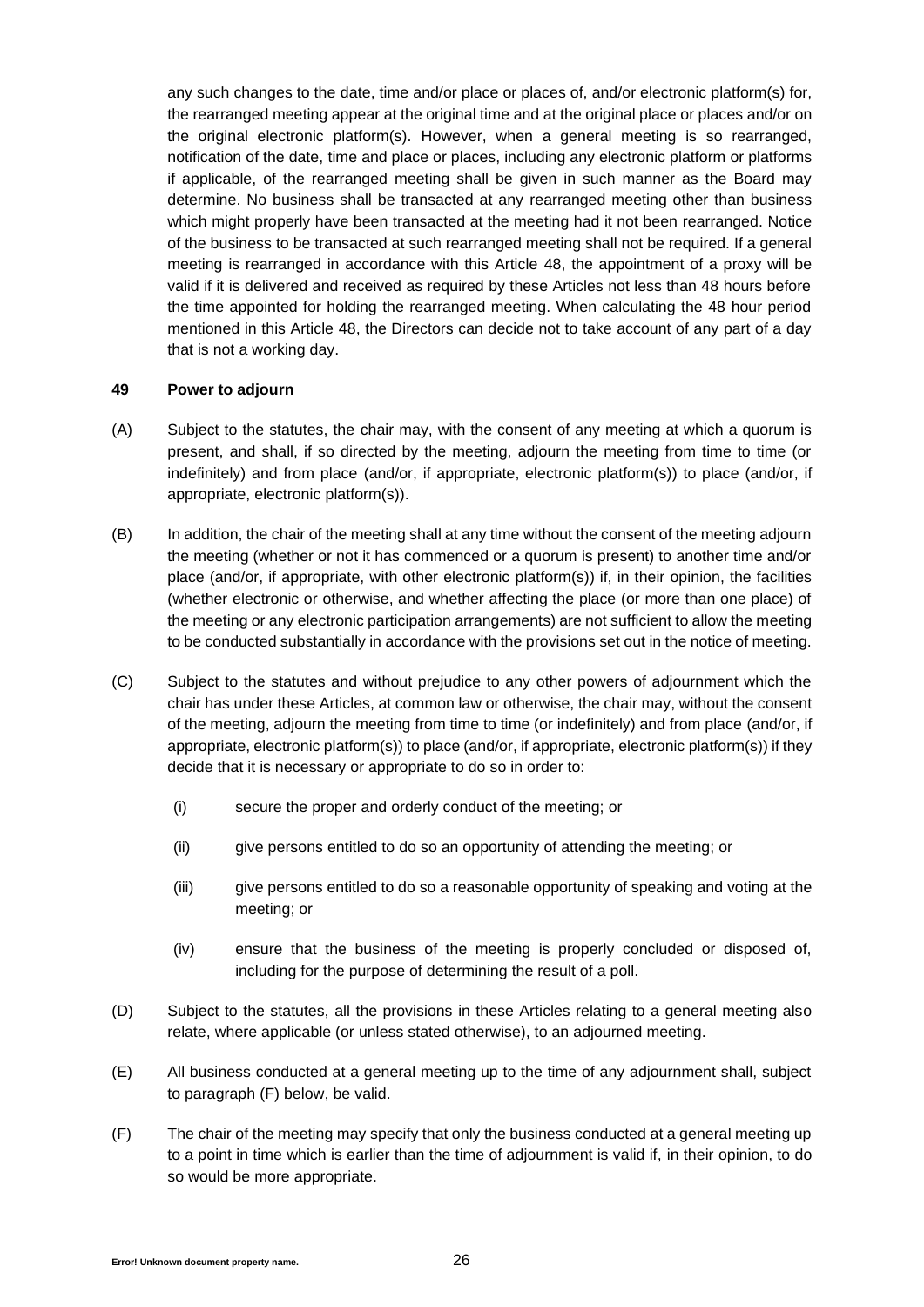## **50 Notice of adjourned meeting**

Subject to the statutes, whenever a meeting is adjourned for thirty (30) days or more or indefinitely, at least seven days' notice, specifying the place (and/or, if appropriate, electronic platform(s)), the day and time of the adjourned meeting and the general nature of the business to be transacted, shall be given in the same manner as in the case of an original meeting. Except in these circumstances and subject to the statutes, no member shall be entitled to any notice of an adjournment or of the business to be transacted at any adjourned meeting.

# <span id="page-26-0"></span>**51 Business of adjourned meeting**

No business shall be transacted at any adjourned meeting other than the business which might properly have been transacted at the meeting from which the adjournment took place.

# **VOTING**

### **52 Voting at a general meeting**

- (A) The chair can demand a poll on any resolution that is to be put to the vote of a physical general meeting, whether before it has been put to the vote on a show of hands or afterwards. Otherwise a resolution that is put to the vote of a physical general meeting shall be decided on a show of hands, unless (before or on the declaration of the result of the show of hands) a poll is demanded by:
	- (i) the chair; or
	- (ii) at least five members having the right to vote on the resolution; or
	- (iii) a member or members representing not less than one-tenth of the total voting rights of all the members having the right to vote on the resolution; or
	- (iv) a member or members holding shares conferring a right to vote on the resolution on which an aggregate sum has been paid up equal to not less than one-tenth of the total sum paid up on all the shares conferring that right.
- (B) Unless a poll is so demanded at a physical general meeting and the demand is not withdrawn, a declaration by the chair that a resolution has been carried, or carried unanimously, or by a particular majority, or lost, or not carried by a particular majority, and an entry to that effect in the minutes of the meeting, shall be conclusive evidence of that fact without proof of the number or proportion of the votes recorded in favour of or against such resolution.
- (C) A demand for a poll at a physical general meeting may be withdrawn before the poll is taken, but only with the consent of the chair. A demand so withdrawn shall not be taken to have invalidated the result of a show of hands declared before the demand was made. If a poll is demanded before the declaration of the result of a show of hands and the demand is duly withdrawn, the meeting shall continue as if the demand had not been made.
- <span id="page-26-1"></span>(D) At a general meeting which is held:
	- (i) as an electronic general meeting; or
	- (ii) as a combined physical and electronic general meeting,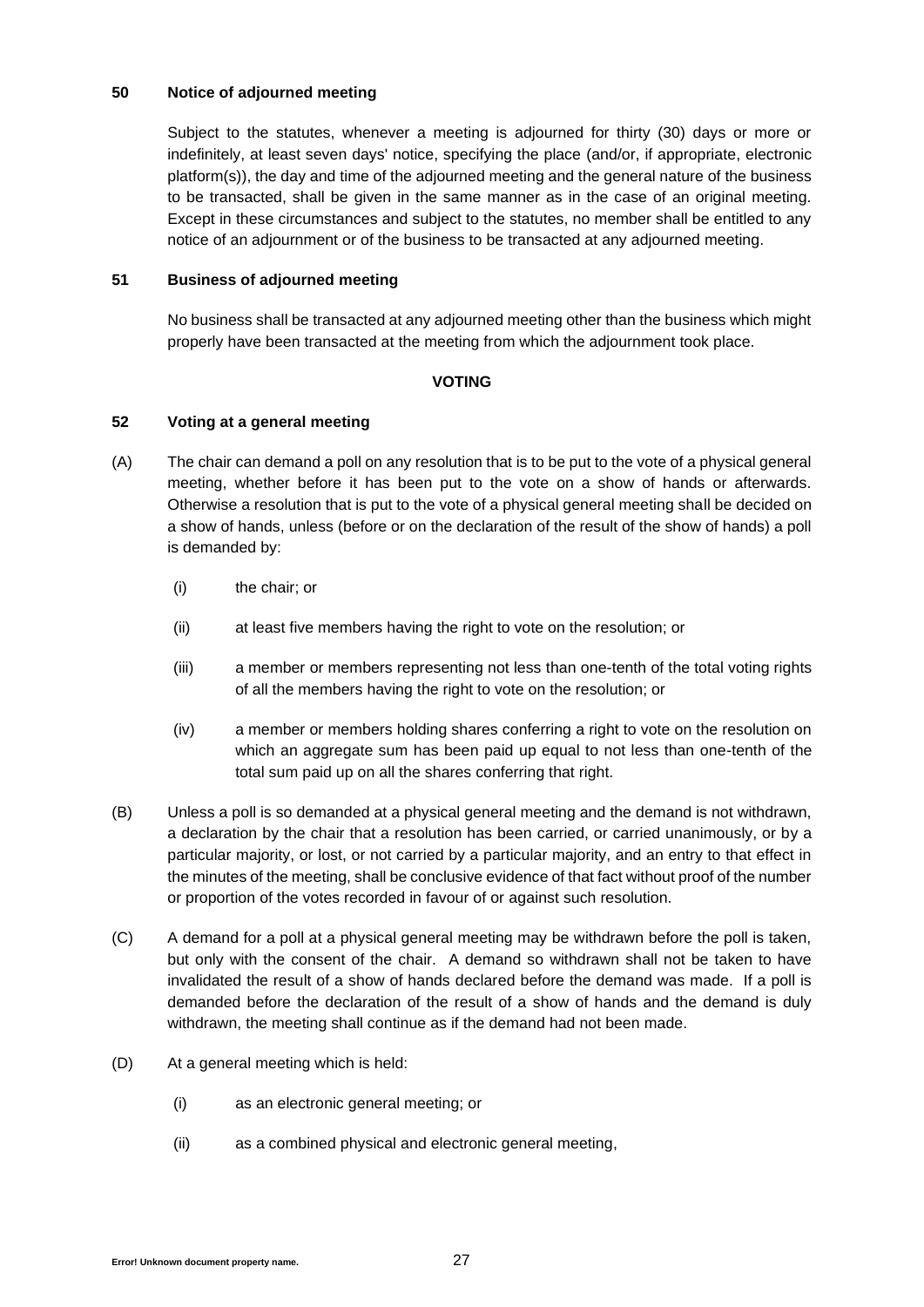a resolution put to the vote of the meeting shall be decided on a poll, and any such poll will be deemed to have been validly demanded at the time fixed for holding the meeting to which it relates.

## **53 Poll procedure**

- (A) Without prejudice to Article [52\(D\),](#page-26-1) no poll shall be demanded on the election of a chair of a meeting or (except by, or with the consent of, the chair) on any question of adjournment. A poll duly demanded on a question of adjournment shall be taken forthwith and a poll on any other matter shall be taken either forthwith or at such time, place or places and/or electronic platform(s), not being more than thirty (30) days from the date of the meeting at which the poll was demanded, as the chair shall direct. The chair may direct the manner in which a poll shall be taken and may appoint scrutineers who need not be members. No notice need be given of a poll not taken immediately if the time, place or places and/or electronic platform(s) at which it is to be taken are announced at the meeting at which it is demanded. In any other case at least seven days' notice shall be given specifying the time, place or places and/or electronic platform(s) at which the poll is to be taken. The result of the poll shall be deemed to be the resolution of the meeting at which the poll was demanded (or deemed to have been demanded).
- (B) The demand for a poll, except on a question of adjournment, shall not prevent the continuance of the meeting for the transaction of any business other than the question on which a poll has been demanded.

# **54 Validity of meeting**

All persons seeking to attend or participate in an electronic general meeting shall be responsible for maintaining adequate facilities to enable them to do so. Any inability of a person or persons to attend or participate in an electronic general meeting shall not invalidate the proceedings of that meeting.

# **55 Votes of members**

- (A) Subject to the statutes and to any rights or restrictions attaching to any shares, at a general meeting on a vote on a resolution on a show of hands (in respect of a general meeting which is being held only as a physical general meeting) or on a poll every member who is present in person or by proxy shall be entitled to the number of votes prescribed by the statutes.
- (B) In the case of joint holders, the vote of the senior who tenders a vote shall be accepted to the exclusion of the votes of the other joint holders. Seniority shall be determined by the order in which the names of the holders stand in the Register of Members in respect of the joint holding.
- (C) A member in respect of whom an order has been made by any court or official having jurisdiction (whether in the United Kingdom or elsewhere) in matters concerning mental disorder or incapacity may vote, on a show of hands or on a poll, by their guardian or other person duly authorised to act on their behalf, who may vote by proxy. Subject to the statutes, evidence to the satisfaction of the Board of the authority of the person claiming the right to vote shall be lodged with the Company, or at such other place as is specified in accordance with these Articles for the deposit of instruments of proxy, by a time not less than forty-eight (48) hours (which, unless the Board decides otherwise, shall be calculated without taking account of any part of a day that is not a working day) before the time appointed for holding the meeting at which the right to vote is to be exercised, and in default the right to vote shall not be exercisable.
- (D) Subject to the statutes, a member entitled to more than one vote need not, if they vote, use all their votes or cast all the votes they use in the same way.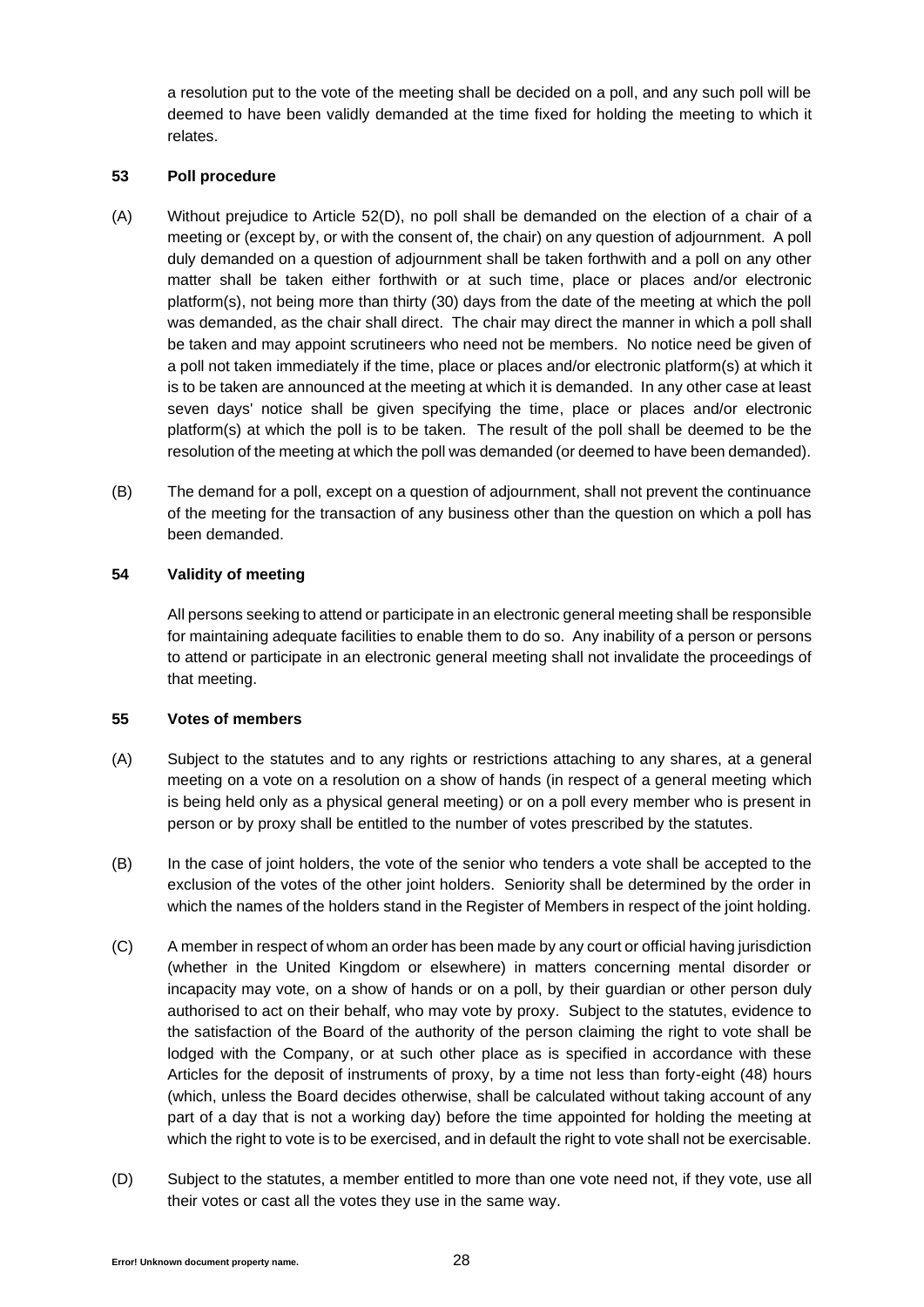## **56 Voting restrictions on an outstanding call**

Unless the Board decides otherwise, no member shall be entitled to be present or vote at any meeting either personally or by proxy until such member has paid all calls due and payable on every share held by them whether alone or jointly with any other person together with interest and expenses (if any) to the Company.

# **57 Appointment of proxy**

- (A) A member who is entitled to attend and vote at a general meeting is entitled to appoint another person, or two or more persons in respect of different shares held by them, as their proxy to exercise all or any of their rights to attend and to speak and to vote at the meeting. A proxy need not be a member of the Company.
- (B) An instrument appointing a proxy shall be in any usual form or in any other form which the Board may approve, whether in hard copy or electronic form, and shall be executed by or on behalf of the appointor. Deposit of an instrument of proxy shall not preclude a member from attending and voting at the meeting. An instrument appointing a proxy shall, unless it provides to the contrary, be valid for any adjournment of the meeting to which it relates.
- <span id="page-28-2"></span><span id="page-28-1"></span><span id="page-28-0"></span>(C) The instrument appointing a proxy shall:
	- (i) if in hard copy form, be received at the Registered Office or at such other place in the United Kingdom as is specified in the notice convening the meeting, or in any instrument of proxy sent out by the Company in relation to the meeting, by a time not less than forty-eight (48) hours (or such shorter time as the Directors may determine) before the time appointed for holding the meeting concerned (and, subject to the statutes, there shall also be deposited at the same place and by the same time the power of attorney or other authority, if any, under which such instrument is signed, or a copy of the authority certified notarially or in some other way approved by the Board);
	- (ii) if in electronic form, be received at any address specified by the Company for the purpose of receiving proxy appointments in electronic form in the notice convening the meeting or in any instrument of proxy sent out by the Company in relation to the meeting or in any invitation to appoint a proxy issued by the Company in relation to the meeting, by a time not less than forty-eight hours (or such shorter time as the Directors may determine) before the time appointed for holding the meeting concerned; and
	- (iii) if in hard copy or electronic form, in the case of a poll taken more than forty-eight (48) hours after it was demanded, be received at the place or address referred to in paragraphs [\(C\)](#page-28-0)[\(i\)](#page-28-1) or [\(C\)](#page-28-0)[\(ii\)](#page-28-2) of this Article after the poll has been demanded and not less than twenty-four (24) hours before the time appointed for taking the poll,

and, subject to the statutes, an instrument of proxy which (or in respect of which any other document referred to in this paragraph [\(C\)](#page-28-0)[\(i\)](#page-28-1) of this Article) is not received in a manner and within the time limits set out above in this paragraph [\(C\)](#page-28-0) shall be invalid (unless and to the extent that the Board, in its absolute discretion in relation to any such instrument, waives any such requirement). An instrument appointing a proxy will not be valid after twelve (12) months from the date of its execution, except at an adjourned meeting or on a poll demanded at a meeting or an adjourned meeting in cases where the meeting was originally held within twelve (12) months from such date.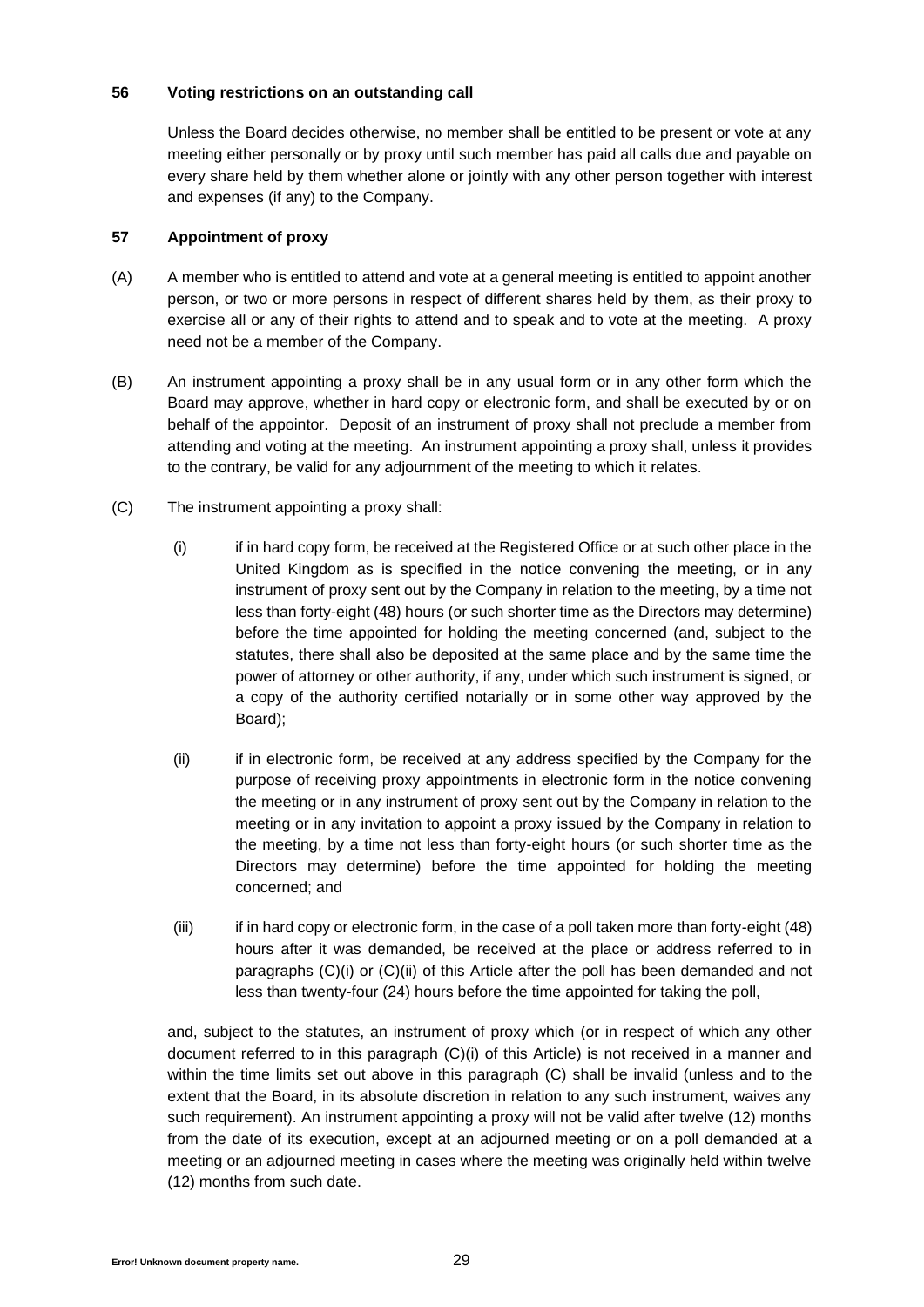- (D) For the purposes of calculating any period of time under this Article or Article [58,](#page-29-0) no account need be taken by the Company of any part of a day that is not a working day.
- (E) When two or more valid but differing instruments of proxy are received in respect of the same share for use at the same meeting or poll and in respect of the same matter, the one which is last validly received (regardless of its date or of the date of its execution) shall be treated as replacing and revoking the other or others as regards that share. If the Company is unable to determine which instrument was last validly received, none of them shall be treated as valid in respect of that share, provided that if the Company determines that it has insufficient evidence to decide whether or not an instrument of proxy is in respect of the same share, it shall be entitled to determine which instrument of proxy (if any) is to be treated as valid.
- (F) An instrument appointing a proxy shall be deemed (unless the contrary is stated in it) to confer authority to demand or join in demanding a poll and to vote on a resolution or an amendment of a resolution put to, or other business which may properly come before, the meeting or meetings for which it is given, as the proxy thinks fit and shall also be deemed to confer on the proxy the right to speak at the meeting.
- (G) The Board may, if it thinks fit but subject to the statutes, at the expense of the Company send instruments of proxy to members (with or without provision for their return pre-paid) for use at any general meeting, either in blank or nominating as proxy in the alternative any one or more of the Directors or any other person. Any omission to send such an instrument or any invitation to appoint a proxy in relation to a general meeting to, or the non-receipt of such instrument or invitation by, any member shall not invalidate the proceedings at the meeting concerned.
- (H) The omission or failure by any proxy to act in accordance with any instructions given to them by their appointor shall not invalidate any vote cast by them or any resolution passed at the general meeting concerned. The Company is not under any obligation to investigate whether the exercise of any vote by any proxy or any corporate representative accords with any instruction given by their appointor.

# <span id="page-29-0"></span>**58 Termination of proxy or corporate authority**

Subject to the statutes, a vote given or poll demanded by proxy or by the duly authorised representative of a corporation shall be valid notwithstanding the previous termination of the authority of the person voting or demanding a poll, unless notice of the termination was received in writing either by (i) the Company at the Registered Office, or at such other place or address at which the instrument of proxy was duly deposited or (ii) any person (other than the Company) named in the notice convening the general meeting concerned at such place or address as specified in that notice, at least one hour before the time appointed for the holding of the meeting at which the vote is given or the poll demanded or (in the case of a poll not taken on the same day as the meeting) at least one hour before the time appointed for taking the poll.

# **59 Corporate representatives**

A corporation which is a member may, by resolution of its directors or other governing body, authorise such person or persons as it thinks fit to act as its representative or representatives at any general meeting of the Company. The corporation shall for the purposes of these Articles be deemed to be present in person at any such meeting if a person so authorised is present at it. All references in these Articles to attendance and voting in person shall, subject to the statutes, be construed accordingly. A Director, the Secretary or some other person authorised for the purpose by the Secretary may require the representative to produce a certified copy of the resolution so authorising them or such other evidence of their authority reasonably satisfactory to such person before permitting them to exercise their powers.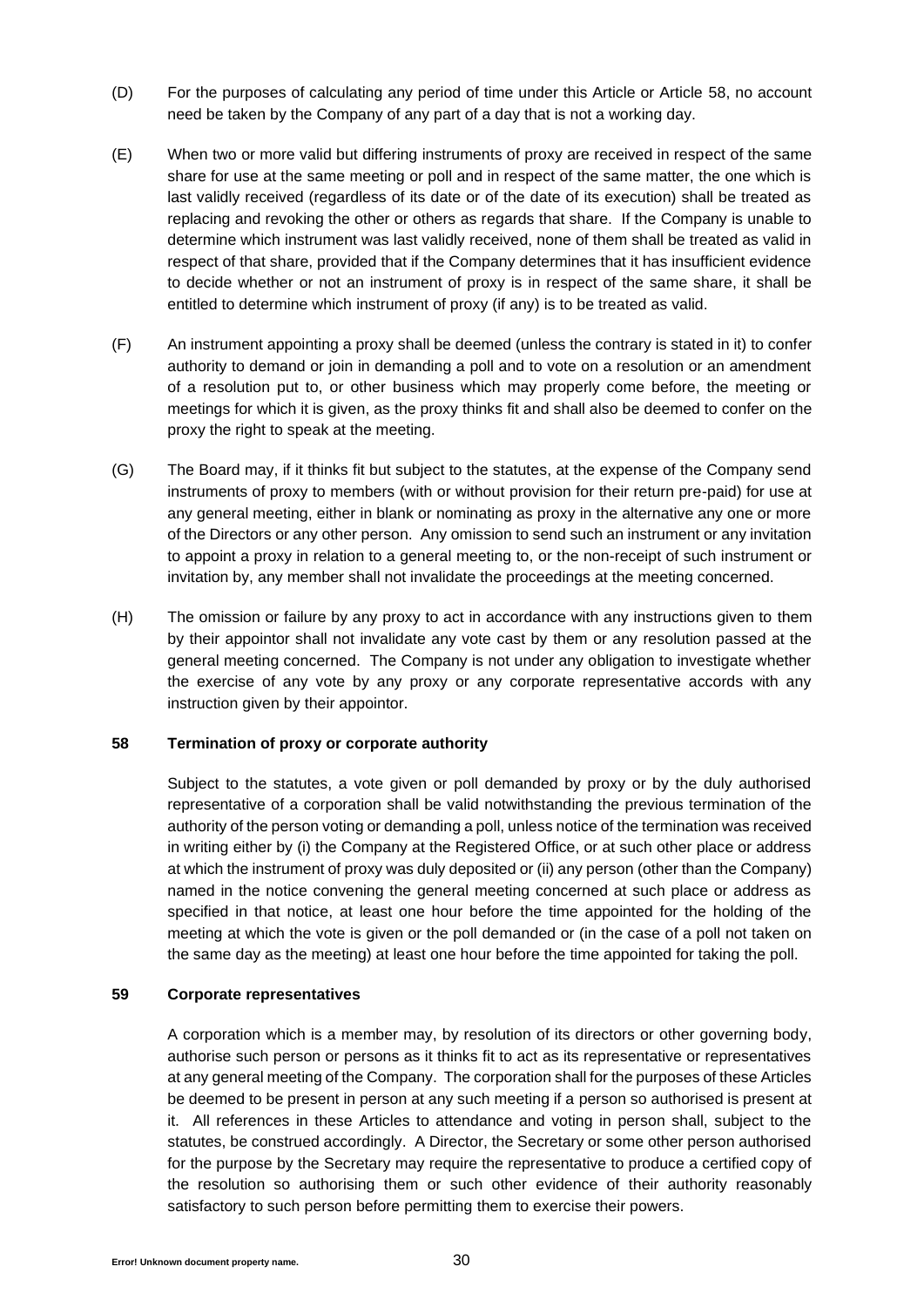## **60 Amendment to resolutions**

- (A) If an amendment shall be proposed to any resolution but shall in good faith be ruled out of order by the chair, any error in such ruling shall not invalidate the proceedings on the substantive resolution.
- (B) In the case of a resolution duly proposed as a special resolution, no amendment to it (other than an amendment to correct a manifest error) may be considered or voted on and in the case of a resolution duly proposed as an ordinary resolution no amendment to it (other than an amendment to correct a manifest error) may be considered or voted on unless either:
	- (i) at least forty-eight (48) hours prior to the time appointed for holding the meeting at which such ordinary resolution is to be proposed (which, unless the Board decides otherwise, shall be calculated without taking account of any part of a day that is not a working day) notice of the terms of the amendment and intention to move it has been lodged with the Company or at such other place as may be specified by or on behalf of the Company for that purpose; or
	- (ii) the chair in their absolute discretion decides that it may be considered or voted on.

# **61 Objection to error in voting**

No objection shall be raised to the qualification of any voter or to the counting of, or failure to count, any vote, except at the meeting at which the vote objected to is given or tendered or at which the error occurs. Any such objection or error shall be referred to the chair, who shall not be obliged to take it into account unless they consider it to be of sufficient magnitude to affect the decision of the meeting. The chair's decision on such matters shall be final and binding on all concerned.

# **FAILURE TO DISCLOSE INTERESTS IN SHARES**

### **62 Failure to disclose interests in shares**

- (A) For the purpose of this Article:
	- (i) "**Exempt Transfer**" means, in relation to shares held by a member:
		- (a) a transfer pursuant to acceptance of a takeover offer (as defined in Part 28 of the 2006 Act) for the Company or in relation to any of its shares;
		- (b) a transfer in consequence of a sale made through a recognised investment exchange (as defined in the Financial Services and Markets Act 2000) operated in the United Kingdom or any other stock exchange selected by the Company outside the United Kingdom on which any shares are normally traded; or
		- (c) a transfer which is shown to the satisfaction of the Board to be made in consequence of a sale in good faith of the whole of the beneficial interest in the shares to a person who is unconnected with the member and with any other person appearing to be interested in the shares;
	- (ii) "**interested**" is construed as it is for the purpose of Part 22 of the 2006 Act;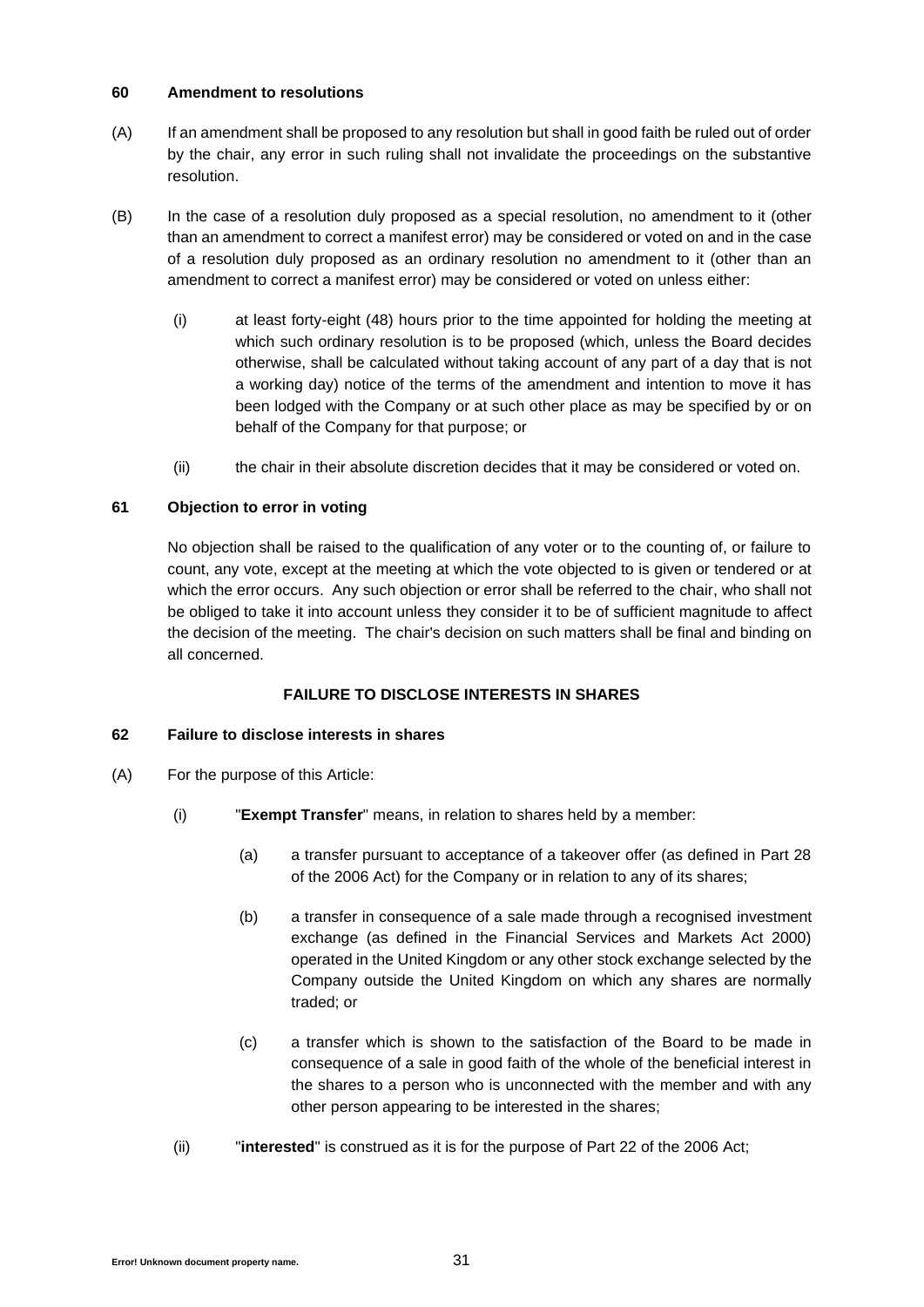- (iii) "**transfer**" means a transfer of a share or (where applicable) a renunciation of a renounceable letter of allotment or other renounceable document of title relating to a share;
- (iv) a person, other than the member holding a share, shall be treated as appearing to be interested in such share if the member has informed the Company that the person is or may be so interested, or if the Company (after taking account of information obtained from the member or, pursuant to a section 793 notice, from anyone else) knows or has reasonable cause to believe that the person is or may be so interested; and
- (v) reference to a person having failed to give to the Company information required by a section 793 notice, or being in default of supplying such information, includes references to them having:
	- (a) failed or refused to give all or any part of such information; and
	- (b) given information which they know to be false in a material particular or recklessly given information which is false in a material particular.
- <span id="page-31-0"></span>(B) Where notice is given by the Company under section 793 of the 2006 Act (a "**section 793 notice**") to a member, or another person appearing to be interested in shares held by such member, and the member or other person has failed in relation to any shares ("**Default Shares**", which expression applies also to any shares issued after the date of the section 793 notice in respect of those shares and to any other shares registered in the name of such member at any time whilst the default subsists) to give the Company the information required within fourteen (14) days after the date of service of the section 793 notice, unless the Board otherwise decides:
	- (i) the member is not entitled in respect of the Default Shares to be present or to vote at a general meeting or on a poll, or to exercise any other rights conferred by membership in relation to the meeting or poll; and
	- (ii) where the Default Shares represent at least 0.25 per cent. in nominal value of the issued shares of their class:
		- (a) a dividend (or any part of a dividend) or other distribution or amount payable in respect of the Default Shares (except on a winding up of the Company) may be withheld by the Company, which shall have no obligation to pay interest on it;
		- (b) the member shall not be entitled to elect, pursuant to these Articles or otherwise, to receive shares instead of a dividend; and
		- (c) the Board may, in its absolute discretion, refuse to register the transfer of any Default Shares (subject to the statutes) unless:
			- (1) the transfer is an Exempt Transfer; or
			- (2) the member is not themselves in default in supplying the information required and proves to the satisfaction of the Board that no person in default of supplying the information required is interested in any of the shares which are the subject of the transfer.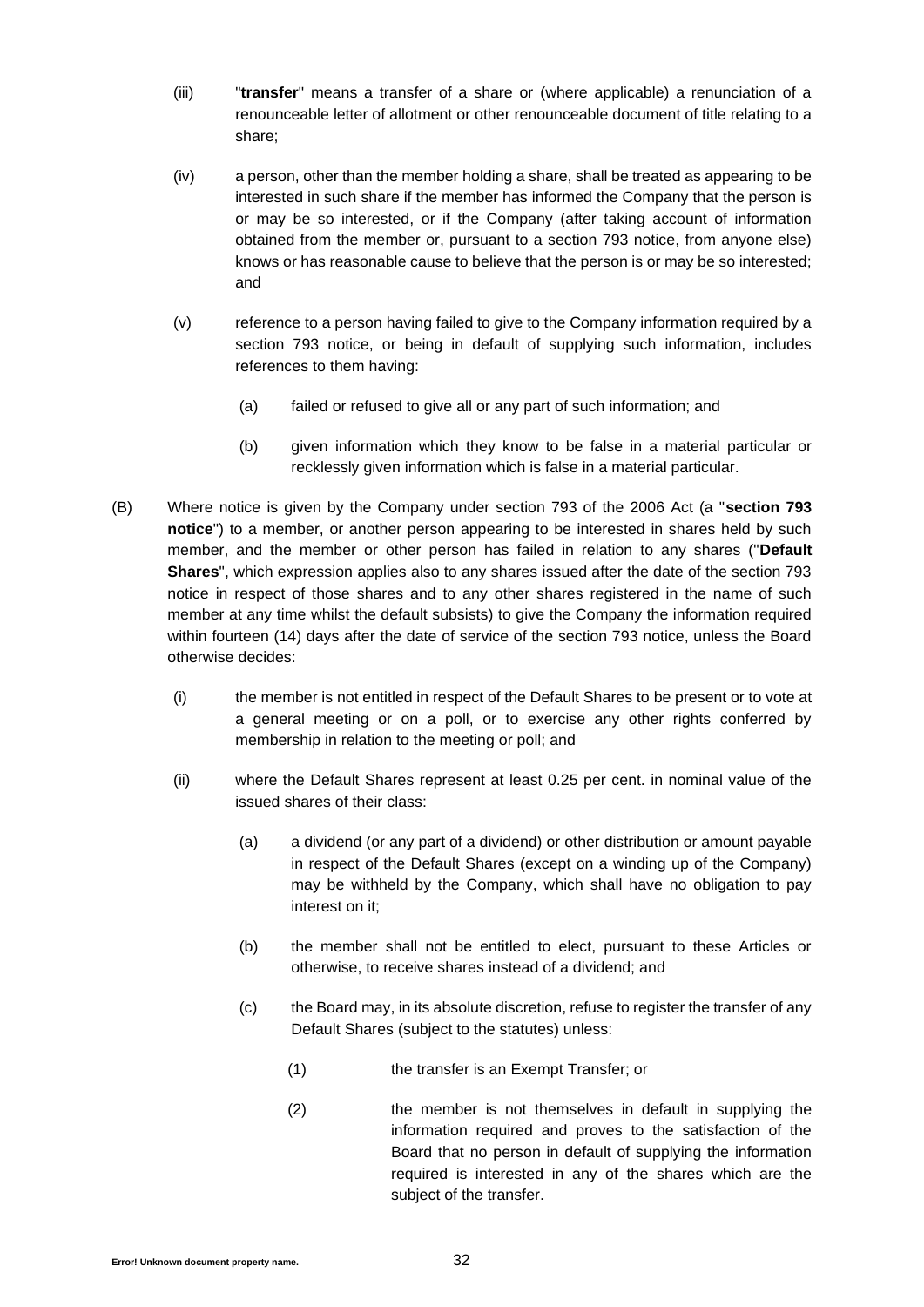- (C) The sanctions under Article [62\(B\)](#page-31-0) shall cease to apply seven days after the earlier of:
	- (i) receipt by the Company of notice of an Exempt Transfer, but only in relation to the shares transferred; and
	- (ii) receipt by the Company, in a form satisfactory to the Board, of all the information required by the section 793 notice.
- (D) The Board may:
	- (i) give notice to any member holding Default Shares in uncertificated form requiring the member:
		- (a) to change their holding of such shares from uncertificated form into certificated form within a specified period; and
		- (b) to hold such Default Shares in certificated form for so long as the default subsists; and
	- (ii) appoint any person to take any steps, by instruction by means of the Uncertificated System or otherwise, in the name of any holder of Default Shares as may be required to change such shares from uncertificated form into certificated form (and such steps shall be effective as if they had been taken by such holder).
- (E) The provisions of this Article are in addition and without prejudice to the provisions of the statutes.

### **APPOINTMENT, RETIREMENT AND REMOVAL OF DIRECTORS**

### **63 Number of Directors**

Unless and until otherwise determined by the Company by ordinary resolution, the number of Directors shall be not less than three and not more than fifteen (15).

### **64 No share qualification**

A Director need not hold any shares.

### **65 Company's power to appoint Directors**

Subject to these Articles, the Company may by ordinary resolution appoint as a Director a person who is willing to act as such, either to fill a vacancy or as an addition to the existing Directors, subject to the total number of Directors not exceeding any maximum number fixed by or in accordance with these Articles.

# **66 Board's power to appoint Directors**

Without prejudice to these Articles, the Board shall have power at any time to appoint as a Director any person who is willing to act as such, either to fill a vacancy or as an addition to the existing Board, subject to the total number of Directors not exceeding any maximum number fixed by or in accordance with these Articles.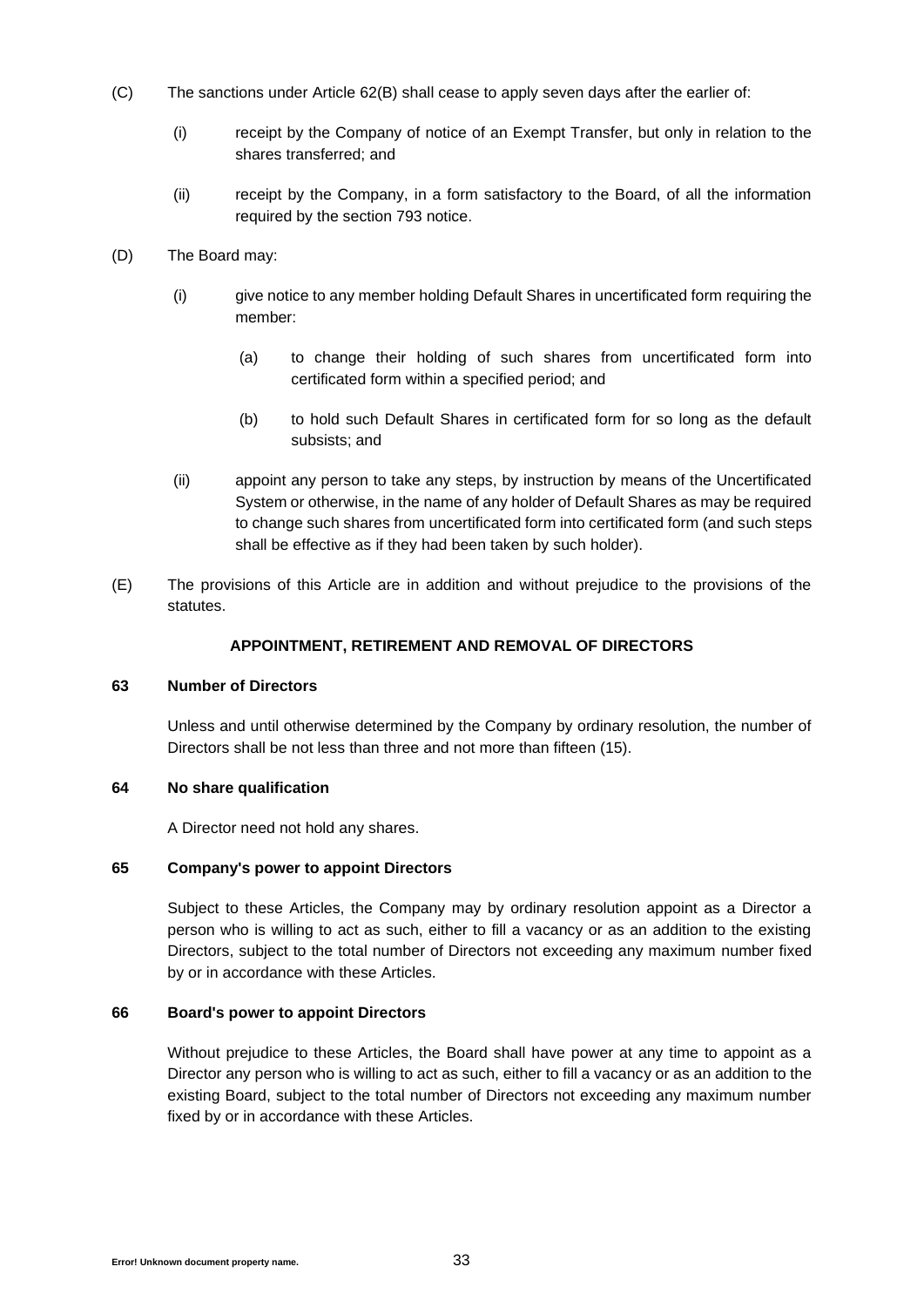## **67 Appointment of executive Directors**

Subject to the statutes, the Board may appoint any Director to hold any employment or executive office with the Company for such period and on such terms as the Board may decide. The Board may revoke, terminate or vary the terms of any such appointment, without prejudice to any claim for damages which the Director may have for breach of contract against the Company.

### **68 Eligibility of new Directors**

No person, other than a Director retiring, shall be appointed a Director at any general meeting unless:

- (i) they are recommended for appointment by the Board; or
- (ii) not less than seven nor more than forty-two (42) days before the date appointed for the holding of the meeting, a notice executed by a member (other than the person to be proposed) qualified to vote at the meeting has been lodged with the Company of the intention to propose such person for appointment, stating the particulars which would, if they were so appointed, be required to be included in the Company's register of directors, accompanied by a notice executed by that person of their willingness to be appointed.

## **69 Retirement of Directors**

- (A) At each annual general meeting every Director who held office on the date seven days before the date of notice of the annual general meeting shall retire from office. A retiring Director shall be eligible for re-election, and a Director who is re-elected will be treated as continuing in office without a break.
- (B) A retiring Director who is not re-elected shall retain office until the close of the meeting at which they retire.
- (C) If the Company, at any meeting at which a Director retires in accordance with these Articles, does not fill the office vacated by such Director, the retiring Director, if willing to act, shall be deemed to be re-elected, unless at the meeting a resolution is passed not to fill the vacancy or to elect another person in their place or unless the resolution to re-elect them is put to the meeting and lost.

### **70 Removal by ordinary resolution**

In addition to any other power of removal, the Company may:

- (i) by ordinary resolution in accordance with the statutes remove any Director before the expiration of their period of office, but without prejudice to any claim for damages which such Director may have for breach of contract against the Company; and
- (ii) by ordinary resolution appoint as a Director another person who is willing to act as such in their place (subject to these Articles).

Any person so appointed shall be treated, for the purposes of determining the time at which they or any other Director is to retire, as if they had become a Director on the day on which the person in whose place they are appointed was last appointed or re-appointed a Director.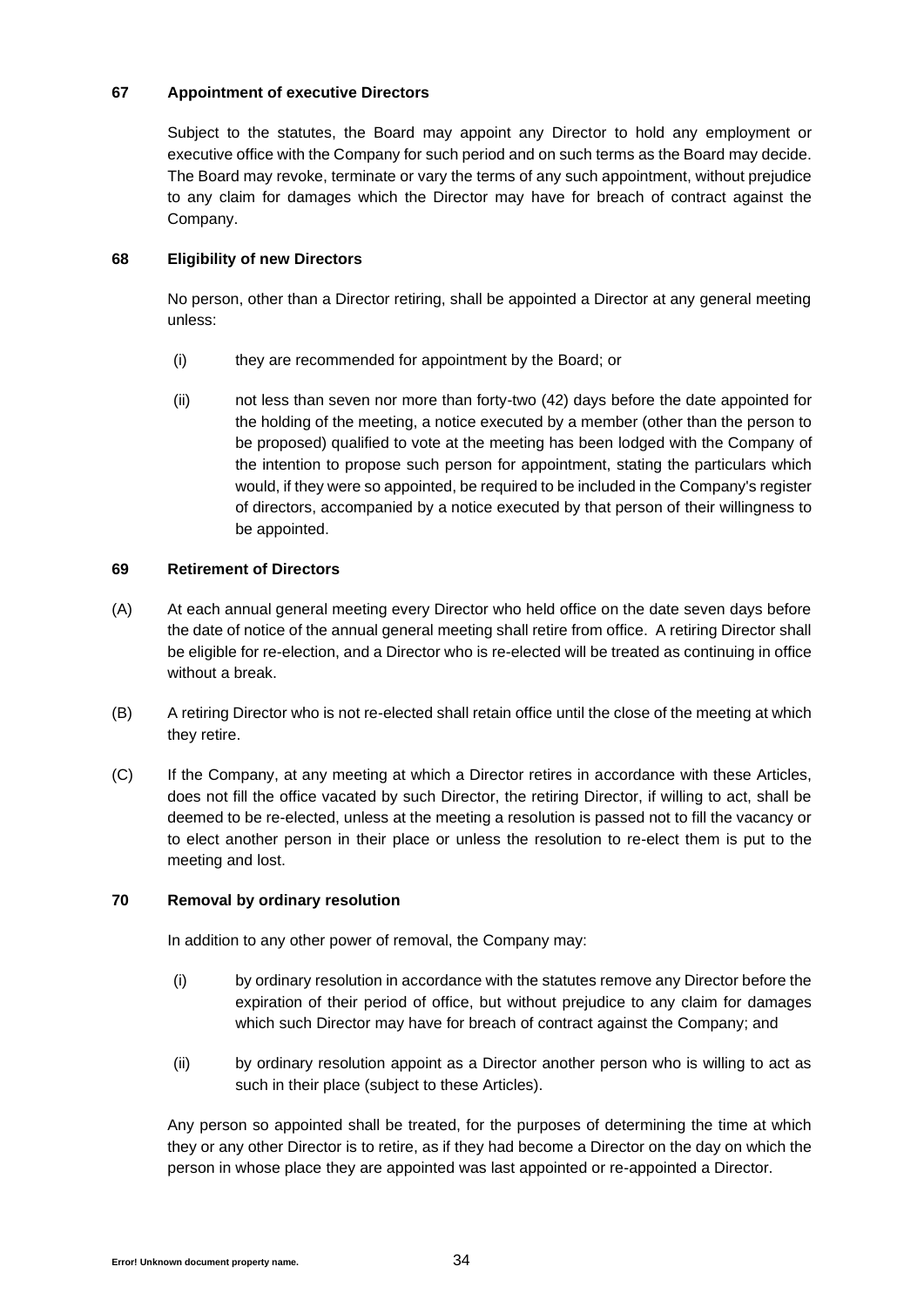## **71 Vacation of Director's office**

- (A) Without prejudice to the provisions in these Articles for retirement the office of a Director shall be vacated if:
	- (i) such Director resigns by notice lodged with the Company or tendered at a Board meeting; or
	- (ii) such Director only held office as a Director for a fixed term and such term expires; or
	- (iii) such Director ceases to be a Director by virtue of any provision of the statutes, is removed from office pursuant to these Articles or the statutes or becomes prohibited by law from being a Director; or
	- (iv) such Director becomes bankrupt, has an interim receiving order made against them, makes any arrangement or compounds with their creditors generally or applies to the court for an interim order in connection with a voluntary arrangement under any legislation relating to insolvency; or
	- (v) a registered medical practitioner who has examined such Director gives a written opinion to the Company stating that they have become physically or mentally incapable of acting as a director and may remain so for more than three months and the Board resolves that their office be vacated; or
	- (vi) such Director is absent, without permission of the Board, from Board meetings for six consecutive months (whether or not an alternate Director attends in their place) and the Board resolves that their office be vacated; or
	- (vii) such Director is removed from office by notice addressed to them at an address of theirs shown in the Company's register of directors and signed by all the other Directors and all the other Directors are not less than three in number (without prejudice to any claim for damages which they may have for breach of contract against the Company), and such notice may consist of several documents in the same form each executed or otherwise confirmed in writing by one or more of the Directors concerned; or
	- (viii) in the case of a Director who holds executive office, such Director's appointment to such office is terminated or expires and the Board resolves that their office be vacated; or
	- (ix) in the case of a Director who is an employee of a Group Undertaking, such Director ceases to be employed by such Group Undertaking (and is not an employee of any other Group Undertaking) for any reason, other than in circumstances where the Board resolves that a Director who holds executive office continue in office as a Director in a non-executive capacity.
- (B) A resolution of the Board declaring a Director to have vacated office pursuant to this Article shall be conclusive as to the fact and grounds of vacation stated in the resolution.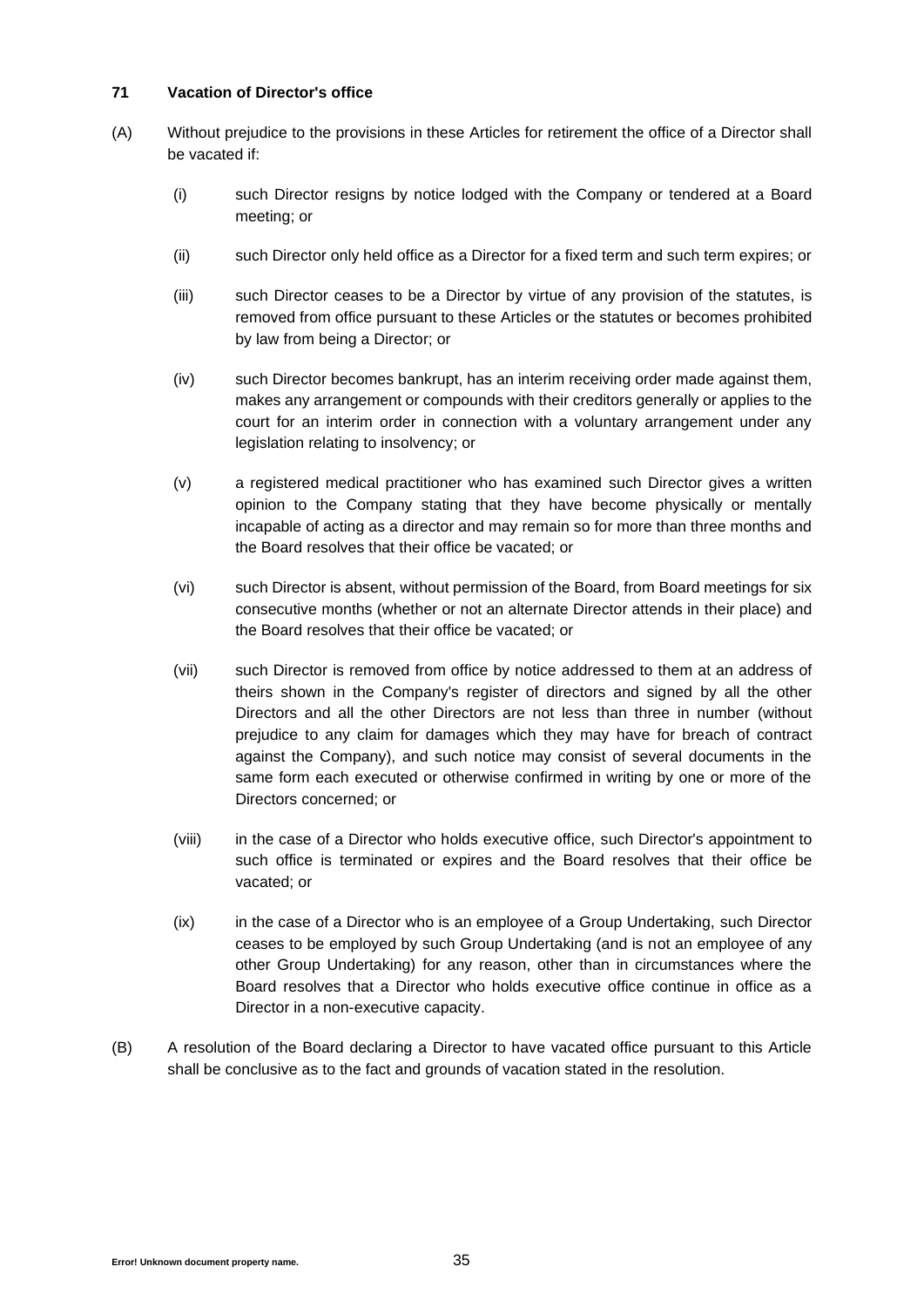# **ALTERNATE DIRECTORS**

# **72 Appointment**

- (A) A Director (other than an alternate Director) may appoint any other Director or any person approved for that purpose by the Board and willing to act, to be their alternate by notice lodged with the Company, or in any other manner approved by the Board.
- (B) The appointment of an alternate Director who is not already a Director shall:
	- (i) require the approval of either a majority of the Directors or the Board by way of a Board resolution; and
	- (ii) not be effective until their consent to act as a Director in the form prescribed by the statutes has been lodged with the Company.
- (C) An alternate Director need not hold a share qualification and shall not be counted in reckoning any maximum or minimum number of Directors allowed by these Articles.

# **73 Responsibility**

Every person acting as an alternate Director shall be an officer of the Company, shall alone be responsible to the Company for their own acts and defaults and shall not be deemed to be the agent of the Director appointing them.

# **74 Participation at Board meetings**

An alternate Director shall (subject to their giving to the Company an address within the United Kingdom at which notices may be served on them) be entitled to receive notice of all meetings of the Board and all committees of the Board of which their appointor is a member and, in the absence from such meetings of their appointor, to attend and vote at such meetings and to exercise all the powers, rights, duties and authorities of their appointor (other than the power to appoint an alternate Director). A Director acting as alternate Director shall have a separate vote at Board meetings for each Director for whom they act as alternate Director, but they shall count as only one for the purpose of determining whether a quorum is present.

# **75 Interests**

An alternate Director shall be entitled to contract and be interested in and benefit from contracts or arrangements with the Company and to be repaid expenses and to be indemnified in the same way and to the same extent as a Director. However, such alternate Director shall not be entitled to receive from the Company any fees for their services as alternate, except only such part (if any) of the fee payable to their appointor as such appointor may by notice to the Company direct. Subject to this Article, the Company shall pay to an alternate Director such expenses as might properly have been paid to them if such alternate Director had been a Director.

# **76 Termination of appointment**

An alternate Director shall cease to be an alternate Director:

(i) if their appointor revokes their appointment by notice lodged with the Company or in any other manner approved by the Board; or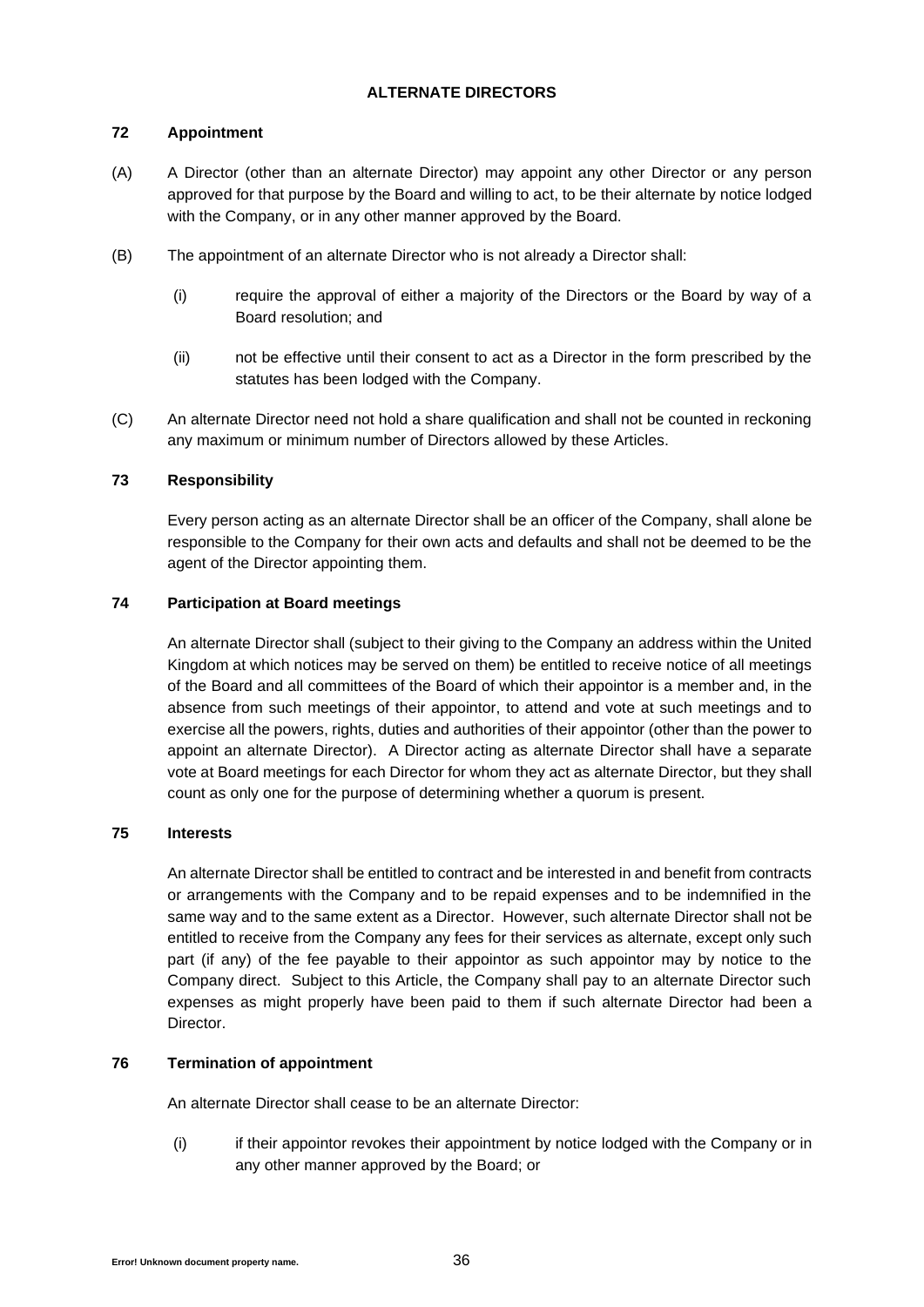- (ii) if their appointor ceases for any reason to be a Director, provided that if any Director retires but is re-appointed or deemed to be re-appointed at the same meeting, any valid appointment of the alternate Director which was in force immediately before their retirement shall remain in force; or
- (iii) if any event happens in relation to such alternate Director which, if they were a Director, would cause their office as Director to be vacated.

### **BOARD POWERS**

### **77 Board powers**

The business of the Company shall be managed by the Board, which may exercise all the powers of the Company (whether relating to the management of the business or not) and may do on behalf of the Company all such acts as may be done by or on behalf of the Company and as are not, by the statutes or by these Articles, required to be exercised or done by the Company in general meeting, subject to (i) the statutes, (ii) these Articles, and (iii) such directions (whether or not consistent with these Articles) as may be prescribed by the Company by special resolution. No such direction and no alteration of these Articles shall invalidate any prior act of the Board which would have been valid if such direction had not been given or such alteration had not been made. The provisions in these Articles giving specific powers to the Board shall not limit the general powers given by this Article.

### **78 Directors below the minimum number**

If the number of Directors is less than the minimum prescribed in accordance with these Articles, the remaining Director or Directors shall act only for the purposes of appointing an additional Director or Directors to make up such minimum or of convening a general meeting for the purpose of making such appointment. If there are no Director or Directors able or willing to act, any two members may summon a general meeting for the purpose of appointing Directors. Any additional Director so appointed shall hold office (subject to these Articles) only until the dissolution of the annual general meeting next following such appointment unless such Director is re-elected during such meeting.

### **79 Delegation to executive Directors**

The Board may delegate to a Director holding executive office any of its powers, authorities and discretions for such time and on such terms and conditions as it shall think fit. The Board may grant to a Director the power to sub-delegate, and may retain or exclude the right of the Board to exercise the delegated powers, authorities or discretions collaterally with the Director. The Board may at any time revoke the delegation or alter its terms and conditions.

# **80 Delegation to committees**

(A) The Board may delegate any of its powers, authorities and discretions for such time and on such terms and conditions as it shall think fit to a committee consisting of one or more Directors and (if thought fit) one or more other persons. The Board may grant to the committee the power to sub-delegate, and may retain or exclude the right of the Board to exercise the delegated powers, authorities or discretions collaterally with the committee. The Board may at any time revoke the delegation or alter its terms and conditions or discharge the committee in whole or in part. Where a provision of the Articles refers to the exercise of a power, authority or discretion by the Board and that power, authority or discretion has been delegated by the Board to a committee, the provision shall be construed as permitting the exercise of the power, authority or discretion by the committee.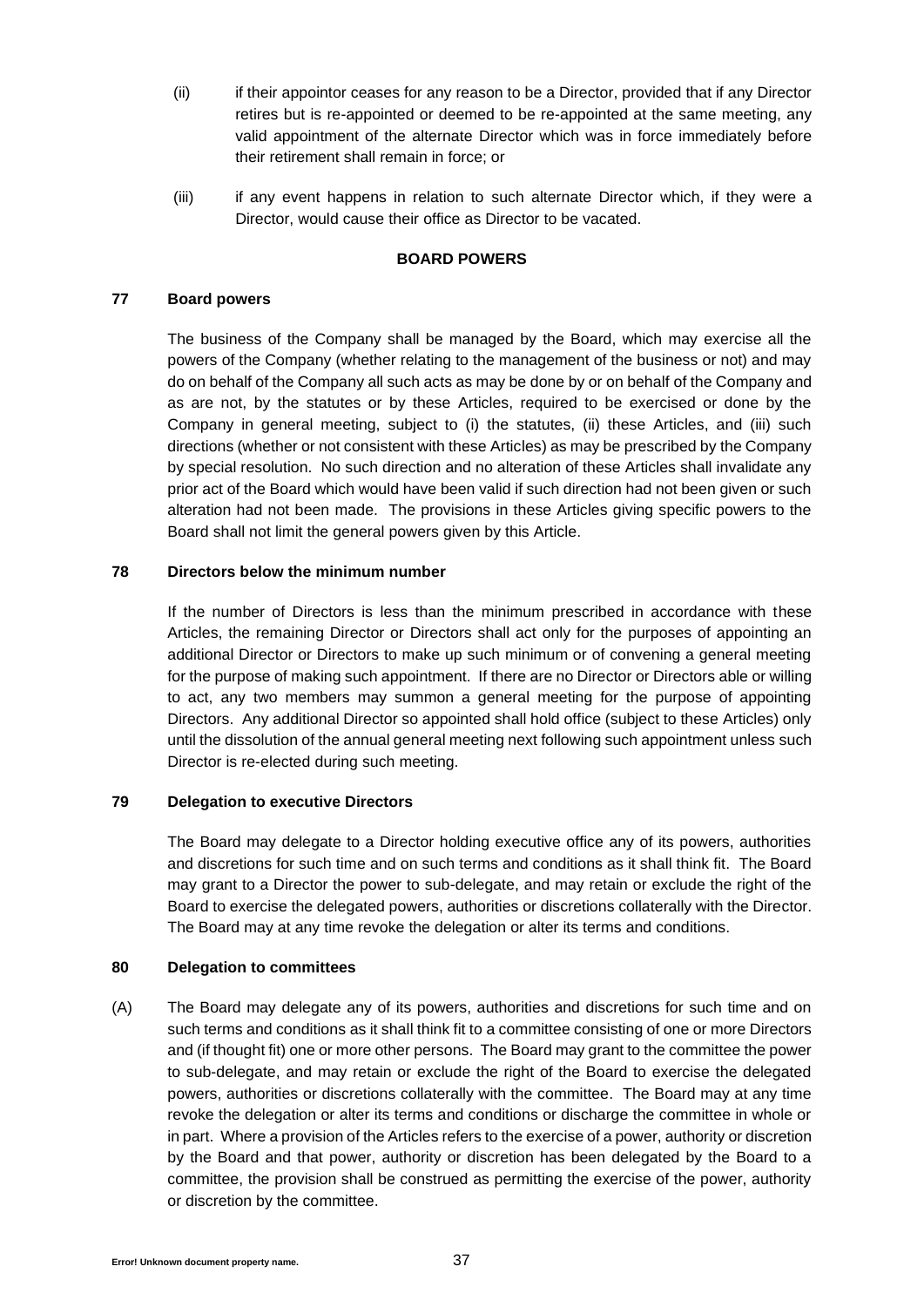- (B) The Board's power under these Articles to delegate to a committee:
	- (i) includes the power to delegate the determination of any fee, monies, remuneration or other benefit to be paid or provided to any Director and the power to authorise any situation or matter to which section 175 of the 2006 Act applies; and
	- (ii) is not limited by the fact that in some Articles but not others express reference is made to particular powers being exercised by the Board or by a committee.

### **81 Local management**

The Board may establish local or divisional boards, agencies or branch offices for managing the affairs of the Company in a specified locality, either in the United Kingdom or elsewhere, and may appoint persons to be members of a local or divisional board, agency or branch office and may fix their remuneration. The Board may delegate to a local or divisional board, agency or branch office any of its powers, authorities and discretions for such time and on such terms and conditions as it thinks fit. The Board may grant to such local or divisional board, agency or branch office the power to sub-delegate, may retain or exclude the right of the Board to exercise the delegated powers, authorities or discretions collaterally with the local or divisional board, agency or branch office and may authorise the members of a local or divisional board, agency or branch (or any of them) to fill a vacancy or to act despite a vacancy. The Board may at any time revoke or alter the terms and conditions of the appointment or delegation. Subject to the terms and conditions imposed by the Board, the proceedings of a local or divisional board, agency or branch office with two or more members are governed by those Articles that regulate the proceedings of the Board, so far as applicable.

# **82 Delegation to agents**

The Board may, by power of attorney or otherwise, appoint a person to be the agent of the Company and may delegate to such person any of its powers, authorities and discretions for such purposes, for such time and on such terms and conditions (including as to remuneration) as it thinks fit. The Board may grant the power to sub-delegate and may retain or exclude the right of the Board to exercise the delegated powers, authorities or discretions collaterally with the agent. The Board may at any time revoke or alter the terms and conditions of the appointment or delegation.

## **83 Exercise of voting power**

The Board may exercise or cause to be exercised the voting power conferred by shares in any other body corporate held or owned by the Company, and any power of appointment exercisable by the Company, in any manner it thinks fit (including the exercise of the voting power or power of appointment in favour of the appointment of any Director as a director or other officer or employee of such company or in favour of the payment of remuneration to the directors, officers or employees of such company).

### **84 Provision for employees**

The Board may exercise any power conferred on the Company by the statutes to make provision for the benefit of persons employed or formerly employed by any Group Undertaking in connection with the cessation or the transfer to any person of the whole or part of the undertaking of such Group Undertaking.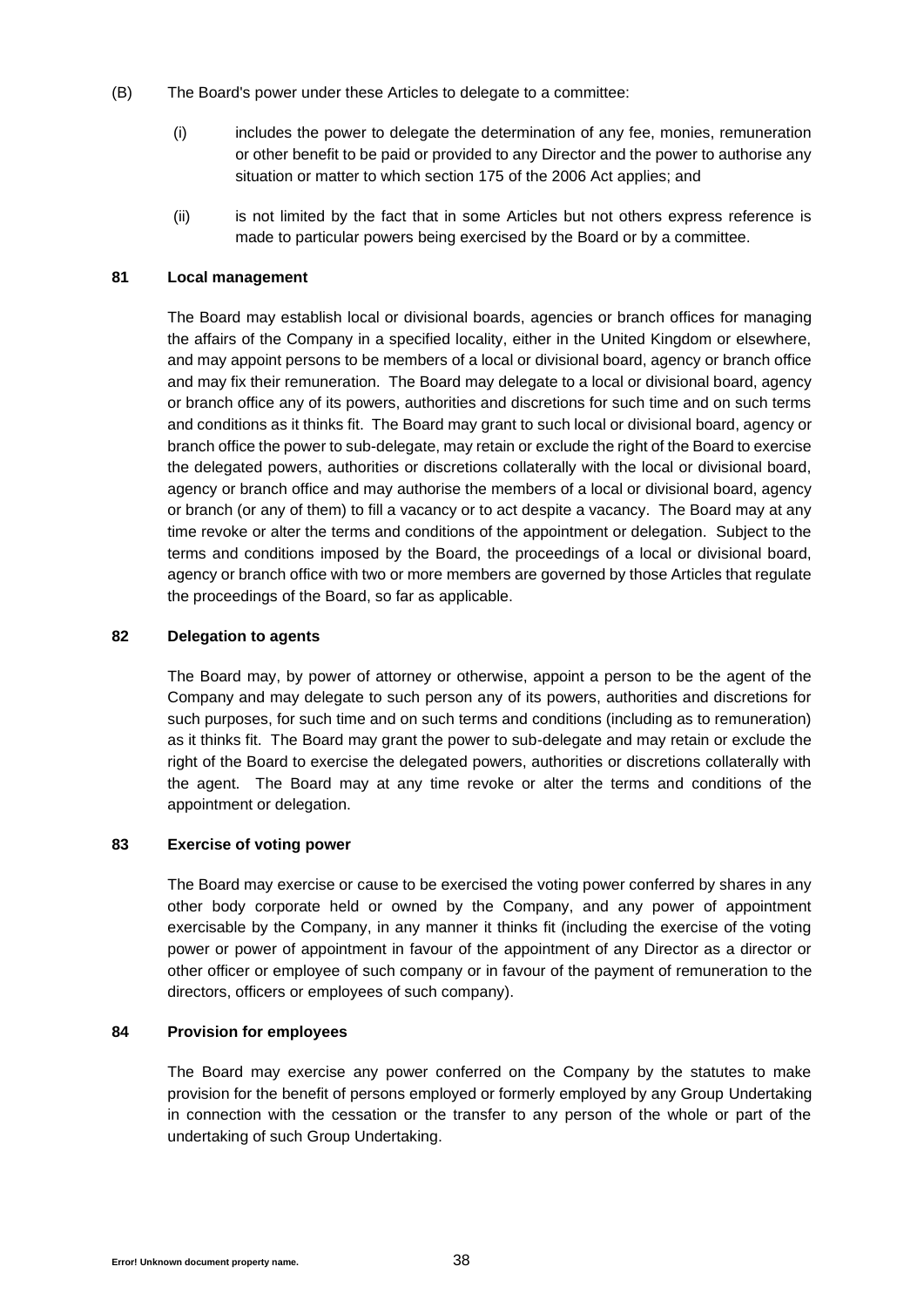### **85 Overseas registers**

- (A) Subject to the statutes, the Company may cause to be kept in any territory an overseas branch register of members resident in such territory, and the Board may make and vary such provisions as it may think fit regarding the keeping of any such register.
- (B) Subject to the statutes, the Board may determine that any shares or class of shares held on any overseas branch register of members may be held in uncertificated form in accordance with any system operated outside the United Kingdom which enables title to such shares to be evidenced and transferred without a written instrument and which is a "relevant system" for the purpose of the Uncertificated Securities Regulations.

# **86 Associate directors**

The Board may appoint any person (not being a Director) to any office or employment having a designation or title including the word "director" or attach to any existing office or employment with the Company such designation or title and may terminate any such appointment or the use of such designation or title. The inclusion of the word "director" in the designation or title of any such office or employment shall not imply that such person is, or is deemed to be, or is empowered in any respect to act as, a Director for any of the purposes of the statutes or these Articles.

# **87 Borrowing powers**

- (A) Subject to this Article, the board may exercise all the powers of the Company to borrow money and to mortgage or charge all or any part of the undertaking, property and assets (present and future) and uncalled capital of the Company and to issue debentures and other securities, whether outright or as collateral security, for any debt, liability or obligation of the Company or of any third party.
- (B) The aggregate amount for the time being remaining outstanding or moneys so borrowed or secured and of moneys borrowed or secured by any subsidiary of the Company (exclusive of moneys borrowed or secured by the Company from or to any such subsidiary or by any such subsidiary from or to another such subsidiary or from or to the Company) shall not at any time without the previous sanction of an ordinary resolution of the Company exceed seven times the aggregate of the amount for the time being paid up on the share capital of the Company and the amount for the time being standing to the credit of the consolidated capital and revenue reserves (including share premium account and profit and loss account but excluding any reserve for future taxation) of the Company and its subsidiaries.

# **DIRECTORS' REMUNERATION, EXPENSES AND BENEFITS**

### **88 Fees**

The Company shall pay to the Directors (but not alternate Directors) for their services as Directors such aggregate amount of fees as the Board decides (not exceeding £1,400,000 per annum or such larger amount as the Company may by ordinary resolution decide). The aggregate fees shall be divided among the Directors in such proportions as the Board decides or, if no decision is made, equally. A fee payable to a Director pursuant to this Article shall be distinct from any salary, remuneration or other amount payable to that Director pursuant to other provisions of these Articles and shall accrue from day to day.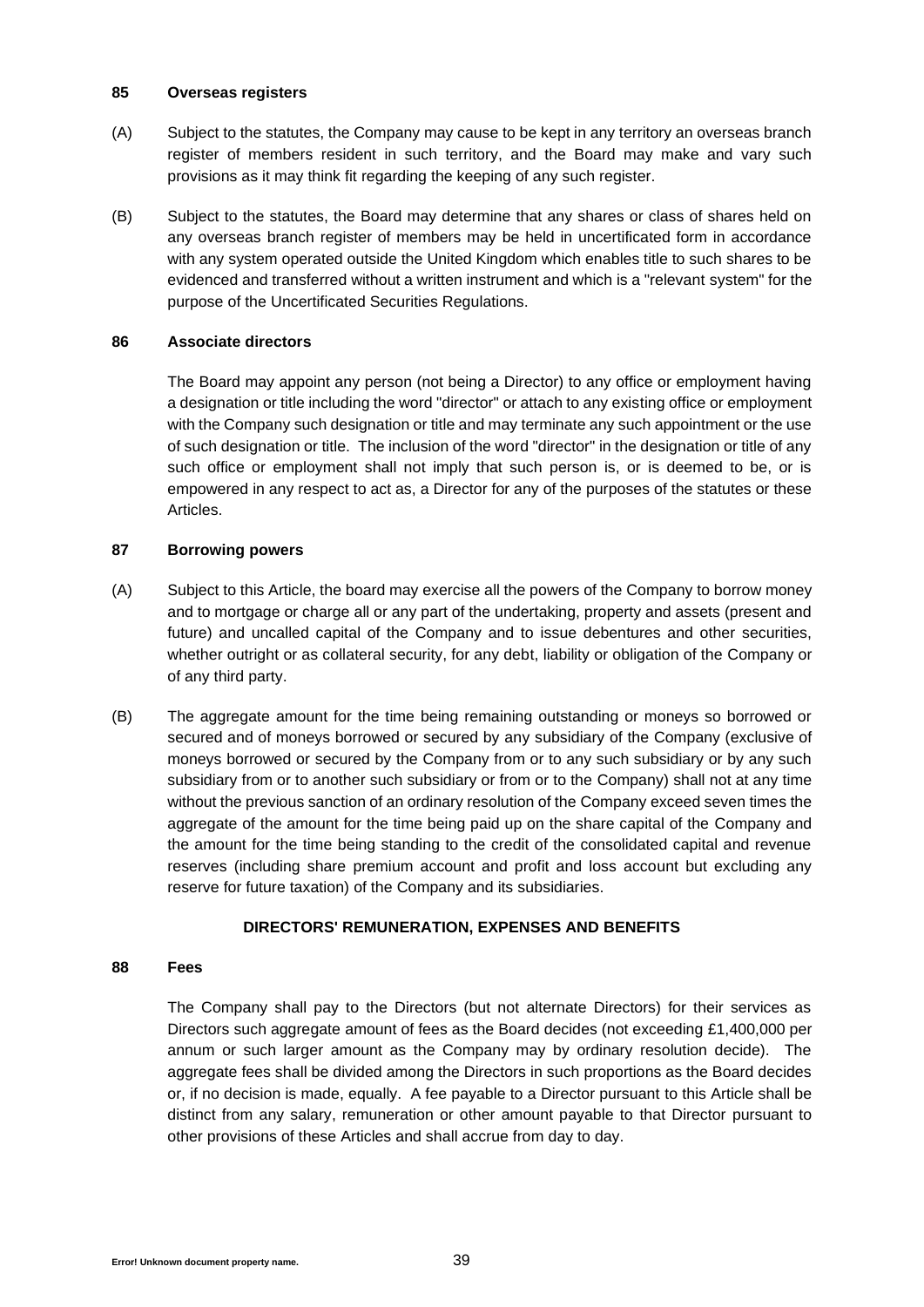### **89 Expenses**

- (A) A Director may also be paid all travelling, hotel and other expenses properly incurred by them in connection with their attendance at meetings to which these Articles apply or otherwise in connection with the discharge of their duties as a Director, including any professional fees incurred by them (with the approval of the Board or in accordance with any procedures prescribed by the Board) in taking independent professional advice in connection with the discharge of such duties.
- (B) The Company may, subject to the statutes:
	- (i) provide any Director with funds to meet their defence expenditure in respect of any civil or criminal proceedings or regulatory investigation or other regulatory action or in connection with any application for any category of relief permitted by the statutes; and
	- (ii) do anything to enable them to avoid incurring any such expenditure.

### **90 Remuneration of executive Directors**

The salary or remuneration of a Director appointed to hold employment or executive office in accordance with the Articles may be a fixed sum of money, or wholly or in part governed by business done or profits made, or as otherwise decided by the Board (including, for the avoidance of doubt, by the Board acting through a duly authorised Board committee), and may be in addition to or instead of a fee payable to them for their services as Director pursuant to these Articles.

### **91 Special remuneration**

A Director who, at the request of the Board, goes or resides abroad, makes a special journey or performs a special service on behalf of or for the Company (including services as a chair or deputy-chair of the Board, services as a member of any Board committee and services which the Board considers to be outside the scope of the ordinary duties of a Director) may be paid such reasonable additional remuneration (whether by way of salary, bonus, commission, percentage of profits or otherwise) and expenses as the Board (including, for the avoidance of doubt, the Board acting through a duly authorised Board committee) may decide.

### **92 Pensions and other benefits**

The Board may exercise all the powers of the Company to provide pensions or other retirement or superannuation benefits and to provide death or disability benefits or other allowances or gratuities (by insurance or otherwise) for a person who is or has at any time been a Director, an officer or a director or an employee of a company which is or was a Group Undertaking, a company which is or was allied to or associated with a Group Undertaking or a predecessor in business of a Group Undertaking (and for any member of their family, including a spouse or former spouse, or a person who is or was dependent on them). For this purpose the Board may establish, maintain, subscribe and contribute to any scheme, trust or fund and pay premiums. The Board may arrange for this to be done by the Company alone or in conjunction with another person. A Director or former Director is entitled to receive and retain for their own benefit any pension or other benefit provided in accordance with this Article and is not obliged to account for it to the Company.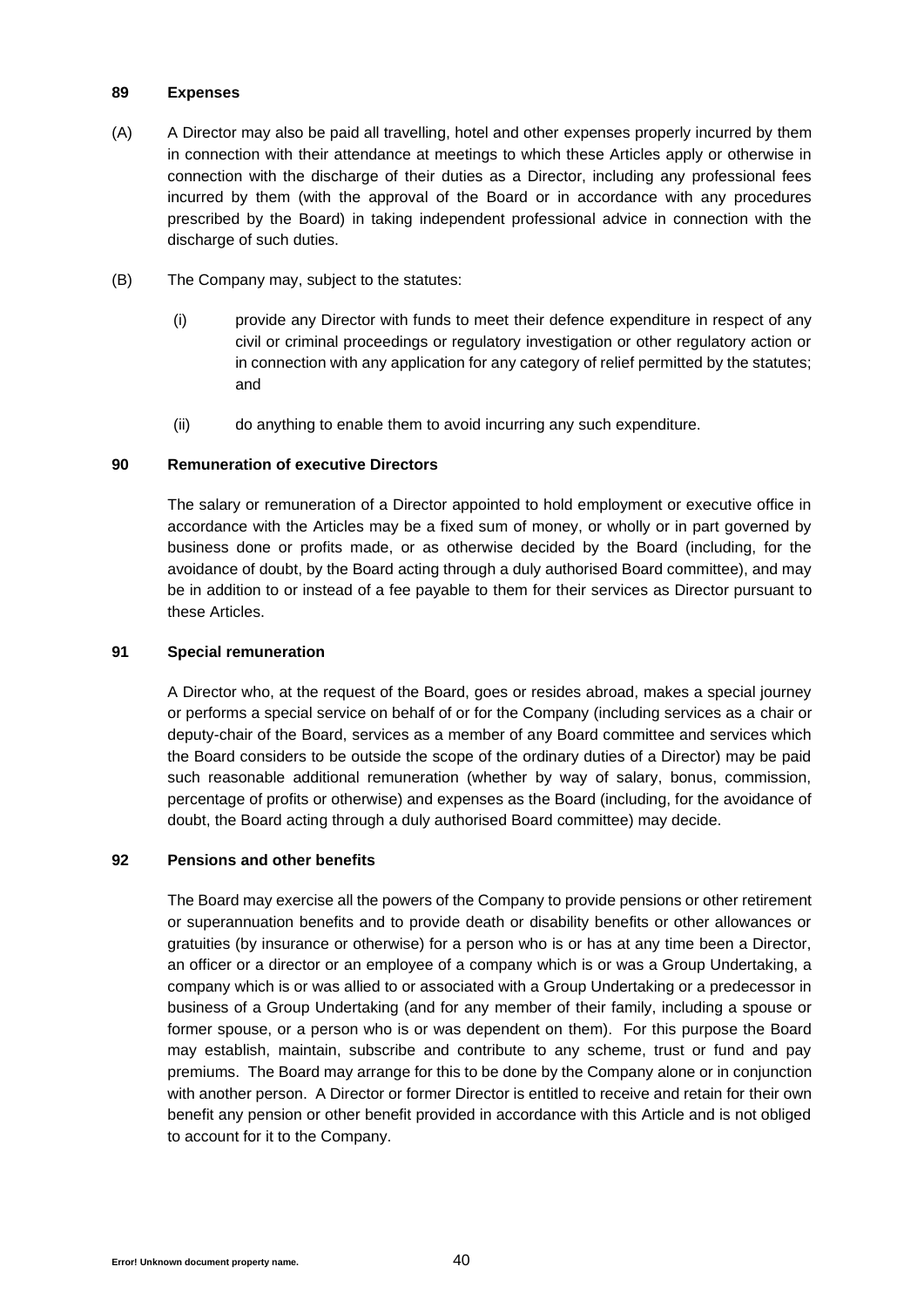### **DIRECTORS' PROCEEDINGS**

### **93 Board meetings**

Subject to these Articles, the Board may regulate its proceedings as it thinks fit.

## **94 Notice of Board Meetings**

A Director may, and the Secretary at the request of a Director shall, call a meeting of the Board. Notice of a Board meeting shall be deemed to be duly given to a Director if it is given to that Director personally or by word of mouth or by electronic means at an address given by them to the Company for that purpose or sent in writing to their last known address within the United Kingdom or any other address within the United Kingdom given to the Company by that Director for such purpose. It shall not be necessary to give notice of a Board meeting to a Director who is absent from the United Kingdom unless the Director has notified the Company in writing of an address in the United Kingdom or an electronic address at which notice of such meetings is to be given to them when that Director is absent from the United Kingdom. A Director may waive the requirement that notice of any Board meeting be given to them, either prospectively or retrospectively.

## **95 Quorum**

Subject to these Articles, no business shall be transacted at any meeting of the Board unless a quorum is present. The quorum may be fixed by the Board and unless so fixed at any other number shall be two. An alternate Director who is not themselves a Director shall, if their appointor is not present, be counted in the quorum. A duly convened Board meeting at which a quorum is present shall be competent to exercise any and all of the authorities, discretions and powers vested in or exercisable by the Board.

# **96 Board chair**

The Board may appoint any Director to be, and may remove, a chair and a deputy-chair of the Board. The chair or, in their absence, the deputy-chair, shall preside at all Board meetings. If there is no chair or deputy-chair, or if at a Board meeting neither the chair nor the deputy-chair is present within five minutes after the time appointed for the holding of the meeting, or if neither of them is willing to act as chair, the Directors present may choose any Director present to be chair of the meeting. The chair of a Board meeting is "the **chair**" for the purposes of all provisions in these Articles concerning that meeting.

# **97 Voting**

Questions arising at a meeting shall be decided by a majority of votes. In the case of an equality of votes, the chair shall have a second or casting vote.

# **98 Audio-visual participation**

A Director or their alternate Director may participate in a meeting of the Board through the medium of conference telephone, video conferencing or any other form of communication equipment if all persons participating in the meeting are able to hear and speak to each other throughout the meeting. A person participating in this way shall be deemed to be present in person at the meeting and shall be counted in a quorum and entitled to vote. Subject to the statutes, all business transacted in this way by the Board shall be deemed for the purposes of the Articles to be validly and effectively transacted at a meeting of the Board even if one Director only is physically present at any one place. The meeting shall be deemed to take place where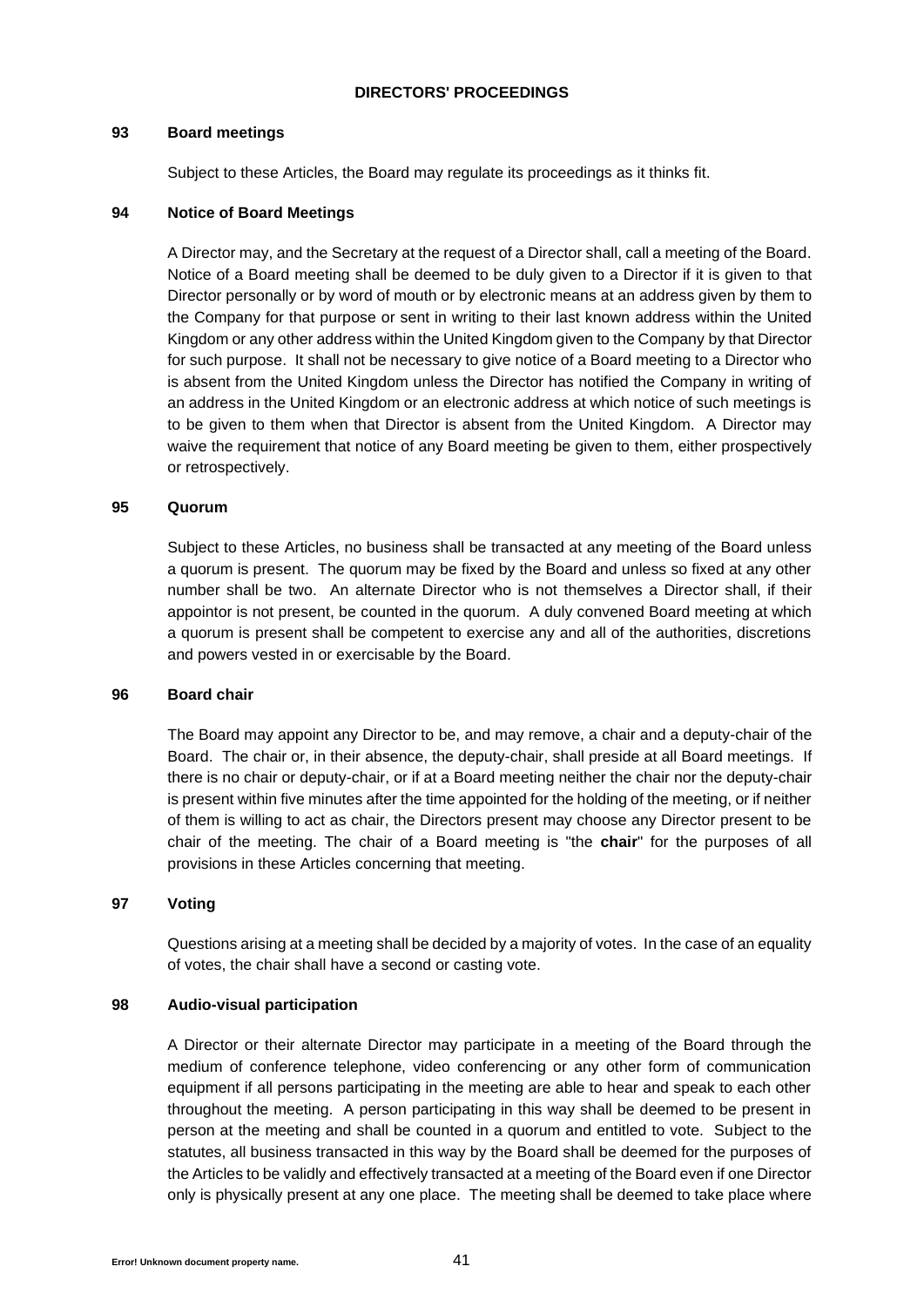the largest group of those participating is assembled or, if there is no such group, where the chair then is.

## **99 Written resolutions**

- (A) A resolution in writing executed by all the Directors for the time being entitled to receive notice of a Board meeting and in number not being less than a quorum, or by all the members of a committee of the Board for the time being entitled to receive notice of the meetings of such committee and in number not being less than a quorum of such committee, shall be as valid and effective for all purposes as a resolution duly passed at such a meeting (a "**written resolution**").
- (B) A written resolution:
	- (i) may consist of several documents in the same form each executed or otherwise confirmed in writing by one or more of the Directors or members of the relevant committee;
	- (ii) need not be signed by an alternate Director if it is signed by their appointor;
	- (iii) if signed by an alternate Director, need not also be signed by their appointor; and
	- (iv) to be effective, need not be signed by a Director who is prohibited by these Articles from voting on it, or by their alternate.

## **100 Committee proceedings**

Proceedings of committees of the Board shall be conducted in accordance with regulations prescribed by the Board (if any). Subject to those regulations, such proceedings shall be conducted in accordance with applicable provisions of these Articles regulating the proceedings of the Board. Where the Board resolves to delegate any of its powers, authorities and discretions to a committee and such resolution states that the committee shall consist of any one or more unnamed Directors, it shall not be necessary to give notice of a meeting of such committee to any Directors other than the Director or Directors who form the committee.

### **101 Minutes**

- (A) The Board shall cause minutes to be made of:
	- (i) all appointments of officers and committees made by the Board and of any such officer's remuneration; and
	- (ii) the names of Directors present at every meeting of the Board, a committee of the Board, the Company or the holders of any class of shares or debentures, and all orders, resolutions and proceedings of such meetings.
- (B) Any such minutes, if purporting to be signed by the chair at which the proceedings were held or by the chair of the next succeeding meeting or the Secretary, shall be prima facie evidence of the matters stated in them.

# **102 Validity of proceedings**

All acts done in good faith by a meeting of the Board, or of a committee of the Board, or by a person acting as a Director, an alternate Director or a committee member shall, notwithstanding that it may be discovered afterwards that there was a defect in the appointment of any person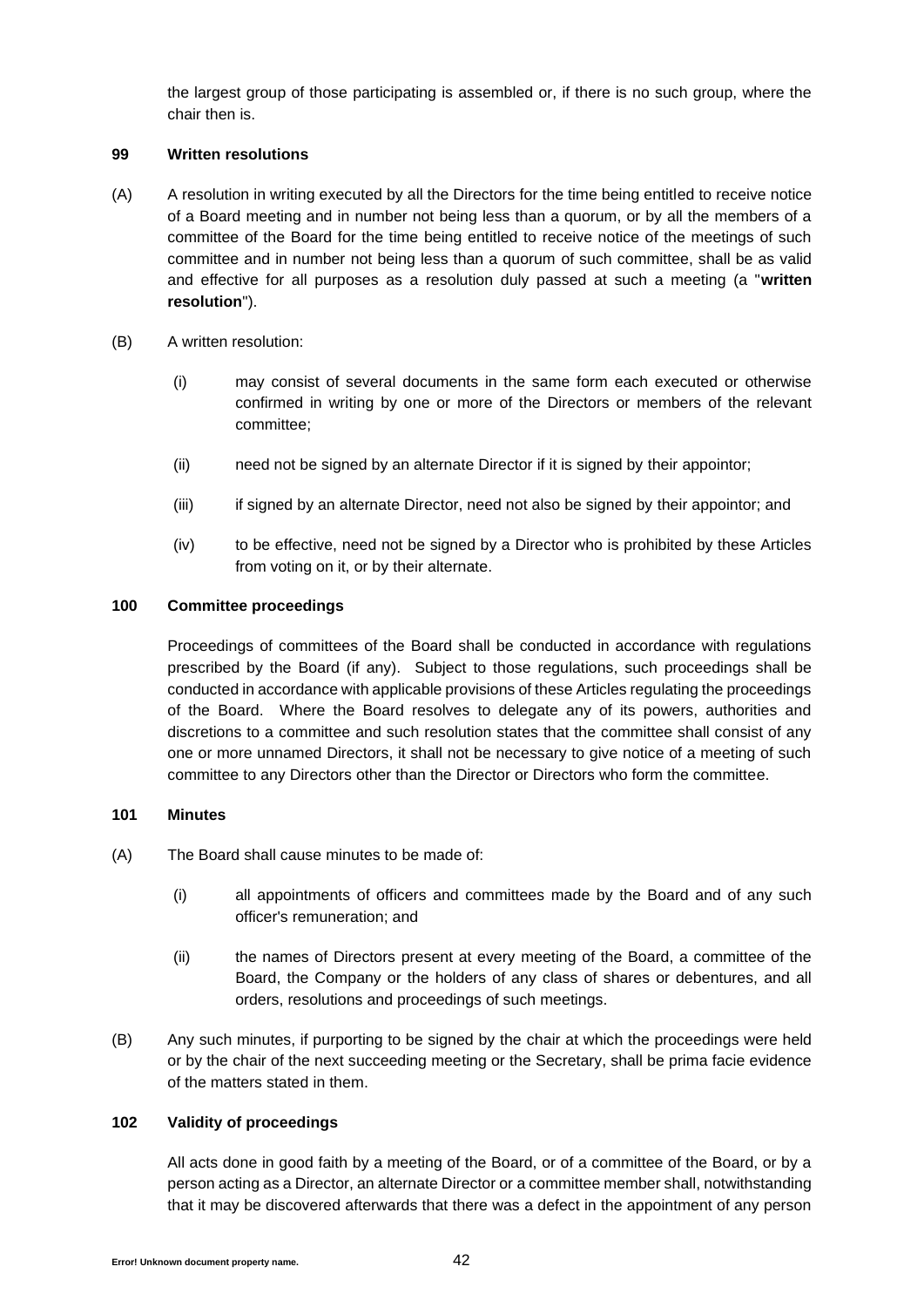so acting or that any of them were disqualified from holding office, or had vacated office, or were not entitled to vote, be as valid as if every such person had been duly appointed and was qualified and had continued to be a Director, alternate Director or committee member and entitled to vote.

## **INTERESTS OF DIRECTORS**

## **103 Directors' power to authorise conflicts**

- (A) The Directors may authorise any situation or matter relating to a particular Director to which section 175 of the 2006 Act applies (each a "**Conflict Matter**"), subject to that section, on such terms (if any) as they think fit. Before any such authorisation (a "**Conflict Authorisation**") is given, a Director (whether or not the Director concerned) shall propose to the Directors, in accordance with the Board's normal procedures for putting proposals to the Directors for their consideration and approval at a meeting of the Board or by way of written resolution or with such other procedures as the Directors may determine, that the Conflict Matter concerned be so authorised. The Directors may terminate or withdraw a Conflict Authorisation at any time by giving notice to the Director concerned.
- (B) Any terms to which a Conflict Authorisation is made subject ("**Conflict Authorisation Terms**") may include, in each case at the Directors' discretion, that the Director concerned:
	- (i) is not obliged to disclose to the Company confidential information obtained by such Director (other than in their capacity as its Director or as its employee or agent or, if the Directors so decide, in any other capacity that would otherwise oblige that Director to disclose it to the Company) in any situation to which the Conflict Authorisation applies, nor to use any such information directly or indirectly for the benefit of the Company, where to do so would amount to a breach of a duty of confidence, previously disclosed to the Directors by the Director concerned, to any third party; and
	- (ii) may absent themselves from any Board discussions, and make arrangements not to receive documents and information, relating to the Conflict Matter concerned for so long as such Director reasonably believes that, as a Director, they have or may have a conflict of interest in respect of it,

and the Company will not treat anything done, or omitted to be done, by the Director concerned in accordance with the Conflict Authorisation Terms as a breach of duty under the following sections of the 2006 Act - section 172 (duty to promote the success of the company), section 173 (duty to exercise independent judgement) and section 174 (duty to exercise reasonable care, skill and diligence).

# **104 Directors permitted to retain benefits**

- <span id="page-42-0"></span>(A) A Director is not required, by reason of being a Director, to account to the Company for any profit, remuneration or other benefit which such Director derives from or in connection with a Conflict Matter which has been authorised by the Board pursuant to the preceding Article, or by the Company in general meeting (subject to any terms, limits or conditions attaching to such authorisation).
- <span id="page-42-1"></span>(B) Provided that such Director has disclosed their interest in the matter concerned in accordance with the statutes, a Director is not required, by reason of being a Director, to account to the Company for any profit, remuneration or other benefit which they derive from or in connection with: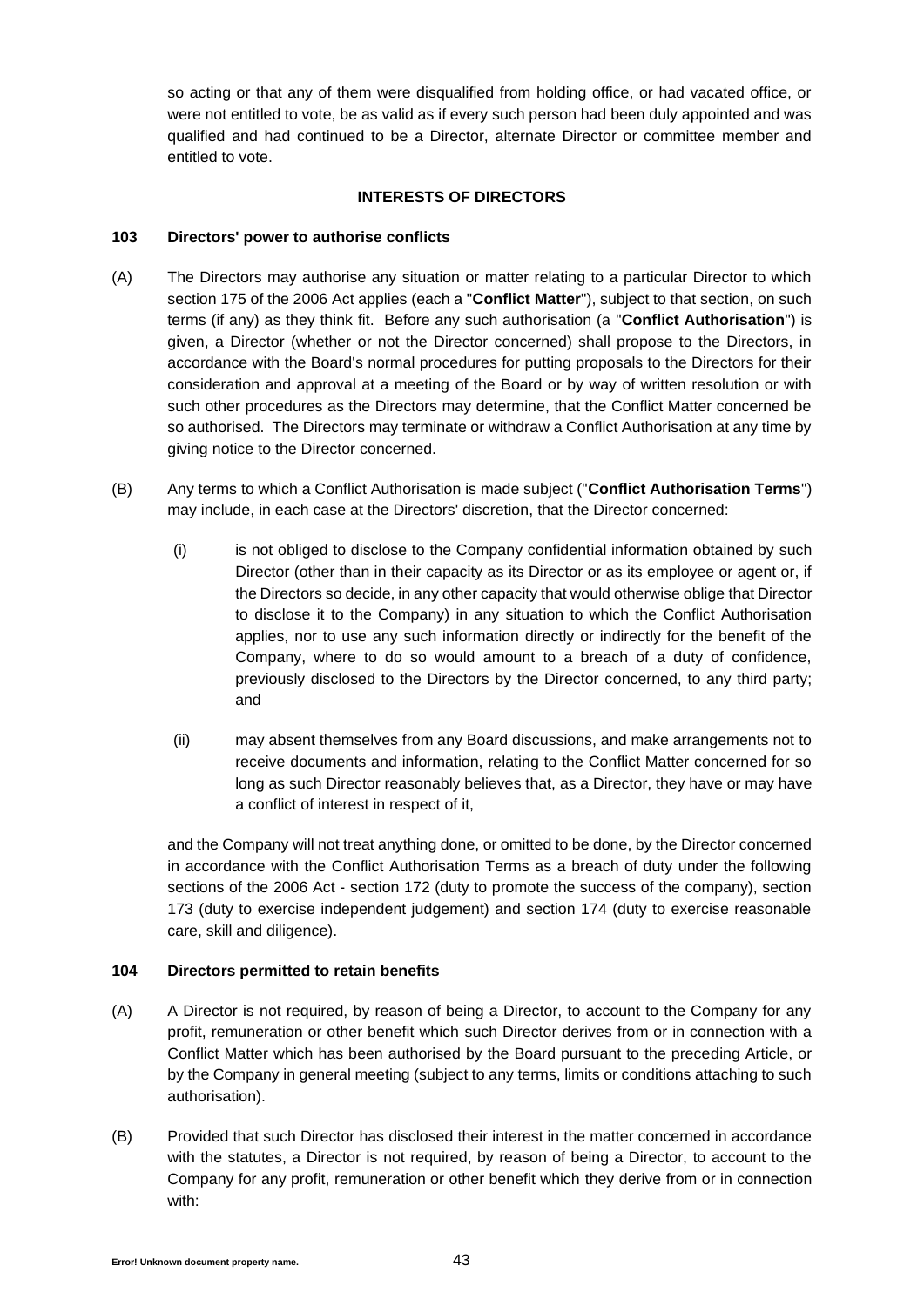- (i) being interested in any contract, arrangement, transaction or proposal with the Company or in which the Company is otherwise interested;
- (ii) holding any other office or place of profit under the Company, except that of auditor, in conjunction with the office of Director and acting by themselves or through their firm in a professional capacity for the Company (and being entitled to remuneration as the Board may arrange, either in addition to or in lieu of any remuneration provided for by any other Article); and
- (iii) being a director or other officer of, or employed by, or a party to any contract, arrangement, transaction or proposal with or otherwise interested in, any body corporate promoted by the Company or in which the Company is otherwise interested or as regards which the Company has any powers of appointment.
- (C) The Company will not treat the receipt by the Director of any profit, remuneration or other benefit referred to in paragraphs [\(A\)](#page-42-0) or [\(B\)](#page-42-1) of this Article as a breach of duty under section 176 of the 2006 Act (duty not to accept benefits from third parties). No such contract, arrangement, transaction or proposal shall be avoided on the grounds of any such interest, profit, remuneration or other benefit.

### **105 Interested Director not to vote or count for quorum**

A Director shall not vote on, or be counted in the quorum in relation to, any resolution of the Board concerning any contract or arrangement or any other proposal to which the Company is or is to be a party and in which such Director has an interest which is to their knowledge a material interest (otherwise than by virtue of their interests in shares or debentures or other securities of, or otherwise in or through, the Company), other than a resolution:

- (i) relating to the giving of any security, guarantee or indemnity to them in respect of money lent or obligations incurred by them or by any other person at the request of or for the benefit of a Group Undertaking;
- (ii) relating to the giving of any security, guarantee or indemnity in respect of a debt or obligation of a Group Undertaking for which they have assumed responsibility in whole or in part under a guarantee or indemnity or by the giving of security;
- (iii) relating to, or in the context of, an offer of securities by a Group Undertaking in which they are or may be entitled to participate as a holder of securities or in the underwriting or sub-underwriting of which they are to participate;
- (iv) relating to another company in which they do not have to their knowledge an interest (as that term is used in Part 22 of the 2006 Act) in shares representing one per cent. or more of either any class of the equity share capital, or the voting rights in, such company;
- (v) relating to an arrangement for the benefit of employees of any Group Undertaking which does not award them any privilege or benefit not generally awarded to the employees to whom such arrangement relates;
- (vi) concerning insurance which the Company proposes to maintain or purchase for the benefit of Directors or for the benefit of persons including any Director; or
- (vii) any proposal for the Company (1) to provide them with an indemnity permitted by the statutes, (2) to provide them with funds in circumstances permitted by the statutes to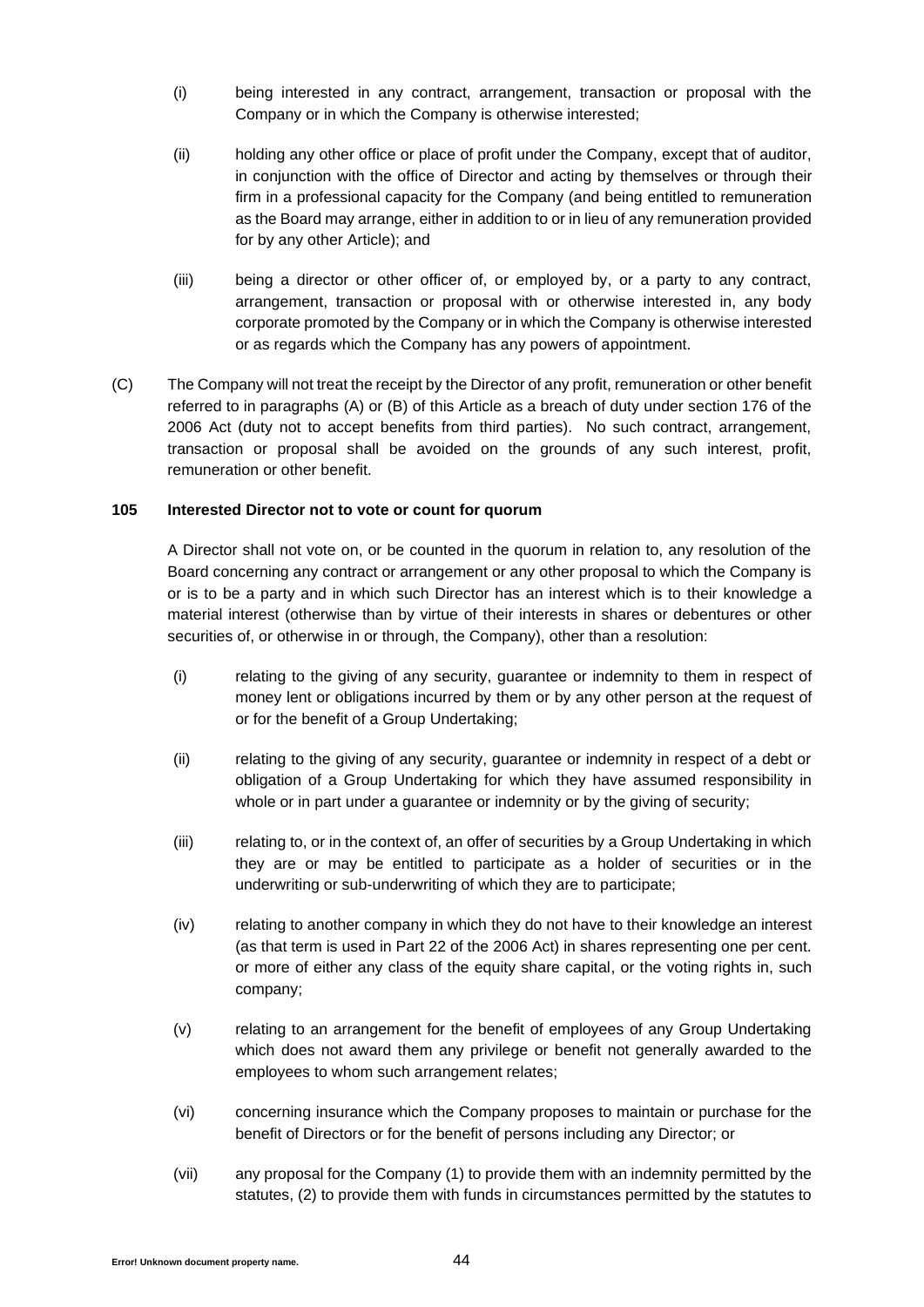meet their defence expenditure in respect of any civil or criminal proceedings or regulatory investigation or other regulatory action or in connection with any application for any category of relief permitted by the statutes, or (3) to do anything to enable them to avoid incurring any such expenditure.

### **106 Director's interest in own appointment**

A Director shall not vote or be counted in the quorum on any resolution of the Board concerning their own appointment (including fixing or varying or recommending the terms of their appointment or its termination) as a holder of any office or place of profit with the Company or any body corporate in which the Company is interested. Where proposals are under consideration concerning the appointment (including fixing or varying or recommending the terms of appointment or the termination thereof) of two or more Directors to offices or places of profits with the Company or any body corporate in which the Company is interested, such proposals may be divided and a separate resolution considered in relation to each Director. In such case each of the Directors concerned (if not debarred from voting under these Articles) shall be entitled to vote (and be counted in the quorum) in respect of each resolution except that concerning their own appointment.

### **107 Conclusive rulings on Directors' interests**

- (A) If any question arises at any meeting as to the materiality of the interest of a Director (other than the chair) or as to the entitlement of any Director (other than the chair) to vote or be counted in the quorum and such question is not resolved by their voluntarily agreeing to abstain from voting or being counted in the quorum, such question shall be referred to the chair. The chair's ruling in relation to such Director shall be conclusive and binding on all concerned (except in a case where the nature or extent of the interest of such Director, as known to them, has not been adequately disclosed to the meeting).
- (B) If any question arises at any meeting as to the materiality of the interest of the chair or as to their entitlement to vote or be counted in the quorum and such question is not resolved by their voluntarily agreeing to abstain from voting or being counted in the quorum, such question shall be decided by a resolution of the Directors or committee members present at the meeting (excluding the chair), whose majority vote shall be conclusive and binding on all concerned (except in a case where the nature or extent of the interest of such chair, as known to them, has not been adequately disclosed to the meeting).

# **SECRETARY**

# **108 Secretary**

- (A) Subject to the statutes, the Board shall appoint a Secretary and may appoint one or more persons to be a joint, deputy or assistant Secretary on such terms and conditions as it thinks fit. The Board may remove a person appointed pursuant to this Article from office and appoint another or others in their place.
- (B) Any provision of the statutes or of these Articles requiring or authorising a thing to be done by or to a Director and the Secretary shall not be satisfied by its being done by or to the same person acting both as a Director and as, or in the place of, the Secretary, but subject to this, anything required or authorised by the statutes or these Articles to be done by or to the Secretary may, if the office is vacant or there is for any other reason no Secretary capable of acting, be done by or to any assistant or deputy Secretary or, if there is no assistant or deputy Secretary capable of acting, by or to a Director authorised generally or specially for that purpose by the Board.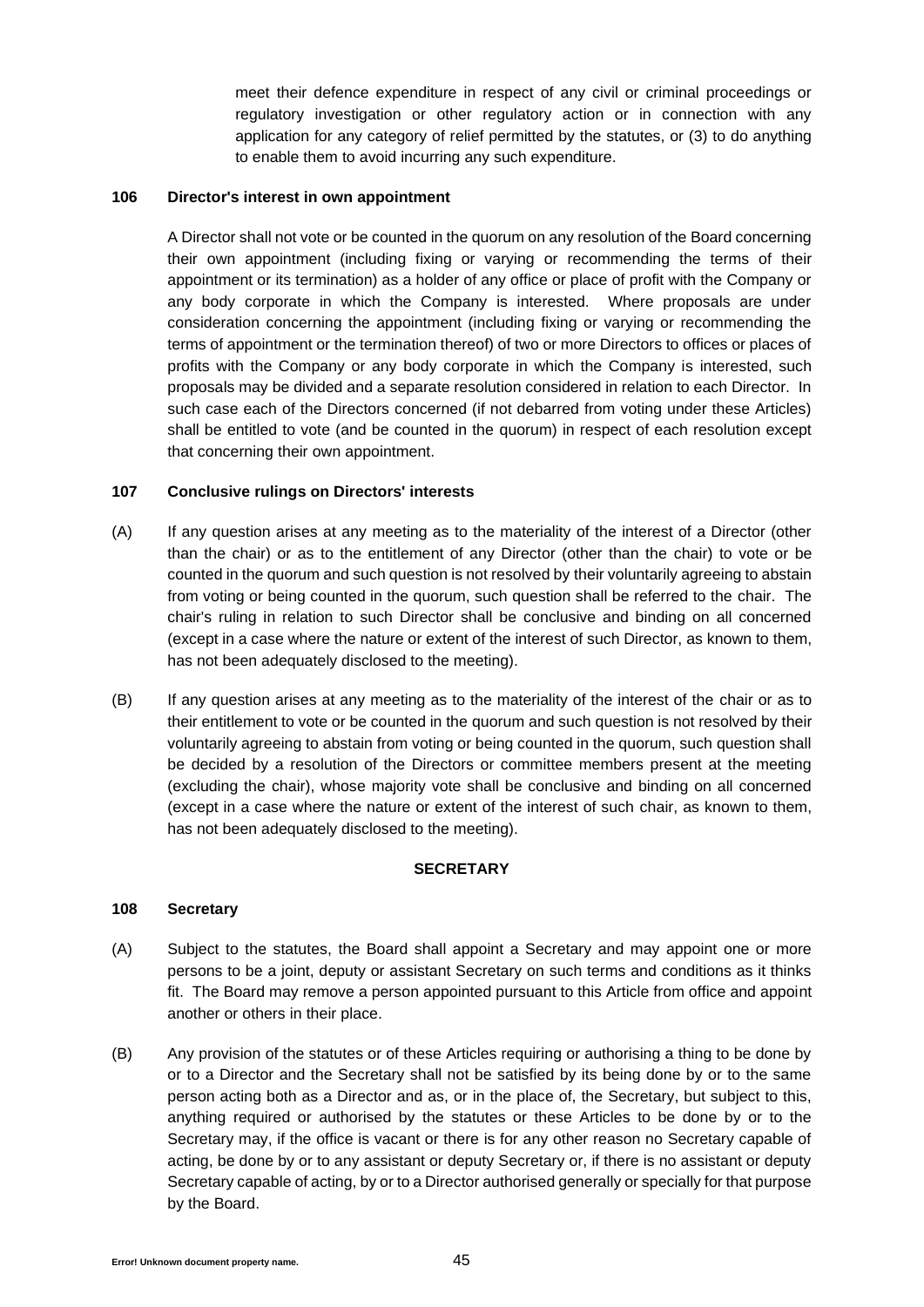## **SEALS AND DOCUMENT AUTHENTICATION**

### **109 Application of Seal**

- (A) Any Seal may be used only by the authority of the Board or of a committee of the Board. The Board may decide who is to sign an instrument to which the Seal is to be affixed either generally or in relation to a particular instrument or type of instrument. The Board may decide, either generally or in a particular case, that a signature may be dispensed with or affixed by mechanical, electronic or other means. Unless otherwise decided by the Board:
	- (i) share certificates and certificates issued in respect of debentures or other securities to which the Seal is affixed (subject to the provisions of the relevant instrument) need not be signed or, if signed, a signature may be applied by mechanical, electronic or other means or may be printed; and
	- (ii) every other instrument to which the Seal is affixed shall be signed by one Director and by the Secretary or by two Directors or by a Director in the presence of a witness who attests the signature.
- (B) Every share certificate or share warrant shall be issued either under the Seal (which may be affixed to it or printed on by mechanical, electronic or other means) or in such other manner as the Board, having regard to the terms of issue and the statutes may authorise. All references in these Articles to the Seal shall be construed in relation to share certificates and share warrants accordingly.

## **110 Directors or Secretary to authenticate or certify**

A Director or the Secretary or any person appointed by the Board for the purpose may authenticate any documents affecting the constitution of the Company and any resolutions passed by the Company or holders of a class of shares or the Board or any committee of the Board and any books, records, documents and accounts relating to the business of the Company, and may certify copies of or extracts from any such items as true copies or extracts.

# **DIVIDENDS AND OTHER PAYMENTS**

### **111 Declaration**

Subject to the statutes and these Articles, the Company may by ordinary resolution declare a dividend to be paid to members according to their respective rights and interests in the profits of the Company. No such dividend shall exceed the amount recommended by the Board.

### **112 Interim dividends**

Subject to the statutes, the Board may pay such interim dividends (including any dividend payable at a fixed rate) as appears to the Board to be justified by the profits of the Company available for distribution. If at any time the share capital is divided into different classes, the Board may pay such interim dividends on shares which rank after shares conferring preferential rights with regard to dividend as well as on shares conferring preferential rights, unless at the time of payment any preferential dividend is in arrears. If the Board acts in good faith, no Director shall incur any liability to the holders of shares conferring preferential rights for any loss that they may suffer by the lawful payment of an interim dividend on any shares ranking after those with preferential rights.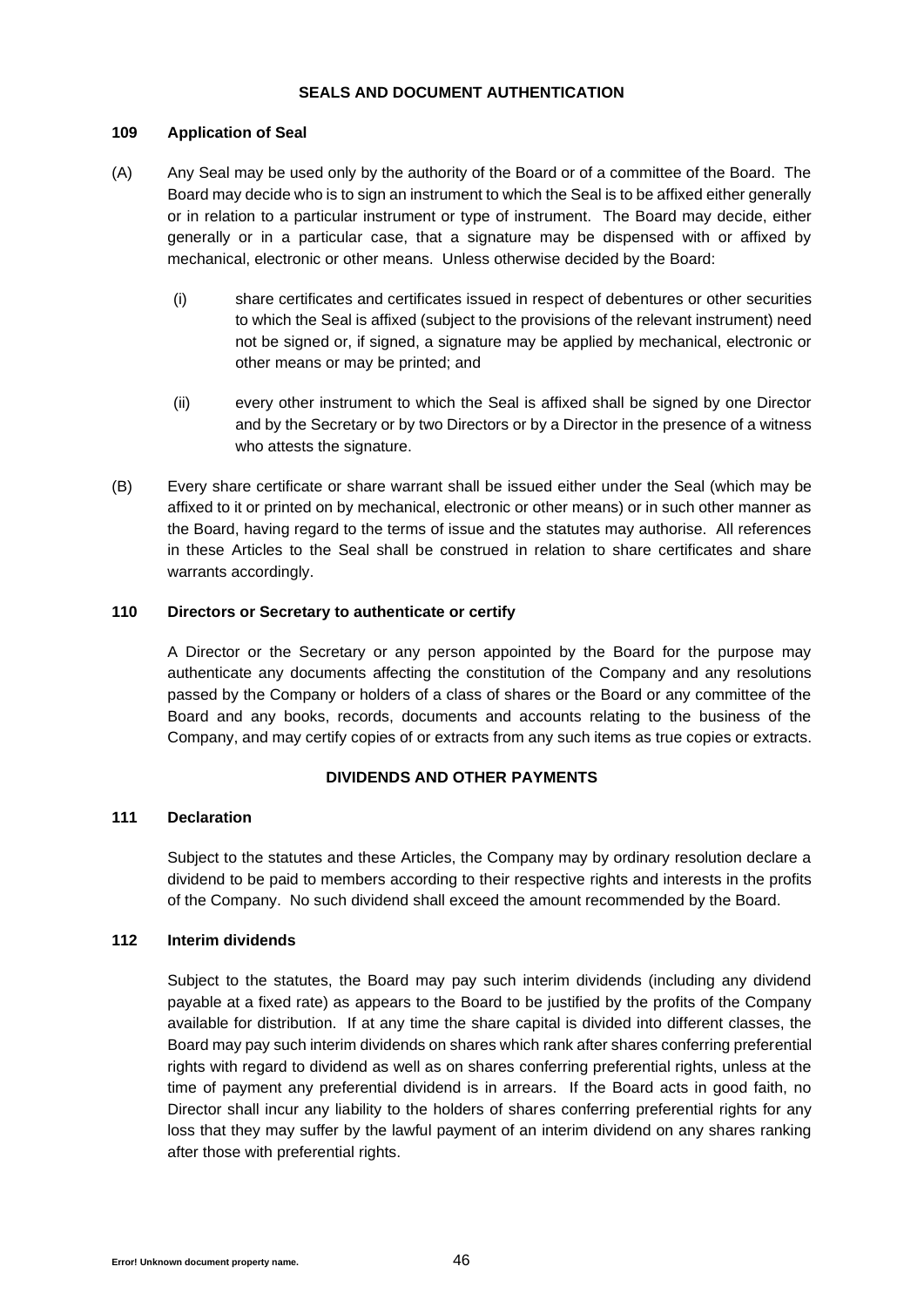## **113 Entitlement to dividends**

- (A) Except as otherwise provided by these Articles or the rights attached to shares:
	- (i) a dividend shall be declared and paid according to the amounts paid up (otherwise than in advance of calls) on the nominal value of the shares on which the dividend is paid; and
	- (ii) dividends shall be apportioned and paid proportionately to the amounts paid up on the nominal value of the shares during any portion or portions of the period in respect of which the dividend is paid, but if any share is issued on terms that it shall rank for dividend as from a particular date, it shall rank for dividend accordingly.
- (B) Except as otherwise provided by these Articles or the rights attached to shares:
	- (i) a dividend may be paid in any currency or currencies decided by the Board; and
	- (ii) the Company may agree with a member that any dividend declared or which may become due in one currency will be paid to the member in another currency,

for which purpose the Board may use any relevant exchange rate current at any time as the Board may select for the purpose of calculating the amount of any member's entitlement to the dividend.

# **114 Payment methods**

- (A) Without prejudice to paragraph [\(B\)](#page-46-0) below, the Company may pay any dividend or other sum payable in respect of a share by such method as the Board may decide. The Board may decide to use different methods of payment for different holders or groups of holders. Without limiting any other method of payment which the Board may decide upon, the Board may decide that payment can be made, wholly or partly and exclusively or optionally:
	- (i) by cheque or dividend warrant or money order payable to the holder (or, in the case of joint holders, the holder whose name stands first in the register in respect of the relevant share) or to such other person as the holder (or, in the case of joint holders, all such joint holders) may notify to the Company for the purpose; or
	- (ii) by a bank or other funds transfer system or by such other electronic means (including, in the case of an uncertificated share, the Uncertificated System) to such account as the holder (or, in the case of joint holders, all such joint holders) may notify to the Company for the purpose; or
	- (iii) in such other way as may be agreed between the Company and the holder (or, in the case of joint holders, all such holders).
- <span id="page-46-0"></span>(B) The Company may send any cheque, warrant or money order by post:
	- (i) in the case of a sole holder, to their registered address;
	- (ii) in the case of joint holders, to the registered address of the person whose name stands first in the Register of Members;
	- (iii) in the case of a person or persons entitled by transmission to a share, as if it were a notice given in accordance with Article [131;](#page-55-0) or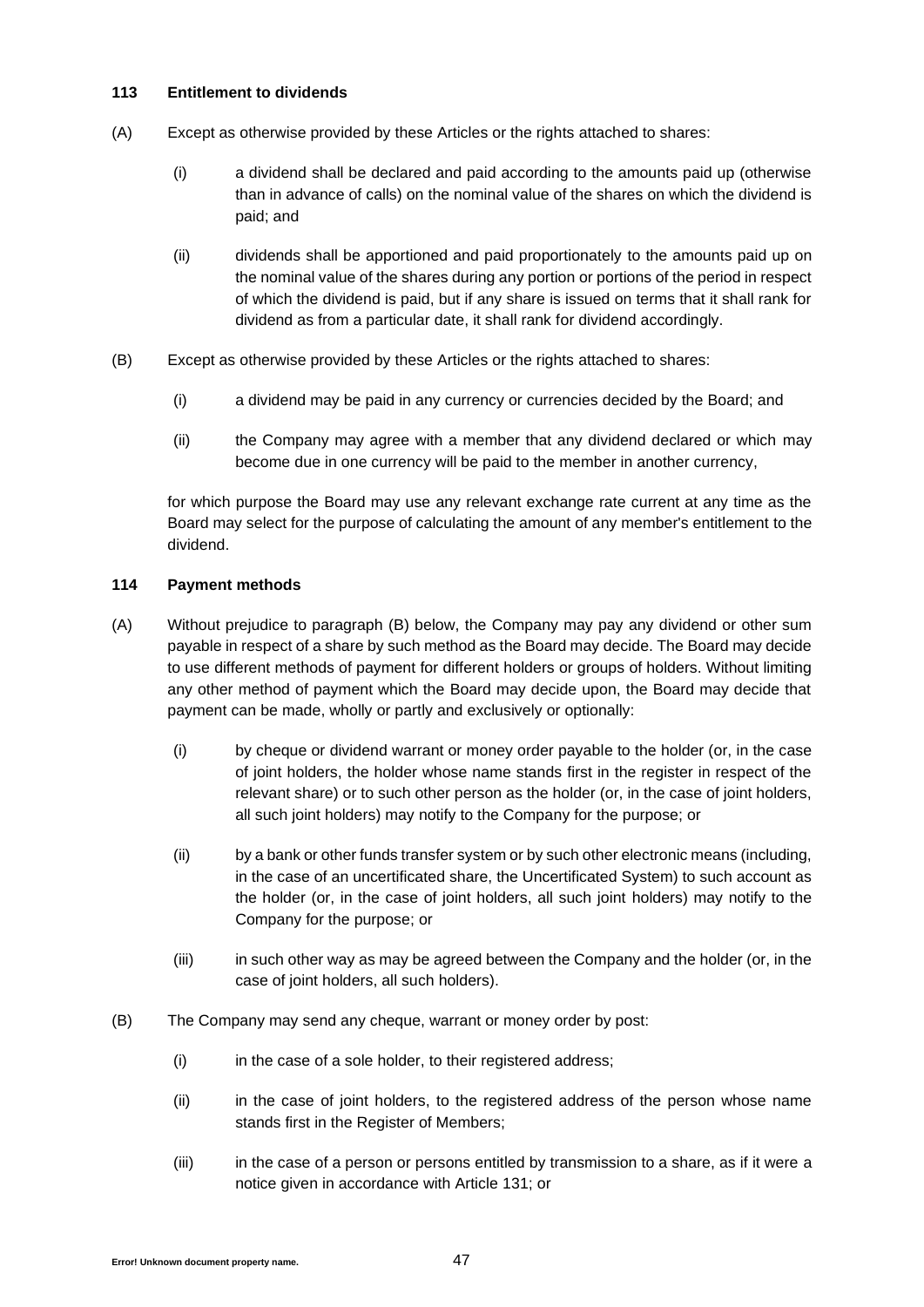- (iv) in any case, to a person and address that the person or persons entitled to the payment may in writing direct.
- (C) Every cheque, warrant or money order is sent, and payment in any other way is made, at the risk of the person or persons entitled to it and the Company will not be responsible for any sum lost or delayed when it has sent or transmitted the sum in accordance with these Articles. Clearance of a cheque, warrant or money order or transmission of funds through a bank or other funds transfer system or by such other electronic means (including the Uncertificated System) as is permitted by these Articles shall be a good discharge to the Company.
- (D) Without prejudice to paragraph [\(B\)](#page-46-0) above, the Board may:
	- (i) lay down procedures for making any payments in respect of uncertificated shares through the Uncertificated System;
	- (ii) allow any holder of uncertificated shares to elect to receive or not to receive any such payment through the Uncertificated System; and
	- (iii) lay down procedures to enable any such holder to make, vary or revoke any such election.
- (E) In the event that:
	- (i) a holder (or, in the case of joint holders, every such joint holder) does not specify an address if required to do so by the Board, or does not specify an account of a type prescribed by the Board, or does not specify other details necessary in order to make a payment of a dividend or other distribution or sum payable by the means by which the Board have decided in accordance with this Article that a payment is to be made, or by which the holder has elected to receive payment, and such address or details are necessary in order for the Company to make the relevant payment in accordance with such decision or election; or
	- (ii) if payment cannot be made by the Company using the details provided by the holder (or in the case of joint holder, all such joint holders) or if an attempted payment into a nominated account is rejected or refunded,

then the dividend or other distribution or sum payable shall be treated as unclaimed for the purposes of these Articles.

(F) The Board may withhold payment of a dividend (or part of a dividend) payable to a person entitled by transmission to a share until they have provided any evidence of their entitlement that the Board may reasonably require.

### **115 Deductions**

The Board may deduct from any dividend or other amounts payable to any person in respect of a share all such sums as may be due from them to the Company on account of calls or otherwise in relation to any shares.

### **116 Interest**

No dividend or other money payable in respect of a share shall bear interest against the Company, unless otherwise provided by the rights attached to the share.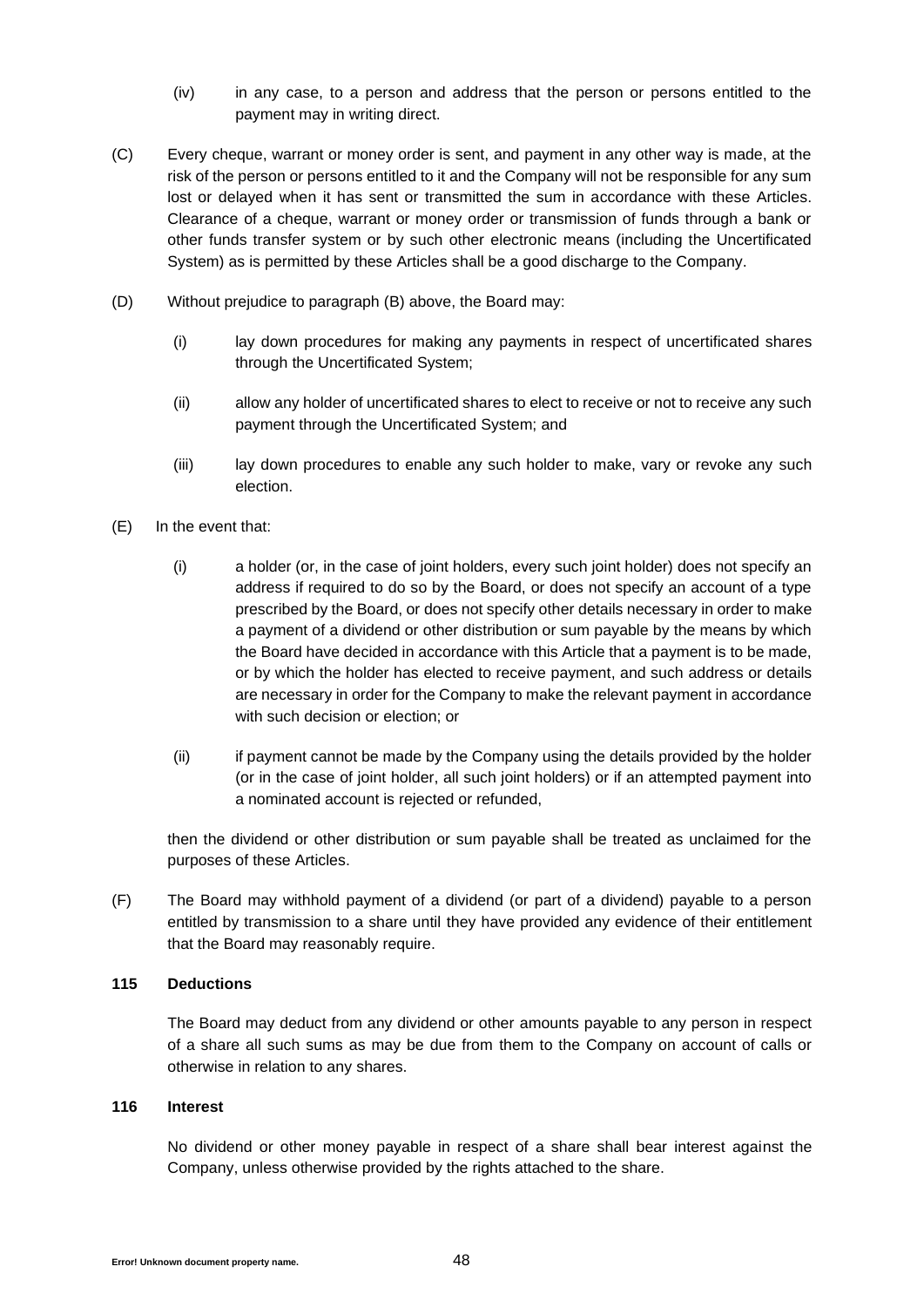## **117 Unclaimed dividends**

All unclaimed dividends or other monies payable by the Company in respect of a share may be invested or otherwise made use of by the Board for the benefit of the Company until claimed. The payment of any unclaimed dividend or other amount payable by the Company in respect of a share into a separate account shall not constitute the Company a trustee in respect of it. Any dividend unclaimed after a period of six (6) years from the date the dividend became due for payment shall be forfeited and shall revert to the Company.

## **118 Uncashed dividends**

If, in respect of a dividend or other amount payable in respect of a share:

- (i) a cheque, warrant or money order is returned undelivered or left uncashed (including where the payment has been rejected or refunded); or
- (ii) a transfer made by or through a bank transfer system and/or other funds transfer system(s) (including the Uncertificated System) fails or is not accepted (including where the payment has been rejected or refunded),

on two consecutive occasions, or one occasion and reasonable enquiries have failed to establish another address or account of the person entitled to the payment, the Company shall not be obliged to send or transfer a dividend or other amount payable in respect of such share to such person until they notify the Company of an address or account to be used for such purpose.

## **119 Dividends in kind**

A general meeting declaring a dividend may, on the recommendation of the Board, direct that it shall be satisfied wholly or partly by the distribution of assets (including paid up shares or securities of any other body corporate). Where any difficulty arises concerning such distribution, the Board may settle it as it thinks fit. In particular, the Board may:

- (i) issue fractional certificates or ignore fractions:
- (ii) fix the value for distribution of any assets, and may determine that cash shall be paid to any member on the footing of the value so fixed in order to adjust the rights of members; and
- (iii) vest any assets in trustees on trust for the persons entitled to the dividend.

# **120 Scrip dividends**

- <span id="page-48-0"></span>(A) The Board may, with the prior authority of an ordinary resolution and subject to such terms and conditions as the Board may determine, offer any holders of Ordinary Shares the right to elect to receive Ordinary Shares, credited as fully paid, instead of cash in respect of the whole (or some part, to be determined by the Board) of any dividend specified by the ordinary resolution, subject to the statutes and to the provisions of this Article.
- (B) An ordinary resolution under paragraph [\(A\)](#page-48-0) of this Article may specify a particular dividend (whether or not declared), or may specify all or any dividends declared within a specified period, but such period may not end later than the beginning of the third annual general meeting next following the date of the meeting at which the ordinary resolution is passed.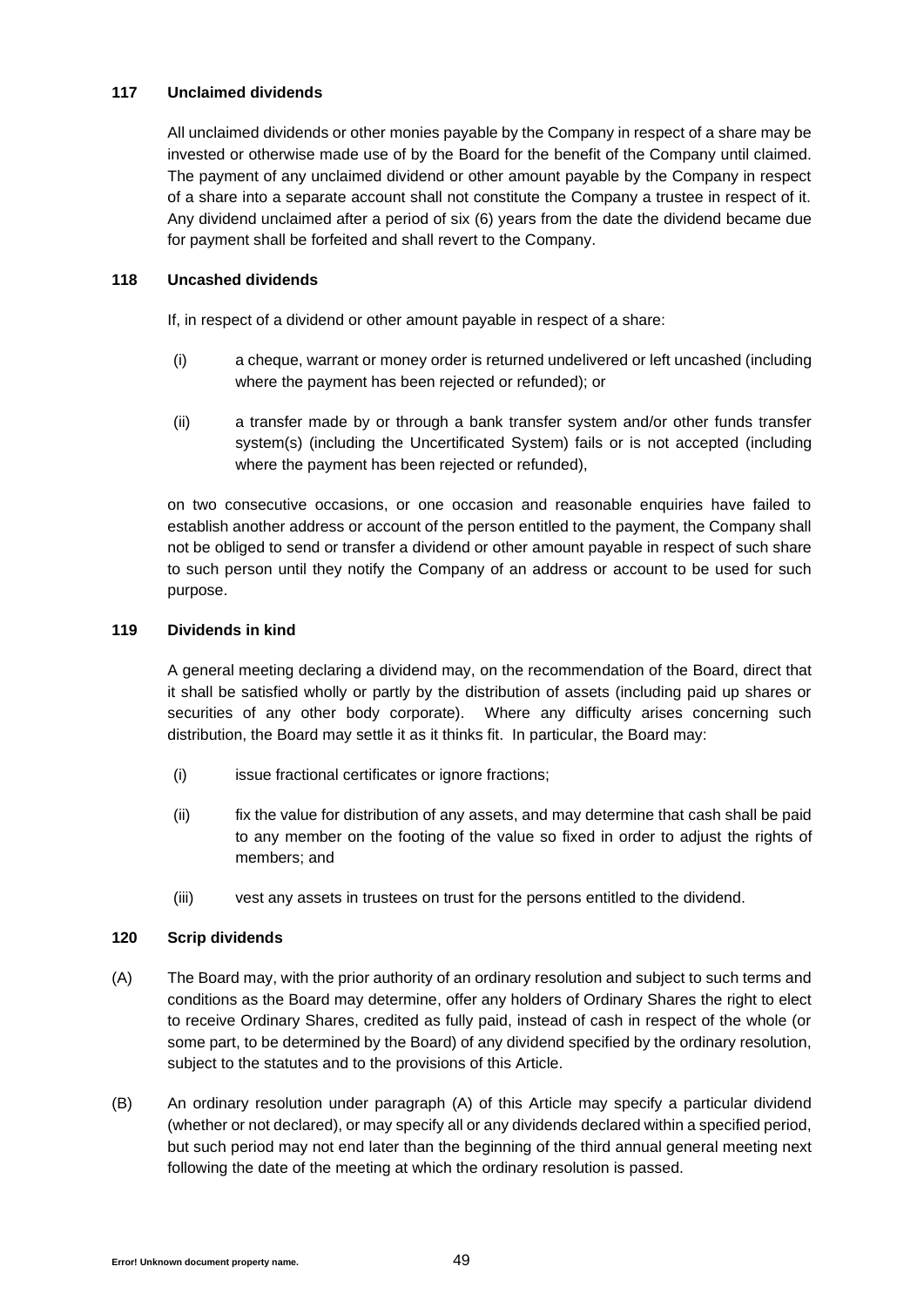- (C) The entitlement of each holder of Ordinary Shares to new Ordinary Shares shall be such that the relevant value of the entitlement shall be the cash amount, disregarding any tax credit, (or as near to such cash amount as the Board considers appropriate) that such holder would have received by way of dividend. For this purpose, "**relevant value**" shall be calculated by reference to the average of the middle market quotations for the Ordinary Shares on the London Stock Exchange as derived from the London Stock Exchange Daily Official List or such other source as the Board considers appropriate for the day on which the Ordinary Shares are first quoted "ex" the relevant dividend and the four subsequent dealing days, or in such other manner as may be determined by or in accordance with the ordinary resolution. A written confirmation or report by the Auditors as to the amount of the relevant value in respect of any dividend shall be conclusive evidence of that amount.
- (D) The Board may make any provision it considers appropriate in relation to an allotment made or to be made pursuant to this Article (whether before or after the passing or the ordinary resolution referred to in paragraph [\(A\)](#page-48-0) of this Article), including:
	- (i) the giving of notice to holders of the right of election offered to them;
	- (ii) the provision of forms of election and/or a facility and a procedure for making elections through the Uncertificated System (whether in respect of a particular dividend or dividends generally);
	- (iii) determination of the procedure for making and revoking elections;
	- (iv) the place at which, and the latest time by which, forms of election and other relevant documents must be received in order to be effective;
	- (v) the disregarding or rounding up or down or carrying forward of fractional entitlements, in whole or in part, or the accrual of the benefit of fractional entitlements to the Company (rather than to the holders concerned); and
	- (vi) the exclusion from any offer of any holders of Ordinary Shares where the Board considers that the making of the offer to them would or might involve the contravention of any law or that for any other reason the offer should not be made to them.
- (E) The dividend (or that part of the dividend in respect of which a right of election has been offered) shall not be payable on Ordinary Shares in respect of which a valid election has been made ("**the elected Ordinary Shares**"). Instead additional Ordinary Shares shall be allotted to the holders of the elected Ordinary Shares on the basis of allotment determined under this Article. For such purpose, the Board may capitalise out of any amount for the time being standing to the credit of any reserve or fund of the Company (including any share premium account, capital redemption reserve and profit and loss account), whether or not available for distribution, a sum equal to the aggregate nominal amount of the additional Ordinary Shares to be allotted on that basis and apply it in paying up in full the appropriate number of new Ordinary Shares for allotment and distribution to the holders of the elected Ordinary Shares on that basis.
- (F) The additional Ordinary Shares when allotted shall rank pari passu in all respects with the fully paid Ordinary Shares in issue on the record date for the dividend in respect of which the right of election has been offered, except that they will not rank for any dividend or other entitlement which has been declared, paid or made by reference to such record date.
- (G) The Board may: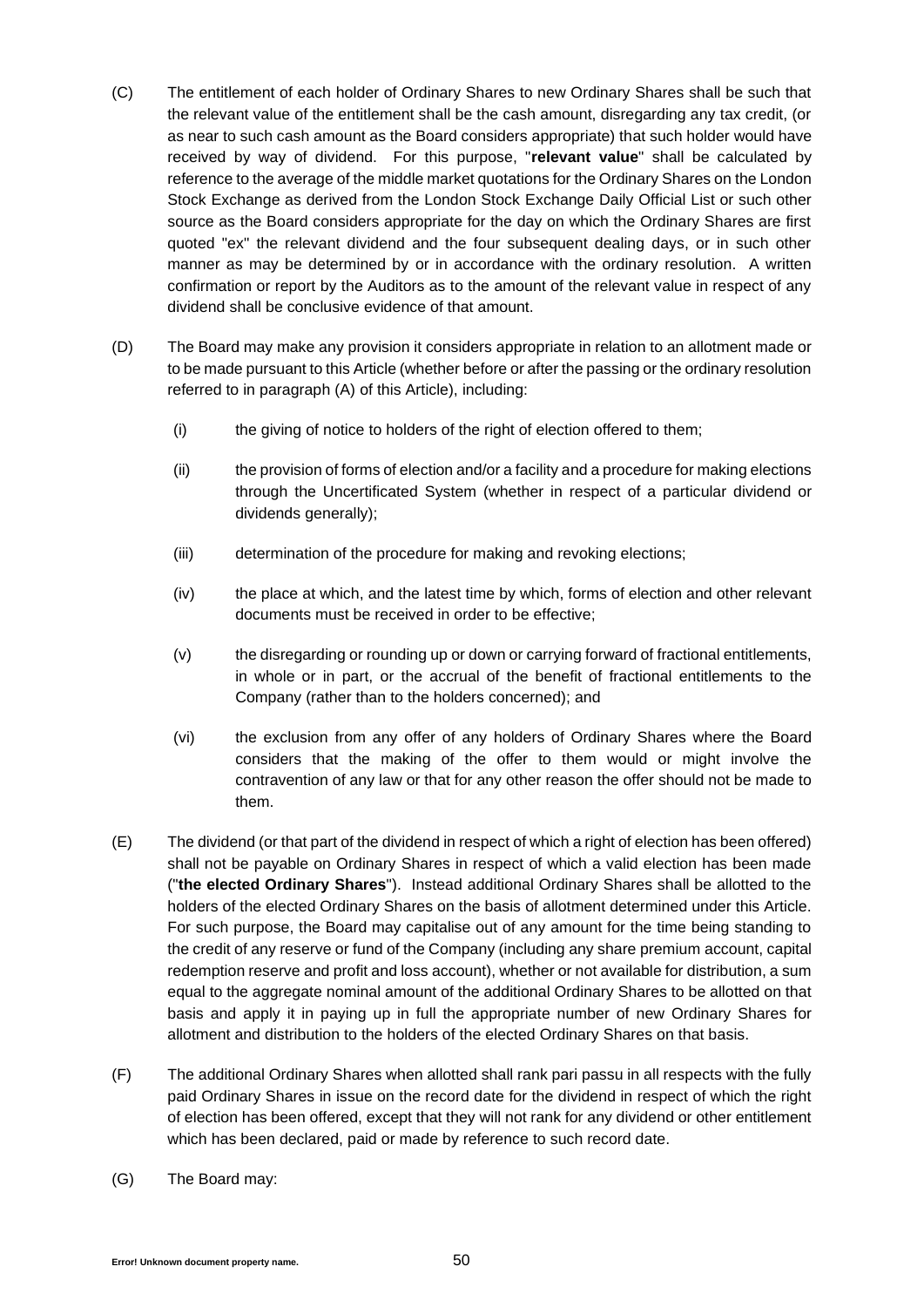- (i) do all acts and things which it considers necessary or expedient to give effect to any such capitalisation, and may authorise any person to enter on behalf of all the members interested into an agreement with the Company providing for such capitalisation and incidental matters and any agreement so made shall be binding on all concerned;
- (ii) establish and vary a procedure for election mandates in respect of future rights of election and determine that every duly effected election in respect of any Ordinary Shares shall be binding on every successor in title to the holder of such shares; and
- (iii) terminate, suspend or amend any offer of the right to elect to receive Ordinary Shares in lieu of any cash dividend at any time and generally implement any scheme in relation to any such offer on such terms and conditions as the Board may determine and take such other action as the Board may deem necessary or desirable in respect of any such scheme.

### **121 Reserves**

The Board may set aside out of the profits of the Company and carry to reserve such sums as it thinks fit. Such sums standing to reserve may be applied, at the Board's discretion, for any purpose to which the profits of the Company may properly be applied and, pending such application, may either be employed in the business of the Company or be invested in such investments as the Board thinks fit. The Board may divide the reserve into such special funds as it thinks fit and may consolidate into one fund any special funds or any parts of any special funds into which the reserve may have been divided as it thinks fit. The Board may also carry forward any profits without placing them to reserve.

## **122 Capitalisation of profits and reserves**

The Board may, with the authority of an ordinary resolution:

- (i) subject to this Article, resolve to capitalise any undivided profits of the Company not required for paying any preferential dividend (whether or not available for distribution) or any sum standing to the credit of any reserve or fund of the Company (including any share premium account, capital redemption reserve and profit and loss account), whether or not available for distribution;
- (ii) appropriate the sum resolved to be capitalised to the holders of Ordinary Shares in proportion to the nominal amounts of the shares (whether or not fully paid) held by such holder respectively which would entitle them to participate in a distribution of that sum if the shares were fully paid and the sum were then distributable and were distributed by way of dividend and apply such sum on their behalf either in or towards paying up the amounts, if any, unpaid on any shares held by such holder respectively, or in paying up in full new shares or debentures of the Company of a nominal amount equal to that sum, and allot the shares or debentures credited as fully paid to those holders of Ordinary Shares or as the Board may direct, in those proportions, or partly in one way and partly in the other, but so that the share premium account, the capital redemption reserve and any profits or reserves which are not available for distribution may, for the purposes of this Article, only be applied in paying up new shares to be allotted to members credited as fully paid;
- (iii) resolve that any shares so allotted to any member in respect of a holding by such member of any partly paid shares shall, so long as such shares remain partly paid, rank for dividend only to the extent that such partly paid shares rank for dividend;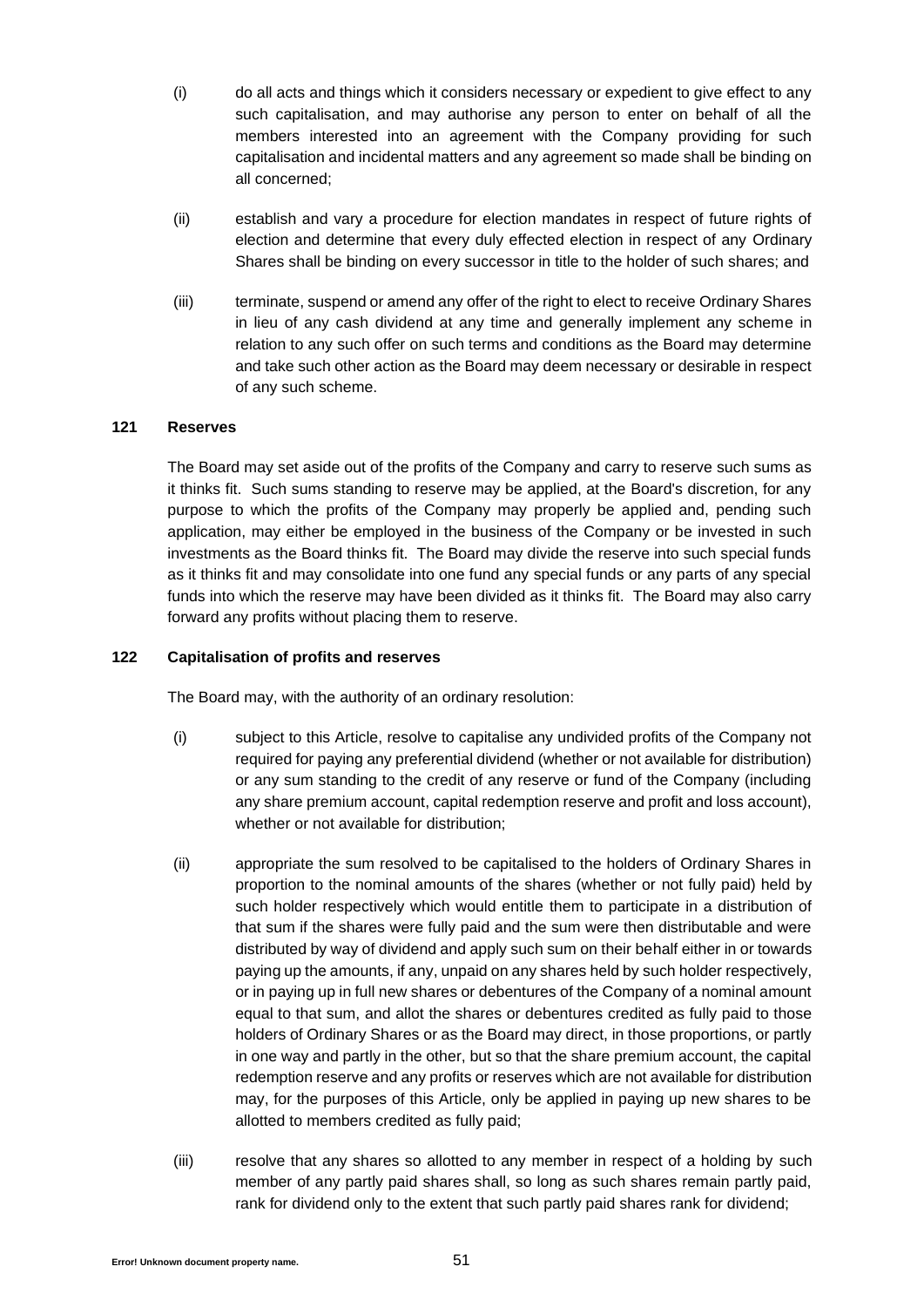- (iv) make such provision by the issue of fractional certificates (or by ignoring fractions or by accruing the benefit of fractions to the Company rather than to the holders concerned) or by payment in cash or otherwise as the Board may determine in the case of shares or debentures becoming distributable in fractions;
- (v) authorise any person to enter on behalf of all the members concerned into an agreement with the Company providing for either:
	- (a) the allotment to them respectively, credited as fully paid, of any further shares or debentures to which they are entitled on such capitalisation; or
	- (b) the payment up by the Company on behalf of such members by the application thereto of their respective proportions of the reserves or profits resolved to be capitalised, of the amounts or any part of the amounts remaining unpaid on their existing shares,

and so that any such agreement shall be binding on all such members; and

(vi) generally do all acts and things required to give effect to such resolution.

# **123 Capitalisation of reserves – employees' share schemes**

- <span id="page-51-1"></span>(A) This Article (which is without prejudice to the generality of the provisions of the immediately preceding Article) applies where, pursuant to an employees' share scheme:
	- (i) a person is granted a right to acquire shares in the Company for no payment or at a price less than their nominal value; or
	- (ii) the terms on which any person is entitled to acquire shares in the Company are adjusted so that the price payable to acquire them is less than their nominal value,

and the relevant shares are to be subscribed.

- (B) In any such case the Board:
	- (i) may, without requiring any further authority of the Company in general meeting, at any time transfer to a reserve account a sum (the "**reserve amount**") which is equal to the amount required to pay up the nominal value of the shares in full, after taking into account the amount (if any) payable by the person, from the profits or reserves of the Company which are available for distribution and not required for the payment of any preferential dividend; and
	- (ii) (subject to paragraph [\(D\)](#page-51-0) below) will not apply the reserve amount for any purpose other than paying up the nominal value on the allotment of the relevant shares.
- (C) Whenever the Company allots shares to a person pursuant to a right described in paragraph [\(A\)](#page-51-1) above, the Board will (subject to the statutes) appropriate to capital the amount of the reserve amount necessary to pay up the nominal value of those shares in full, after taking into account the amount (if any) payable by the person, apply that amount in paying up the nominal value of those shares in full and allot those shares credited as fully paid to the person entitled to them.
- <span id="page-51-0"></span>(D) If any person ceases to be entitled to acquire shares as described in paragraph [\(A\)](#page-51-1) above, the restrictions on the reserve amount will cease to apply in relation to the part of that amount (if any) applicable to those shares.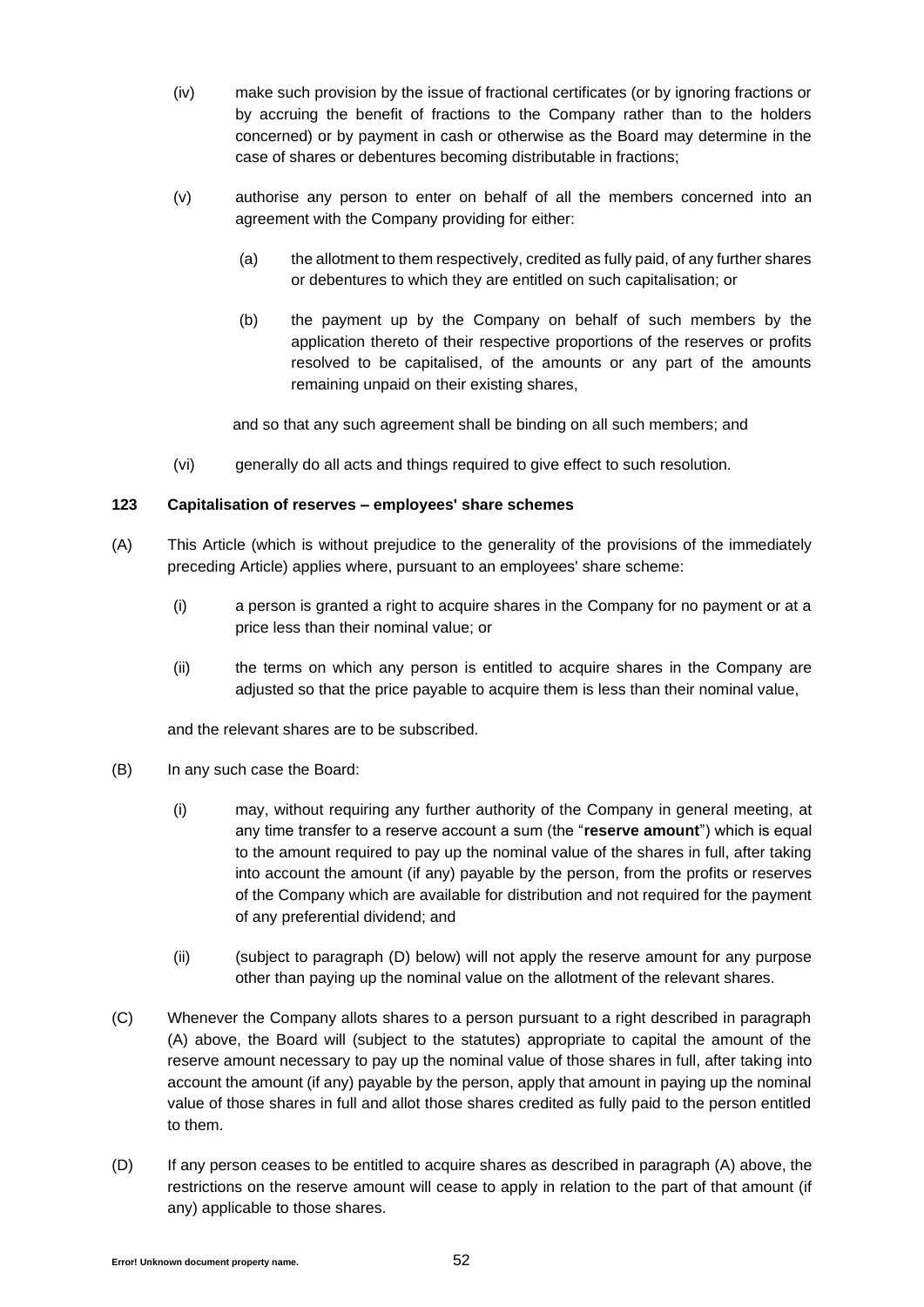# **RECORD DATES**

## **124 Board to fix date**

Notwithstanding any other provision of these Articles but without prejudice to the rights attached to any shares and subject to the statutes and Article [127\(F\),](#page-53-0) the Board may fix any date ("**the record date**") as the date at the close of business (or such other time as the Board may decide) on which persons registered as the holders of shares or other securities shall be entitled to receipt of any dividend, distribution, interest, allotment, issue, notice, information, document or circular. A record date may be on or at any time before any date on which such item is paid, made, given or served or (in the case of any dividend, distribution, interest, allotment or issue) on or at any time before or after any date on which such item is recommended, resolved, declared or announced.

# **ACCOUNTS**

## **125 Access to accounting records**

No member (other than an officer of the Company) shall have any right of inspecting any accounting record or other document of the Company unless they are authorised to do so by statute, by order of the court, by the Board or by an ordinary resolution.

### **COMMUNICATIONS**

### **126 Notices to be in writing**

Any notice to be given to or by any person pursuant to these Articles shall be in writing, unless otherwise provided elsewhere in these Articles, except that a notice calling a meeting of the Board need not be in writing.

### **127 Communications to and from members**

- (A) Subject to the statutes and unless otherwise provided for in these Articles, the Company may send or supply any document or information that is required or authorised to be sent or supplied by it to a member or any other person by the statutes or pursuant to these Articles or to any other rules or regulations to which the Company may be subject in such form and by such means, including by electronic means and/or by making it available on a website or otherwise, as the Company may determine. The Company Communications Provisions shall be deemed to apply, to the extent relevant, to the sending or supply of any such document or information that is required or authorised to be sent or supplied pursuant to these Articles or any such rules or regulations. At any time the Company may choose at its sole discretion to send any document or information in hard copy form alone to some or all members.
- (B) Subject to the statutes and unless otherwise provided for in these Articles, any document or information which is to be sent or supplied to the Company by or on behalf of any member or any person entitled by transmission to a share shall be sent or supplied in such form(s) and by such means as the Company may determine, provided that:
	- (i) such form(s) and means are permitted by the statutes, if applicable, for the purpose of sending or supplying a document or information of the type concerned pursuant to the Company Communications Provisions; and
	- (ii) any applicable condition or limitation specified in the statutes (including as to the address to which the document or information may be sent) is satisfied, unless otherwise permitted by the Board.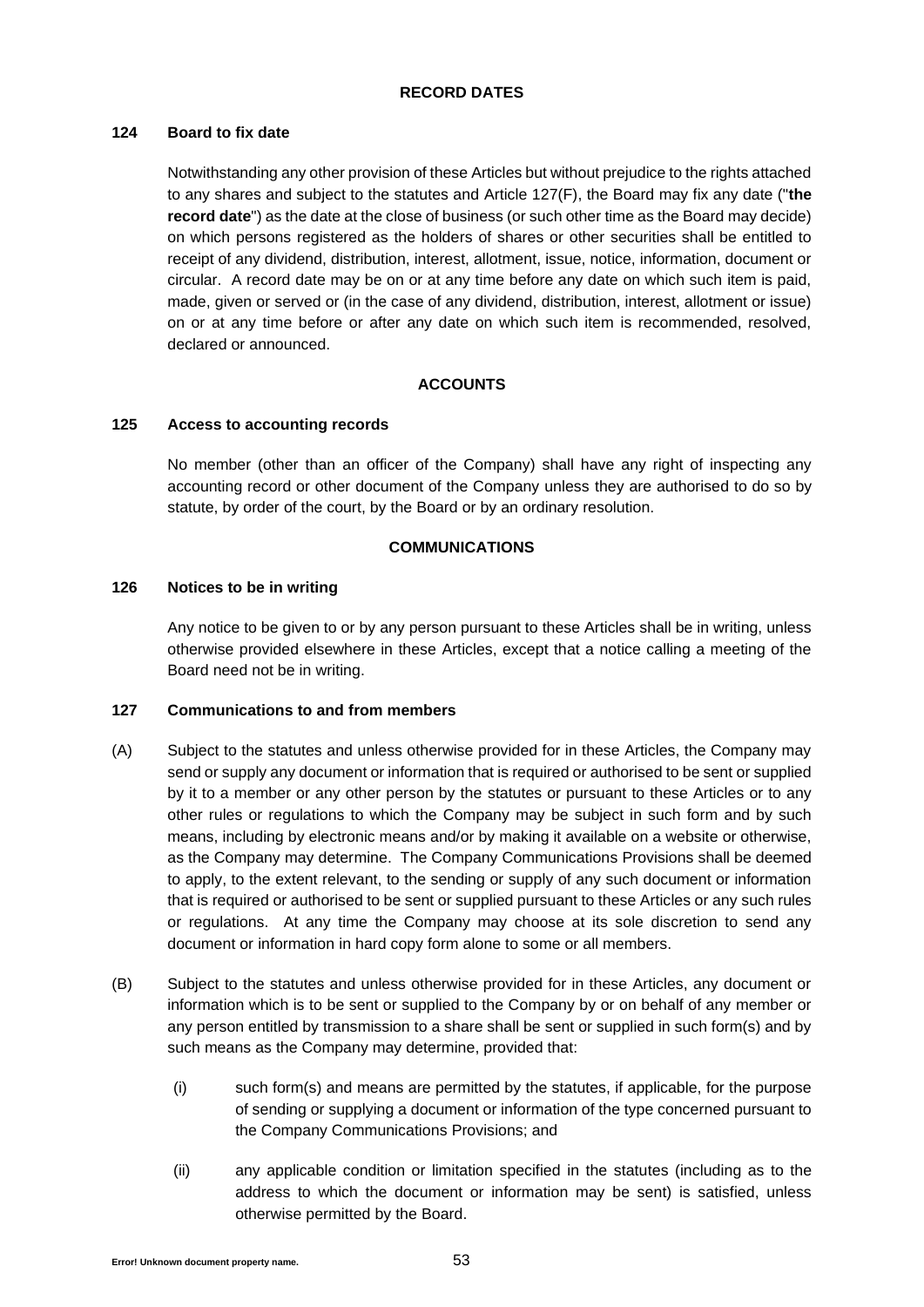- (C) Where these Articles require a notice or other document to be signed or authenticated by a member or other person then any notice or other document sent or supplied in electronic form is sufficiently authenticated in any manner authorised by the Company Communications Provisions or in such other manner as may be approved by the Board. The Board may designate mechanisms for validating any such notice or other document, and any such notice or other document not so validated by use of such mechanisms shall be deemed not to have been received by the Company. Where a document or information is sent or supplied to the Company by one person on behalf of another, the Company may require such evidence of the former's authority to act on the latter's behalf as the Directors decide is reasonable.
- (D) Anything which would need (but for this Article) to be agreed or specified by the joint holders of a share with regard to any notice, document or information to be sent or supplied by the Company shall be taken for all purposes to be agreed or specified by all the joint holders where it has been agreed or specified by the joint holder whose name stands first in the Register of Members in respect of the share. Any notice, document or information which is authorised or required to be sent or supplied to joint holders of a share may be sent or supplied to the joint holder whose name stands first in the Register of Members in respect of the share, to the exclusion of the other joint holders. For the purposes of this Article, a joint holder having no registered address in the United Kingdom and not having supplied a service address within the United Kingdom may, subject to the statutes, be disregarded. This Article shall have effect in place of the Company Communications Provisions regarding joint holders of shares.
- (E) Subject to the statutes, the Company shall not be required to send notices, documents or information to a member who (having no registered address within the United Kingdom) has not supplied to the Company a service address within the United Kingdom.
- <span id="page-53-0"></span>(F) Any notice or other document to be given to a member may be given by reference to the Register of Members as it stands at any time within the period of twenty-one (21) days before the day that the notice is given or (where and as applicable) within any other period permitted by the statutes. No change in the Register of Members after that time shall invalidate the giving of such notice or document or require the Company to give such item to any other person.
- (G) If on three consecutive occasions any notice, document or other information sent or supplied to a member has been returned undelivered, the Company need not send or supply further notices, documents or other information to that member until they have communicated with the Company and supplied the Company (or its agents) with a new registered address, or a postal address within the United Kingdom for the service of notices and the despatch or supply of documents and other information, or has informed the Company of an address for the service of notices and the sending or supply of documents and other information in electronic form. Any notice, document or other information sent by post will be treated as returned undelivered if the notice, document or other information is sent back to the Company (or its agents), and any notice, document or other information sent or supplied in electronic form will be treated as returned undelivered if the Company (or its agents) receives notification that the notice, document or other information was not delivered to the address to which it was sent.

# **128 Notices by advertisement**

(A) If by reason of the suspension or curtailment of postal services in the United Kingdom or otherwise the Company is unable to give notice by post in hard copy form of a general meeting then such notice shall be deemed to have been given to all members entitled to receive such notice in hard copy form if it is advertised in at least two leading daily newspapers widely circulated in the country in which the Registered Office is located. Such notice shall be deemed to have been duly served on all members entitled to receive notice of such general meeting at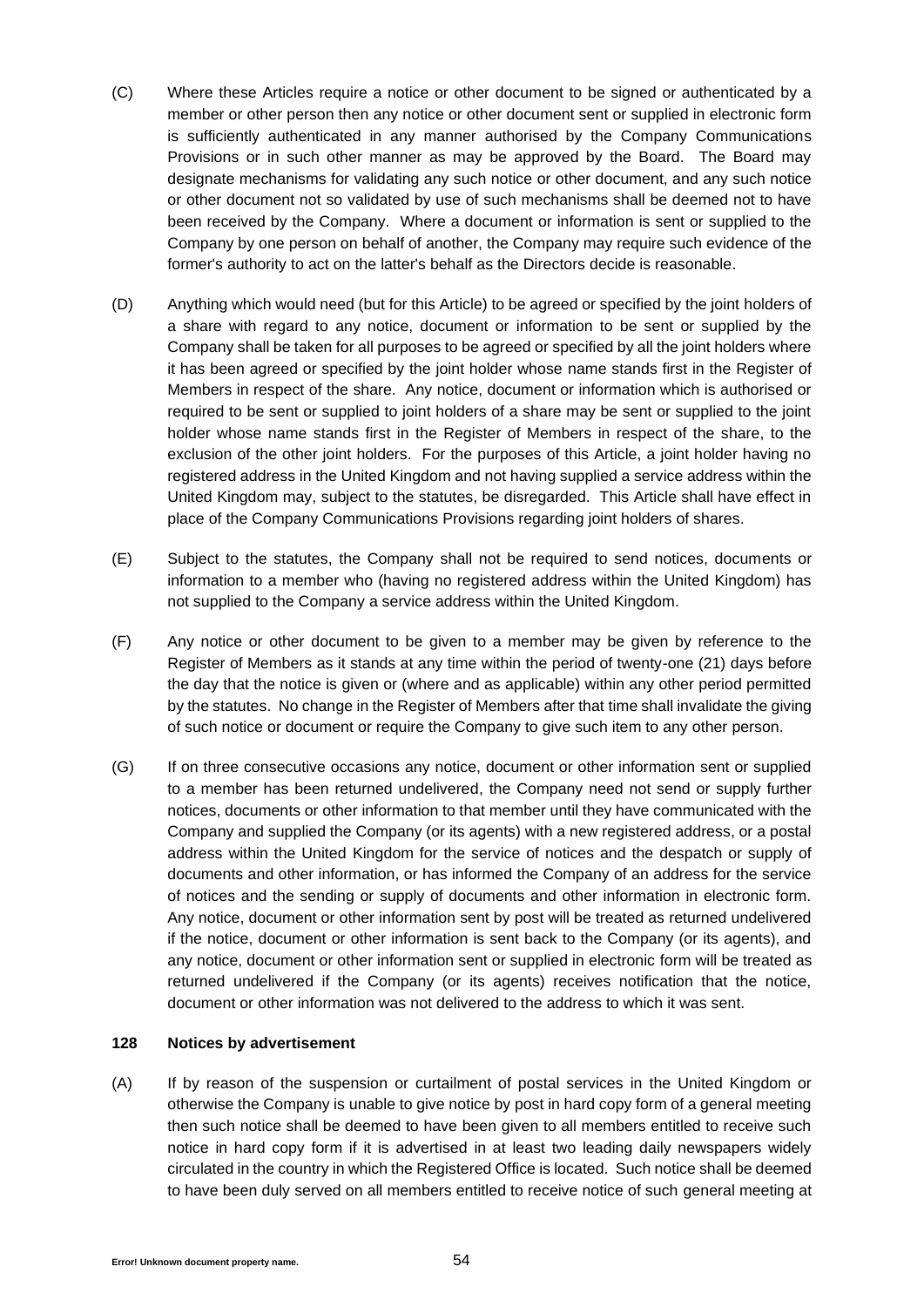noon on the day on which the first of such advertisement appears. In any such case the Company shall:

- (i) make such notice available on an appropriate website of the Company from the date of such advertisement until the conclusion of the meeting; and
- (ii) send confirmatory copies of the notice to those members by post in hard copy form if, at least seven days before the meeting, the posting of notices to addresses throughout the United Kingdom again becomes practicable.
- (B) Any notice (other than a notice of general meeting) to be given by the Company to the members or any of them, and not otherwise provided for by these Articles, shall be sufficiently given if given by advertisement in at least one leading daily newspaper widely circulated in the country in which the Registered Office is located. Any notice given by advertisement in accordance with this Article shall be deemed to have been served at noon on the day on which the advertisement first appears.

### **129 Evidence of receipt**

- (A) Any notice, document or information (including a share certificate) which is sent or supplied by the Company:
	- (i) in hard copy form, or in electronic form but to be delivered other than by electronic means, and which is sent by pre-paid post and properly addressed shall be deemed to have been received by the intended recipient at the expiration of twenty-four (24) hours (or, where first class mail is not used, forty-eight (48) hours) after the time it was posted, and in proving such receipt it shall be sufficient to show that such notice, document or information was properly addressed, pre-paid and posted;
	- (ii) by electronic means shall be deemed to have been received by the intended recipient twenty-four (24) hours after it was transmitted, and in proving such receipt it shall be sufficient to show that such notice, document or information was properly addressed; and
	- (iii) by means of a website shall be deemed to have been received when the material was first made available on the website or, if later, when the recipient received (or is deemed to have received) notice of the fact that the material was available on the website.
- (B) Any accidental failure on the part of the Company to send, or the non-receipt by any person entitled to, any notice of or other document or information relating to any meeting or other proceeding shall not invalidate the relevant meeting or proceeding. This Article shall have effect in place of the Company Communications Provisions relating to deemed delivery of notices, documents or information.
- (C) For the purposes of calculating the time when any notice, document or information sent or supplied by the Company is deemed to have been received by the intended recipient for the purposes of these Articles (regardless of whether the period is expressed in hours or days) full account shall be taken of any day, and any part of a day, that is not a working day. This Article shall have effect in place of the Company Communications Provisions regarding the calculation of the time when any such notice, document or information is deemed to have been received by the intended recipient.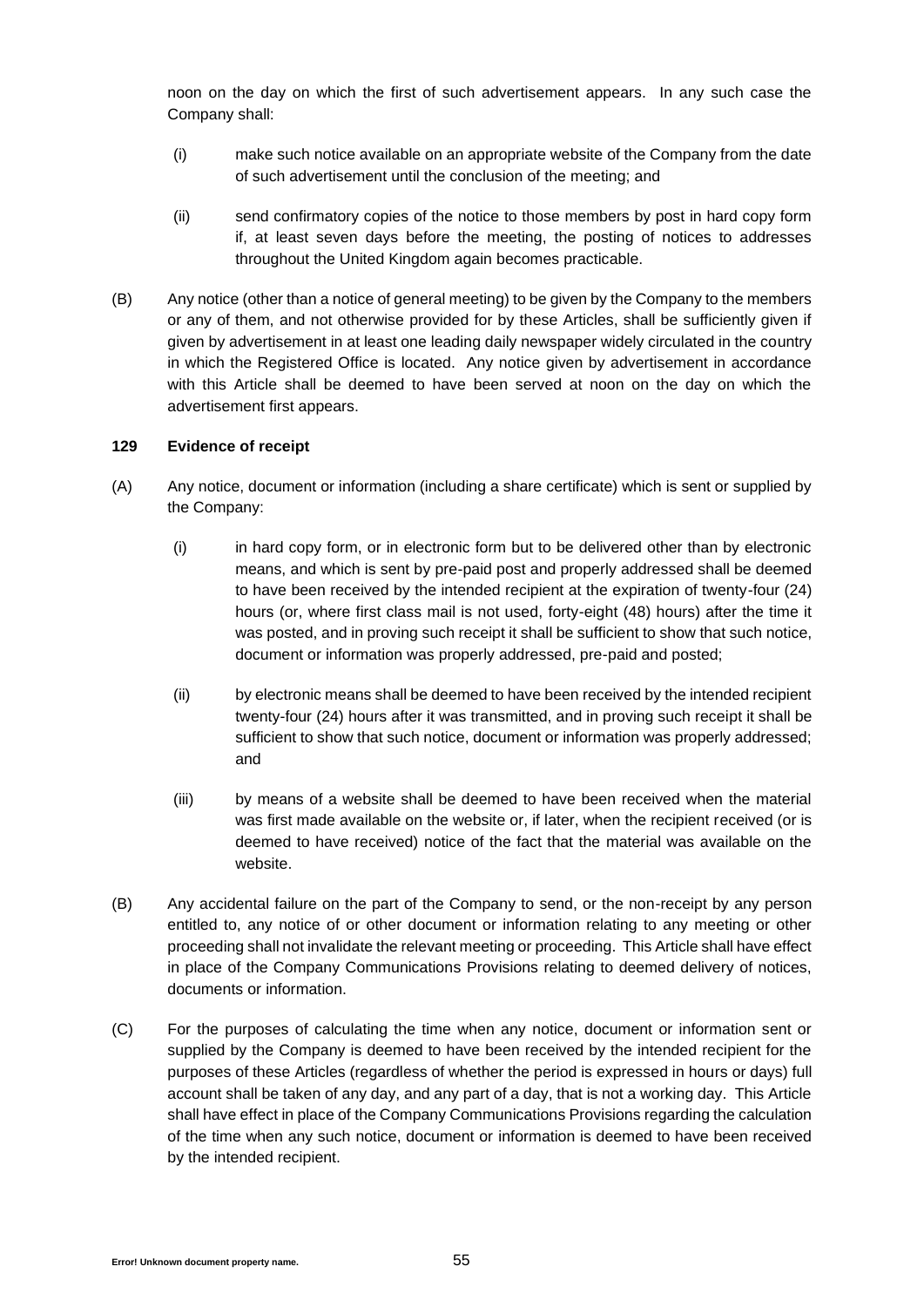# **130 Notice binding on transferees**

A person who becomes entitled to a share by transfer, transmission or otherwise shall be bound by any notice in respect of that share (other than a section 793 notice) which, before their name is entered in the Register of Members, has been given to the person from whom they derive their title.

# <span id="page-55-0"></span>**131 Notice to persons entitled by transmission**

- <span id="page-55-1"></span>(A) Any notice, document or other information may be given by the Company to any person who claims to be entitled by transmission to a share in consequence of the death or bankruptcy of a member or otherwise by sending or delivering such notice, document or information in any manner authorised by these Articles, addressed to that person by name, or by the title of representative of the deceased or trustee of the bankrupt or by any similar or equivalent description, provided that such person who claims to be entitled to a share shall first supply to the Company:
	- (i) such evidence as the Board may reasonably require to show their title to the share; and
	- (ii) a service address in the United Kingdom.
- (B) Any notice, document or information so sent or supplied shall for all purposes be deemed to be duly sent or supplied to all persons interested (whether jointly with or as claiming through or under them) in the share.
- (C) Until the information required under paragraph [\(A\)](#page-55-1) of this Article has been so supplied, any notice, document or other information may be given in any manner in which it might have been given if the event giving rise to the transmission had not occurred. The giving of notice in accordance with this Article shall be sufficient notice to all other persons interested in the share. This Article shall have effect in place of the Company Communications Provisions regarding the death or bankruptcy of a holder of shares in the Company.

# **DOCUMENT DESTRUCTION**

# **132 Document destruction**

- (A) The Company may destroy:
	- (i) any share certificate or other evidence of title to shares which has been cancelled at any time after one year from the date of such cancellation;
	- (ii) any mandate for the payment of dividends or other amounts or any variation or cancellation of such mandate or any other instruction concerning the payment of monies or any notification of change of name or address at any time after two years from the date such mandate, variation, cancellation or notification was recorded by the Company;
	- (iii) any instrument or other evidence of transfer of shares or renunciation of an allotment of shares which has been registered at any time after six years from the date of registration; and
	- (iv) any other document on the basis of which an entry in the Register of Members is made at any time after six years from the date an entry in the Register of Members was first made in respect of it,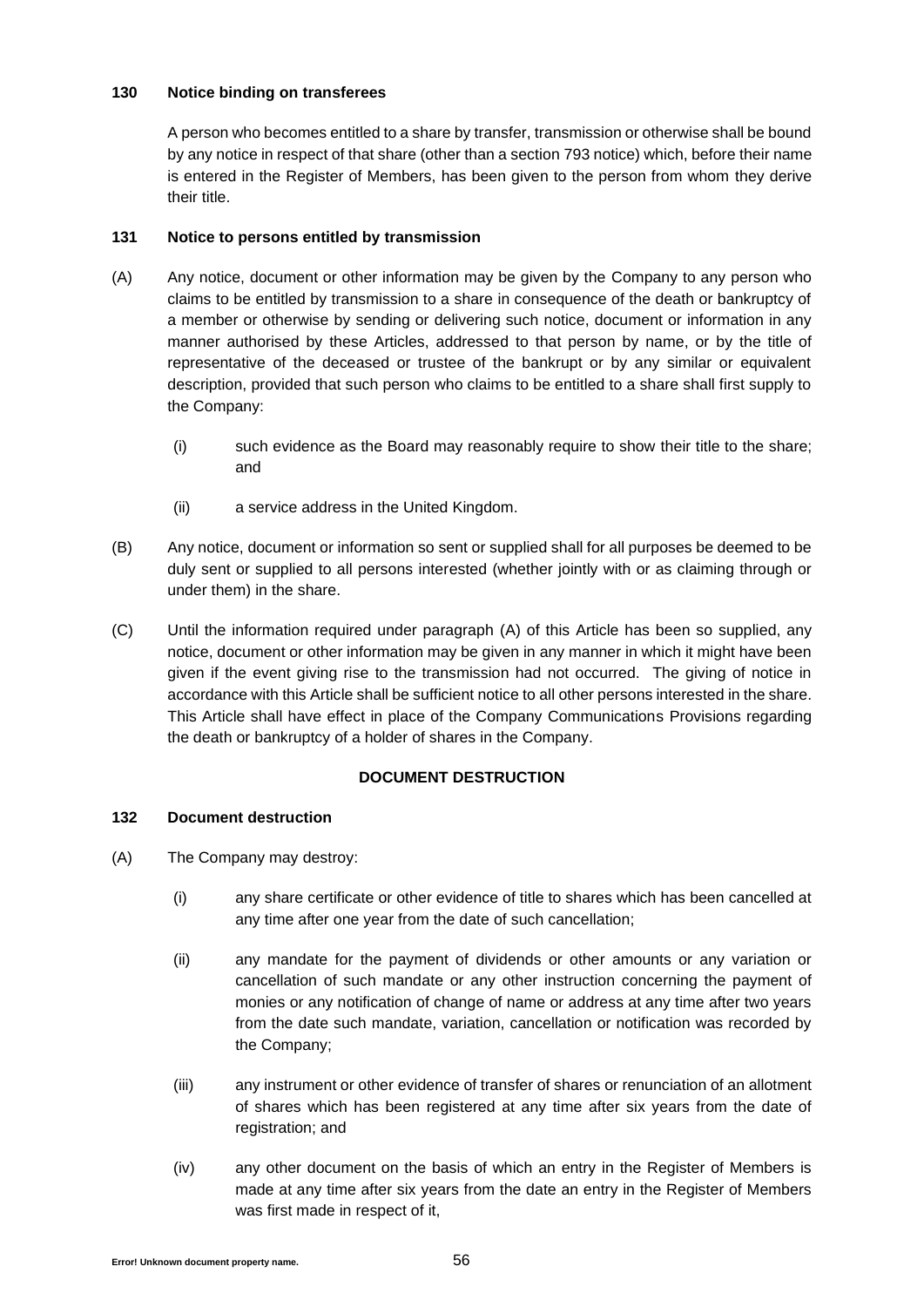and the Company may destroy any such document earlier than the relevant date, provided that a permanent record of the document is made (on microfilm, computer disc or otherwise) which is not destroyed before that date.

- (B) It shall be conclusively presumed in favour of the Company that every entry in the Register of Members purporting to have been made on the basis of a document destroyed in accordance with this Article was duly and properly made, that every instrument of transfer so destroyed was duly registered, that every share certificate so destroyed was valid and was duly cancelled and that every other document so destroyed was valid and effective in accordance with the recorded particulars in the records of the Company, provided that:
	- (i) this Article shall apply only to the destruction of a document in good faith and without express notice of any claim (regardless of the parties to it) to which the document might be relevant;
	- (ii) nothing in this Article imposes on the Company any liability in respect of the destruction of any such document otherwise than as provided for in this Article which would not attach to the Company in the absence of this Article; and
	- (iii) references in this Article to the destruction of any document include references to the disposal of it in any manner.

### **WINDING UP**

# **133 Division of assets**

- (A) On a winding up of the Company and subject to the statutes, the Company's assets available for distribution shall be divided among the members in proportion to the nominal amounts of capital paid up or credited as paid up on the shares held by the relevant member, subject to the terms of issue of or rights attached to any shares.
- (B) On a winding up of the Company (whether voluntary, under supervision or by the court) the liquidator may, on obtaining any sanction required by law, divide among the members in kind the whole or any part of the assets of the Company, whether or not the assets consist of property of one kind or of different kinds. For this purpose the liquidator may set the value they deem fair on a class or classes of property, and may determine on the basis of such valuation and in accordance with the then existing rights of members how the division is to be carried out between members or classes of members. The liquidator may not, however, distribute to a member without their consent an asset to which there is attached a liability or potential liability for the owner.

### **INDEMNITY**

### **134 Indemnity and insurance**

Subject to the statutes, the Company may:

- <span id="page-56-0"></span>(i) indemnify any Director or any director of any associated company against any liability;
- <span id="page-56-1"></span>(ii) indemnify a director of a company that is a trustee of an occupational pension scheme for employees (or former employees) of the Company (or of an associated body corporate) against liability incurred in connection with the company's activities as trustee of the scheme; and